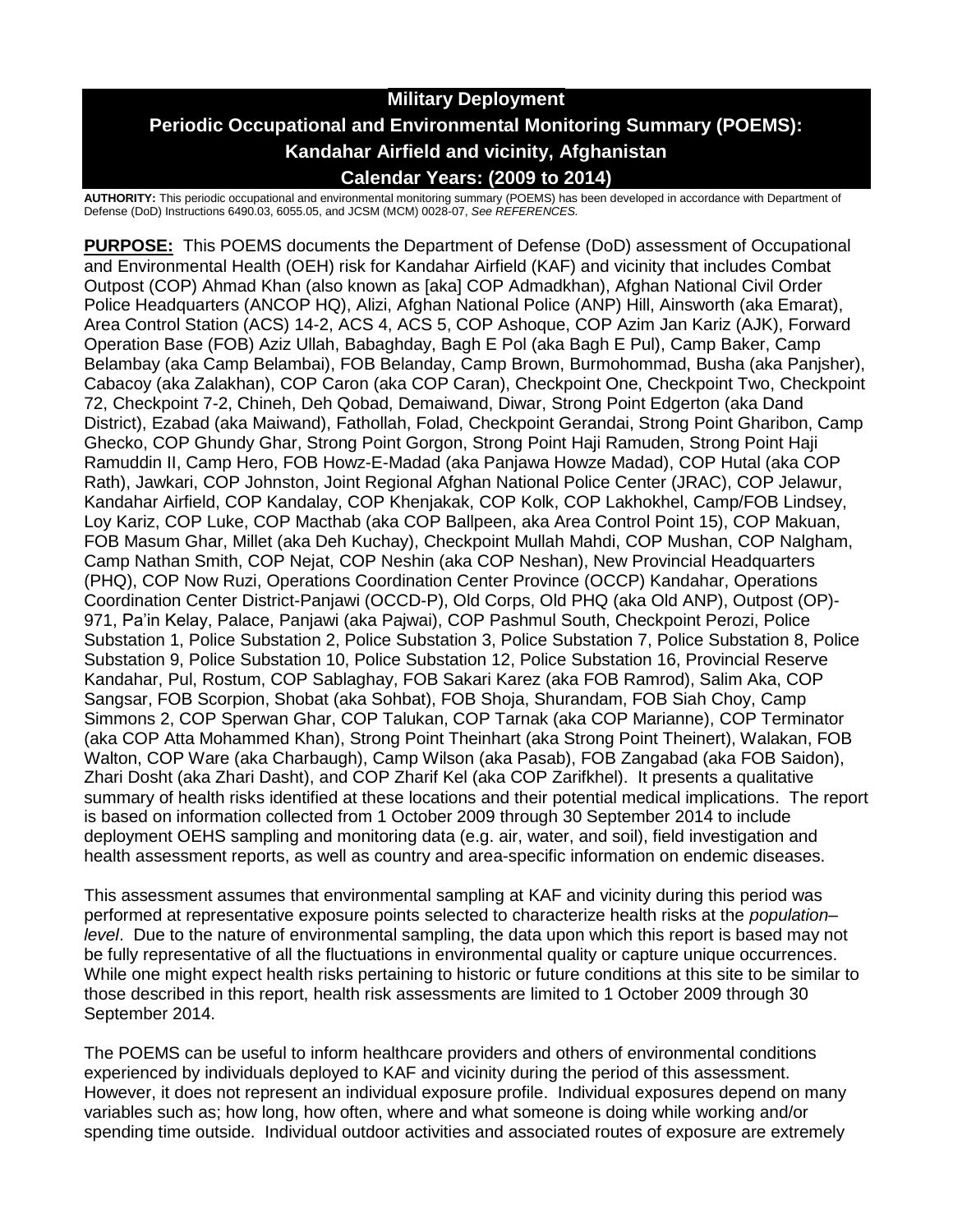variable and cannot be identified from or during environmental sampling. Individuals who sought medical treatment related to OEH exposures while deployed should have exposure/treatment noted in their medical record on a Standard Form (SF) 600 (Chronological Record of Medical Care).

**SITE DESCRIPTION:** KAF is located in Kandahar province at the northern end of the Southwestern Plateau of Afghanistan, near the southern slopes of the Hindu Kush Mountains (the western most range of the Himalayan Chain). The elevation of KAF is about 1,000 meters above sea level. KAF houses the Regional Command-South (RC-S) headquarters and is the largest base in terms of population and land area within RC-S. The locations included in this POEMS are located in RC-S near to Kandahar City.

Samples collected from the following locations were aggregated and risk was assessed collectively because the locations were in proximity of each other: [KAF, Camp Brown, Camp Hero, JRAC, and Camp/FOB Lindsey], [FOB Belanday, Strong Point Gorgon, and FOB Shoja], [FOB Masum Ghar, COP Pashmul South, Panjawi (aka Pajwai), and Salim Aka], [FOB Howz-E-Madad (aka Panjawa Howze Madad), and COP Sangsar], [Aziz Ullah and COP Hutal (aka COP Rath)], [OCCP Kandahar, COP Ahmad Khan (aka COP Admadkhan), Old PHQ (aka Old ANP), FOB Walton, Kandahar PHQ, and Police Substations 1, 9, 10, 12, and 16], [Bagh E Pol (Bagh E Pul) and Police Substations 2 and 7], [Strong Point Edgerton (aka Dand District), ACS 4, and Provincial Reserve Kandahar], [ANCOP HQ, Police Substation 8, COP Ware (aka Charbaugh), and Millet (aka Deh Kuchay)], [COP Luke and Shurandam], [COP Ghundy Ghar, and COP Sperwan Ghar], [Strong Point Haji Ramuddin II and COP Nalgham], and [Checkpoint Perozi, Checkpoint Mullah Mahdi, FOB Zangabad (aka FOB Saidon), COP Mushan, and COP Talukan].

Samples collected from the following locations were assessed for risk individually because the locations were not in proximity of other sampling locations: ACS 14-2, Deh Qobad, COP Neshin (aka COP Neshan), FOB Scorpion, COP Kandalay, Chineh, Ezabad (aka Maiwand), Pa'in Kelay, COP AJK, COP Makuan, Zhari Dosht (aka Zhari Dasht), COP Kolk, Strong Point Gharibon, FOB Siah Choy, COP Now Ruzi, Camp Belambay (aka Camp Belambai), COP Khenjakak, Police Substation 3, Checkpoint 1, Checkpoint 2, Checkpoint Gerandai, COP Terminator (aka COP Atta Mohammed Khan), Camp Nathan Smith, Camp Wilson (aka Pasab). All other locations had no sample data.

**SUMMARY:** Conditions that may pose a Moderate or greater health risk are summarized in Table 1. Table 2 provides population based risk estimates for identified OEH conditions at KAF and vicinity. As indicated in the detailed sections that follow Table 2, controls established to reduce health risk were factored into this assessment. In some cases, e.g. ambient air, specific controls are noted, but not routinely available/feasible.

> Page 2 of 42 Reviewed by CENTCOM (12 July 2016) Final Approval Date (11 April 2018)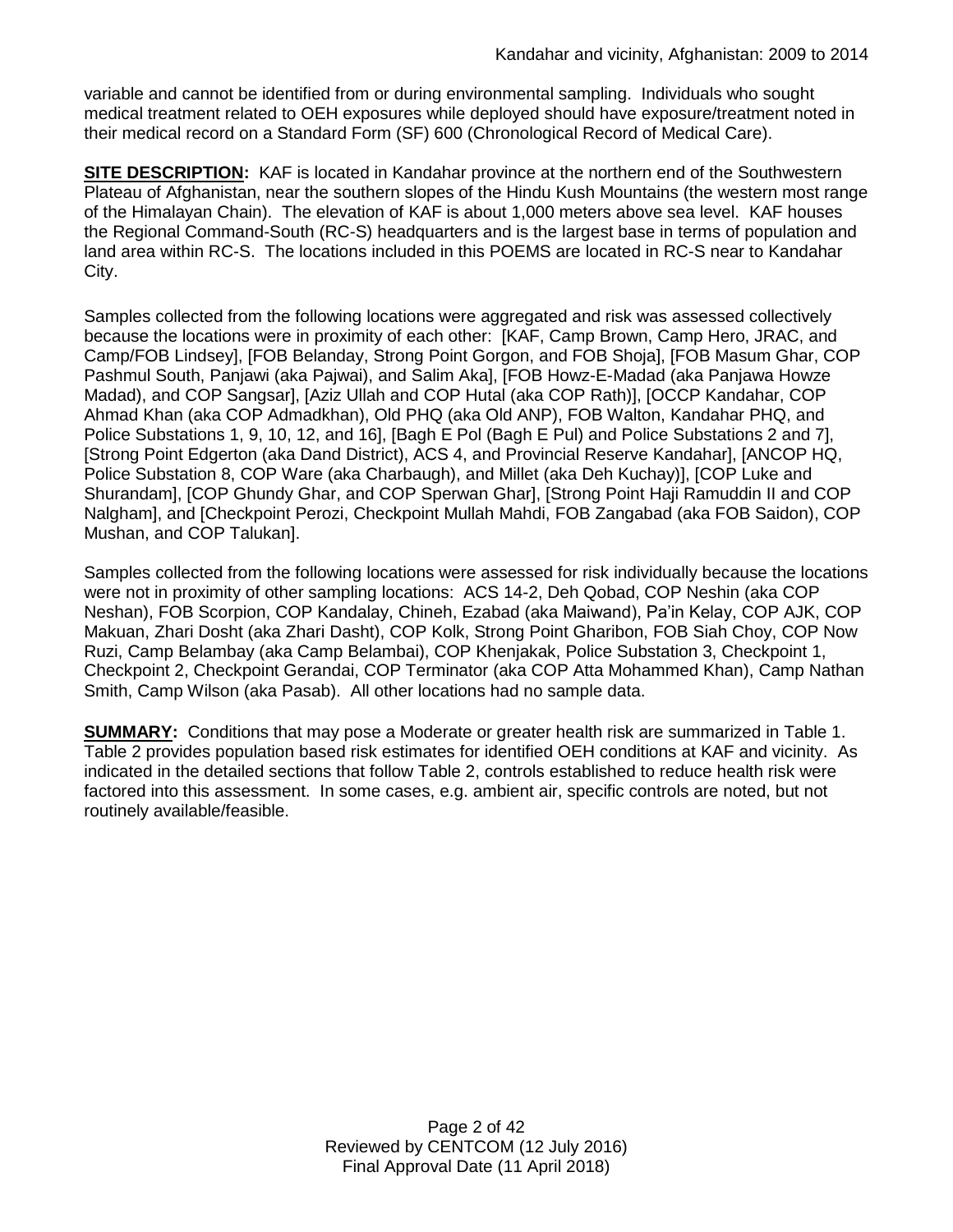## **Table 1: Summary of Occupational and Environmental Conditions with MODERATE or Greater Health Risk**

#### *Short-term health risks & medical implications:*

The following hazards may be associated with potential acute health effects in some personnel during deployment at KAF and vicinity:

Inhalable coarse particulate matter less than 10 micrometers in diameter ( $PM_{10}$ ) from environmental dust and/or burn pits; inhalable fine particulate matter less than 2.5 micrometers in diameter ( $PM_{2.5}$ ) from environmental dust and/or burn pits; food/waterborne diseases (e.g., bacterial diarrhea, hepatitis A, typhoid/paratyphoid fever, diarrhea-cholera, diarrheaprotozoal, brucellosis, hepatitis E); other endemic diseases (malaria, cutaneous leishmaniasis (acute), Crimean-Congo hemorrhagic fever, sandfly fever, scrub typhus (mite-borne), leptospirosis, tuberculosis (TB), rabies, anthrax, Q fever); heat stress; and burn pits. For food/waterborne diseases (e.g., bacterial diarrhea, hepatitis A, typhoid/paratyphoid fever, diarrhea-cholera, diarrhea-protozoal, brucellosis, hepatitis E), if ingesting local food and water, the health effects can temporarily incapacitate personnel (diarrhea) or result in prolonged illness (hepatitis A, typhoid/paratyphoid fever, brucellosis, hepatitis E). Risks from food/waterborne diseases may have been reduced with preventive medicine controls and mitigation, which includes hepatitis A and typhoid fever vaccinations and only drinking from approved water sources in accordance with standing U.S. Central Command (CENTCOM) policy. For other vector-borne endemic diseases (malaria, cutaneous leishmaniasis (acute), Crimean-Congo hemorrhagic fever, sandfly fever, scrub typhus (mite-borne), these diseases may constitute a significant risk due to exposure to biting vectors; risk reduced to 'Low' by proper wear of the treated uniform, application of repellent to exposed skin, bed net use, and appropriate chemoprophylaxis, as well as minimizing areas of standing water and other vector-breeding areas. For water contact diseases (leptospirosis) activities involving extensive contact with surface water increase risk. For respiratory diseases (TB), personnel in close-quarter conditions could have been at risk for person-to-person spread. Animal contact diseases (rabies, anthrax, Q fever), pose year-round risk. For heat stress, risk can be greater during months of April through October, and greater for susceptible persons including those older than 45, of low fitness level, unacclimatized, or with underlying medical conditions. Risks from heat stress may have been reduced with preventive medicine controls, work-rest cycles, proper hydration and nutrition, and mitigation.

Air quality: For PM10, the PM<sup>10</sup> overall short-term risk was 'None to High' for the locations KAF, Camp Brown, Camp Hero, JRAC, Camp/FOB Lindsey, and Camp Wilson (aka Pasab). For PM2.5, the PM2.5 overall short-term risk was 'None to High' for the locations KAF, Camp Brown, Camp Hero, JRAC, Camp/FOB Lindsey, and was 'Low' for Camp Wilson (aka Pasab). However, exposures to  $PM_{10}$  and  $PM_{2.5}$  may vary, as conditions may vary, and may result in mild to more serious shortterm health effects (e.g., eye, nose or throat and lung irritation) in some personnel while at this site, particularly exposures to high levels of dust such as during high winds or dust storms. For PM<sub>10</sub> and PMv, certain subgroups of the deployed forces (e.g., those with pre-existing asthma/cardio-pulmonary conditions) are at greatest risk of developing notable health effects. For burn pits, the short-term risk for PM<sub>10</sub> was 'Moderate to High' for the locations KAF, Camp Brown, Camp Hero, JRAC, and Camp/FOB Lindsey. For burn pits, the short-term risk for PM<sub>2.5</sub> was 'Low to High' for the locations KAF, Camp Brown, Camp Hero, JRAC, and Camp/FOB Lindsey. For burn pits, see Section 10.7. For burn pits, exposures may vary, and exposure to high levels of PM<sub>10</sub> and to PM<sub>2.5</sub> in the smoke may also result in mild to more serious short-term health effects (e.g., eye, nose or throat and lung irritation) in some personnel and certain subgroups while at this site. Although most short-term health effects from exposure to particulate matter and burn pit smoke should have resolved postdeployment, providers should be prepared to consider the relationship between deployment exposures and current complaints. Some individuals may have sought treatment for acute respiratory irritation during their time at Kandahar and vicinity. Personnel who reported with symptoms or required treatment while at this site should have exposure and treatment noted in medical record (e.g., electronic medical record and/or on a Standard Form (SF) 600 (Chronological Record of Medical Care).

#### *Long-term health risks & medical implications:*

The following hazards may be associated with potential chronic health effects in some personnel during deployment at KAF and vicinity:

#### PM2.5 and burn pits.

Air quality: For PM2.5, the overall long-term risk was 'Low to Moderate' for the locations KAF, Camp Brown, Camp Hero, JRAC, and Camp/FOB Lindsey, and was 'Moderate' for Camp Wilson (aka Pasab). Inhalable coarse particulate matter less than 10 micrometers in diameter (PM10) was not evaluated for long-term risk due to no available health guidelines. However, the area is a dusty desert environment, and conditions may have varied. In addition, for burn pits, the long-term risk for PM2.5 was 'Moderate' for the locations KAF, Camp Brown, Camp Hero, JRAC, and Camp/FOB Lindsey. For burn pits, PM<sup>10</sup> was not evaluated for long-term risk due to no available health guidelines. For burn pits, see Section 10.7. However, exposures may vary, as conditions may have varied. For inhalational exposure to high levels of dust, PM10 and PM2.5, such as during high winds or dust storms, and for exposure to burn pit smoke, it is considered possible that some otherwise healthy personnel who were exposed for a long-term period to dust and particulate matter could develop certain health conditions (e.g., reduced lung function, cardiopulmonary disease). Personnel with a history of asthma or

> Page 3 of 42 Reviewed by CENTCOM (12 July 2016) Final Approval Date (11 April 2018)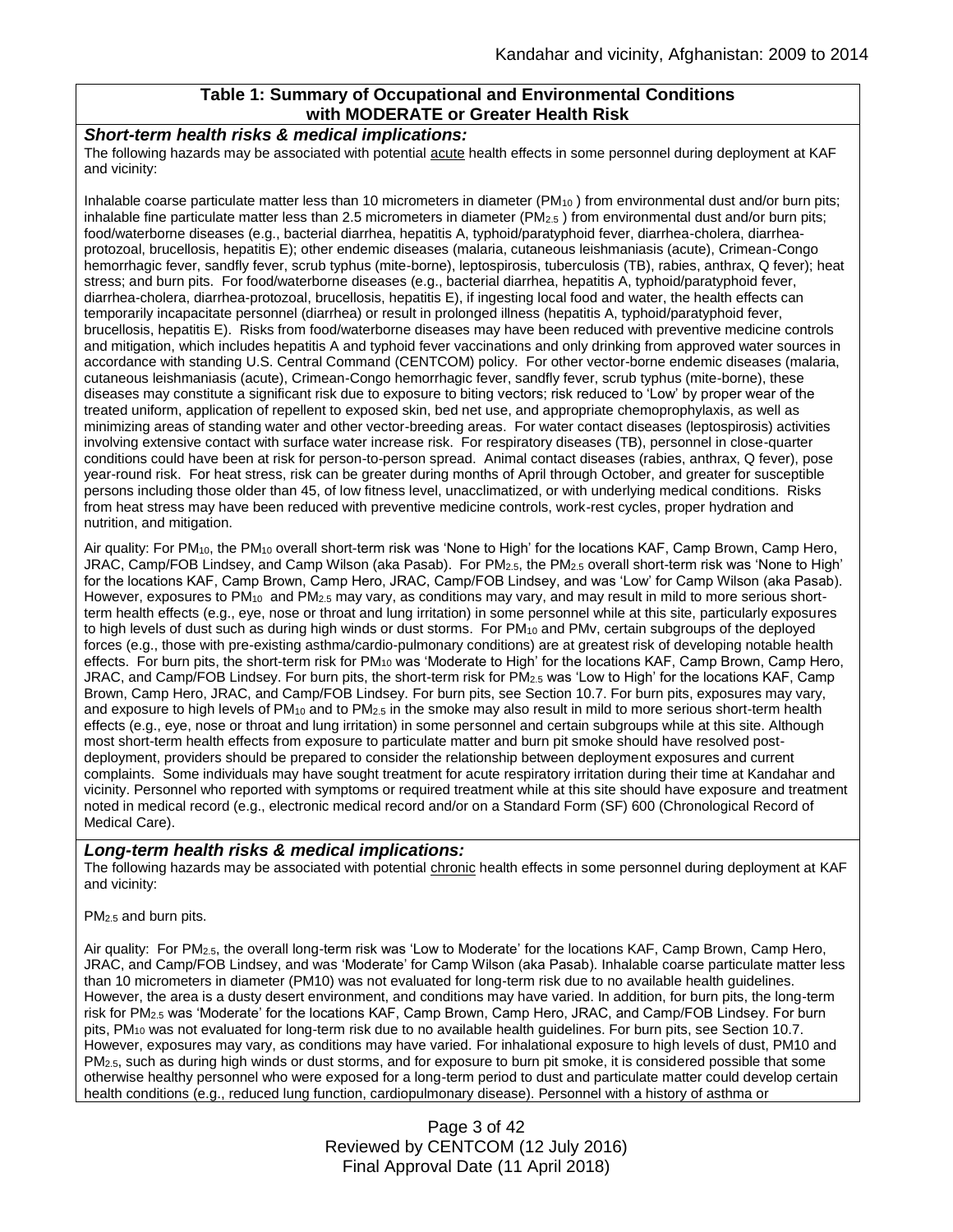cardiopulmonary disease could potentially be more likely to develop such chronic health conditions. While the dust and particulate matter exposures and exposures to burn pits are acknowledged, at this time there were no specific recommended, post-deployment medical surveillance evaluations or treatments. Providers should still consider overall individual health status (e.g., any underlying conditions/susceptibilities) and any potential unique individual exposures (such as burn pits/barrels, incinerators, occupational or specific personal dosimeter data) when assessing individual concerns. Certain individuals may need to be followed/evaluated for specific occupational exposures/injuries (e.g., annual audiograms as part of the medical surveillance for those enrolled in the Hearing Conservation Program; and personnel covered by Respiratory Protection Program and/or Hazardous Waste/Emergency Responders Medical Surveillance).

| Source of<br><b>Identified Health</b><br>Risk <sup>3</sup> | Unmitigated Health Risk Estimate <sup>4</sup>                                                                                                                                                                                                                                                                                                                                                                                                                                                                                                                                                                                                                                                                                                                 | <b>Control Measures</b><br>Implemented                                                                                                                 | <b>Residual Health Risk Estimate<sup>4</sup></b>                                                                                                                                                                                                                                                                                                                                                                                                                                                                                                                                                                                                                                                                                                              |
|------------------------------------------------------------|---------------------------------------------------------------------------------------------------------------------------------------------------------------------------------------------------------------------------------------------------------------------------------------------------------------------------------------------------------------------------------------------------------------------------------------------------------------------------------------------------------------------------------------------------------------------------------------------------------------------------------------------------------------------------------------------------------------------------------------------------------------|--------------------------------------------------------------------------------------------------------------------------------------------------------|---------------------------------------------------------------------------------------------------------------------------------------------------------------------------------------------------------------------------------------------------------------------------------------------------------------------------------------------------------------------------------------------------------------------------------------------------------------------------------------------------------------------------------------------------------------------------------------------------------------------------------------------------------------------------------------------------------------------------------------------------------------|
| <b>AIR</b>                                                 |                                                                                                                                                                                                                                                                                                                                                                                                                                                                                                                                                                                                                                                                                                                                                               |                                                                                                                                                        |                                                                                                                                                                                                                                                                                                                                                                                                                                                                                                                                                                                                                                                                                                                                                               |
| $PM_{10}$                                                  | Short-term:<br>KAF, Camp Brown, Camp Hero, JRAC,<br>and Camp/FOB Lindsey:<br>None to High.<br>Camp Wilson (aka Pasab):                                                                                                                                                                                                                                                                                                                                                                                                                                                                                                                                                                                                                                        | Limiting strenuous<br>physical activities when air<br>quality is especially poor;<br>and actions such as<br>closing tent flaps,<br>windows, and doors. | Short-term:<br>KAF, Camp Brown, Camp Hero, JRAC,<br>and Camp/FOB Lindsey:<br>None to High.<br>Camp Wilson (aka Pasab):                                                                                                                                                                                                                                                                                                                                                                                                                                                                                                                                                                                                                                        |
|                                                            | None to High.<br>Daily levels vary, acute health effects<br>(e.g., upper respiratory tract irritation)<br>are more pronounced during peak<br>days. More serious effects are<br>possible in susceptible persons (e.g.,<br>those with asthma/existing respiratory<br>diseases).<br>Long-term: No health guidelines                                                                                                                                                                                                                                                                                                                                                                                                                                              |                                                                                                                                                        | None to High.<br>Daily levels vary, acute health effects<br>(e.g., upper respiratory tract irritation)<br>are more pronounced during peak<br>days. More serious effects are<br>possible in susceptible persons (e.g.,<br>those with asthma/existing respiratory<br>diseases).<br>Long-term: No health guidelines                                                                                                                                                                                                                                                                                                                                                                                                                                              |
| PM <sub>2.5</sub>                                          | Short-term:<br>KAF, Camp Brown, Camp Hero, JRAC,<br>and Camp/FOB Lindsey:<br>None to High.<br>Camp Wilson (aka Pasab):<br>Low.<br>Mild acute (short term) health effects<br>are anticipated; certain peak levels<br>may produce mild eye, nose, or throat<br>irritation in some personnel and pre-<br>existing health conditions (e.g.,<br>asthma, or cardiopulmonary diseases)<br>may be exacerbated.<br>Long-term:<br>KAF, Camp Brown, Camp Hero, JRAC,<br>and Camp/FOB Lindsey:<br>Low to Moderate.<br>Camp Wilson (aka Pasab):<br>Moderate.<br>A small percentage of personnel may<br>be at increased risk for developing<br>chronic conditions. Particularly those<br>more susceptible to acute effects (e.g.,<br>those with asthma/existing respiratory | Limiting strenuous<br>physical activities when air<br>quality is especially poor;<br>and actions such as<br>closing tent flaps,<br>windows, and doors. | Short-term:<br>KAF, Camp Brown, Camp Hero, JRAC,<br>and Camp/FOB Lindsey:<br>None to High.<br>Camp Wilson (aka Pasab):<br>Low.<br>Mild acute (short term) health effects<br>are anticipated; certain peak levels<br>may produce mild eye, nose, or throat<br>irritation in some personnel and pre-<br>existing health conditions (e.g.,<br>asthma, or cardiopulmonary diseases)<br>may be exacerbated.<br>Long-term:<br>KAF, Camp Brown, Camp Hero, JRAC,<br>and Camp/FOB Lindsey:<br>Low to Moderate.<br>Camp Wilson (aka Pasab):<br>Moderate.<br>A small percentage of personnel may<br>be at increased risk for developing<br>chronic conditions. Particularly those<br>more susceptible to acute effects (e.g.,<br>those with asthma/existing respiratory |

# **Table 2. Population-Based Health Risk Estimates - KAF and vicinity 1, 2**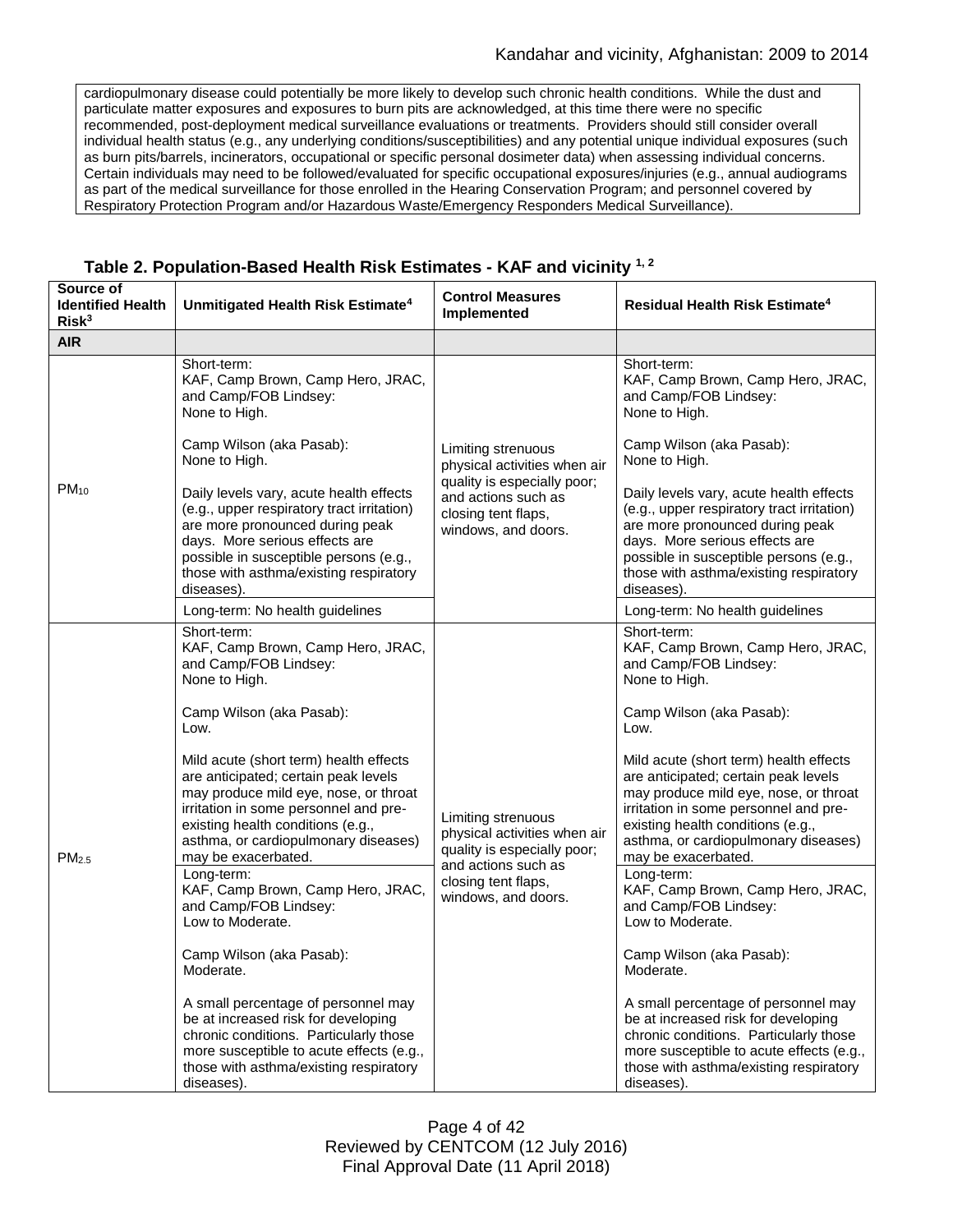| Source of<br><b>Identified Health</b><br>Risk <sup>3</sup>       | Unmitigated Health Risk Estimate <sup>4</sup>                                                                                                                                                                                                                                                                                                                                                  | <b>Control Measures</b><br>Implemented                                                                                                                | Residual Health Risk Estimate <sup>4</sup>                                                                                                    |
|------------------------------------------------------------------|------------------------------------------------------------------------------------------------------------------------------------------------------------------------------------------------------------------------------------------------------------------------------------------------------------------------------------------------------------------------------------------------|-------------------------------------------------------------------------------------------------------------------------------------------------------|-----------------------------------------------------------------------------------------------------------------------------------------------|
| <b>Metals</b>                                                    | Short-term:<br>KAF, Camp Brown, Camp Hero, JRAC,<br>and Camp/FOB Lindsey:<br>None to Low for PM <sub>10</sub> cadmium and<br>$PM2.5$ cadmium.                                                                                                                                                                                                                                                  |                                                                                                                                                       | Short-term:<br>KAF, Camp Brown, Camp Hero, JRAC,<br>and Camp/FOB Lindsey:<br>None to Low for PM <sub>10</sub> cadmium and<br>$PM2.5$ cadmium. |
|                                                                  | Camp Wilson (aka Pasab):<br>None to Low for PM <sub>10</sub> cadmium.                                                                                                                                                                                                                                                                                                                          |                                                                                                                                                       | Camp Wilson (aka Pasab):<br>None to Low for PM <sub>10</sub> cadmium.                                                                         |
|                                                                  | Long-term:<br>Camp Wilson (aka Pasab):<br>Low for PM <sub>10</sub> cadmium.                                                                                                                                                                                                                                                                                                                    |                                                                                                                                                       | Long-term:<br>Camp Wilson (aka Pasab):<br>Low for PM <sub>10</sub> cadmium.                                                                   |
|                                                                  | Short-term: None.                                                                                                                                                                                                                                                                                                                                                                              |                                                                                                                                                       | Short-term: None.                                                                                                                             |
| Volatile Organic<br>Compounds<br>(VOC)                           | Long-term:<br>KAF, Camp Brown, Camp Hero, JRAC,<br>and Camp/FOB Lindsey:<br>Low for acrolein and benzoic acid.                                                                                                                                                                                                                                                                                 |                                                                                                                                                       | Long-term:<br>KAF, Camp Brown, Camp Hero, JRAC,<br>and Camp/FOB Lindsey:<br>Low for acrolein and benzoic acid.                                |
| Water                                                            |                                                                                                                                                                                                                                                                                                                                                                                                |                                                                                                                                                       |                                                                                                                                               |
| <b>Consumed Water</b><br>(Water Used for<br>Drinking)            | Short-term:<br>KAF, Camp Brown, Camp Hero, JRAC,<br>and Camp/FOB Lindsey:<br>None to Low for boron, chloride,<br>magnesium, and sulfate.                                                                                                                                                                                                                                                       | Army Public Health Center<br>(Provisional) former U.S.<br>Army Veterinary<br>Command (VETCOM)<br>approved bottled water                               | Short-term:<br>KAF, Camp Brown, Camp Hero, JRAC,<br>and Camp/FOB Lindsey:<br>None to Low for boron, chloride,<br>magnesium, and sulfate.      |
|                                                                  | Long-term: None.                                                                                                                                                                                                                                                                                                                                                                               | and potable water only<br>from approved water<br>sources                                                                                              | Long-term: None.                                                                                                                              |
| Water for Other<br>Purposes                                      | Short-term:<br>KAF, Camp Brown, Camp Hero, JRAC,<br>and Camp/FOB Lindsey:<br>None to Low for sulfate.                                                                                                                                                                                                                                                                                          | Water treated in<br>accordance with<br>standards applicable to its<br>intended use                                                                    | Short-term:<br>KAF, Camp Brown, Camp Hero, JRAC,<br>and Camp/FOB Lindsey:<br>None to Low for sulfate.                                         |
|                                                                  | Long-term: None.                                                                                                                                                                                                                                                                                                                                                                               |                                                                                                                                                       | Long-term: None.                                                                                                                              |
| <b>ENDEMIC</b><br><b>DISEASE</b>                                 |                                                                                                                                                                                                                                                                                                                                                                                                |                                                                                                                                                       |                                                                                                                                               |
| Food<br>borne/Waterborne<br>(e.g., diarrhea-<br>bacteriological) | Short-term: Variable; High (bacterial<br>diarrhea, hepatitis A, typhoid fever) to<br>Moderate (diarrhea-cholera, diarrhea-<br>protozoal, brucellosis, hepatitis E) to<br>Low (polio) if ingesting local<br>food/water, the health effects can<br>temporarily incapacitate personnel<br>(diarrhea) or result in prolonged illness<br>(hepatitis A, Typhoid fever, hepatitis E,<br>brucellosis). | Preventive measures<br>include Hepatitis A and<br>Typhoid fever vaccination<br>and consumption of food<br>and water only from<br>approved sources.    | Short-term: Low to none                                                                                                                       |
|                                                                  | Long-term: none identified                                                                                                                                                                                                                                                                                                                                                                     |                                                                                                                                                       | Long-term: No data available                                                                                                                  |
| Arthropod Vector<br>Borne                                        | Short-term: Variable; High for malaria,<br>Moderate for leishmaniasis -<br>cutaneous (acute), Crimean-Congo<br>hemorrhagic fever, sandfly fever,<br>typhus-mite borne; and Low for, the<br>plague and West Nile fever.                                                                                                                                                                         | Preventive measures<br>include proper wear of<br>treated uniform,<br>application of repellent to<br>exposed skin, bed net<br>use, minimizing areas of | Short-term: Low                                                                                                                               |
|                                                                  | Long-term: Low for Leishmaniasis-<br>visceral infection.                                                                                                                                                                                                                                                                                                                                       | standing water and<br>appropriate<br>chemoprophylaxis.                                                                                                | Long-term: No data available                                                                                                                  |
| Water-Contact<br>(e.g. wading,<br>swimming)                      | Short-term: Moderate for leptospirosis                                                                                                                                                                                                                                                                                                                                                         | Recreational swimming in<br>surface waters not likely in                                                                                              | Short-term: Low for leptospirosis.                                                                                                            |
|                                                                  | Long-term: No data available                                                                                                                                                                                                                                                                                                                                                                   | this area of Afghanistan<br>during this time period.                                                                                                  | Long-term: No data available                                                                                                                  |
| Respiratory                                                      | Short-term: Variable; Moderate for<br>tuberculosis to Low for meningococcal                                                                                                                                                                                                                                                                                                                    | Providing adequate living<br>and work space; medical                                                                                                  | Short-term: Low                                                                                                                               |

Page 5 of 42 Reviewed by CENTCOM (12 July 2016) Final Approval Date (11 April 2018)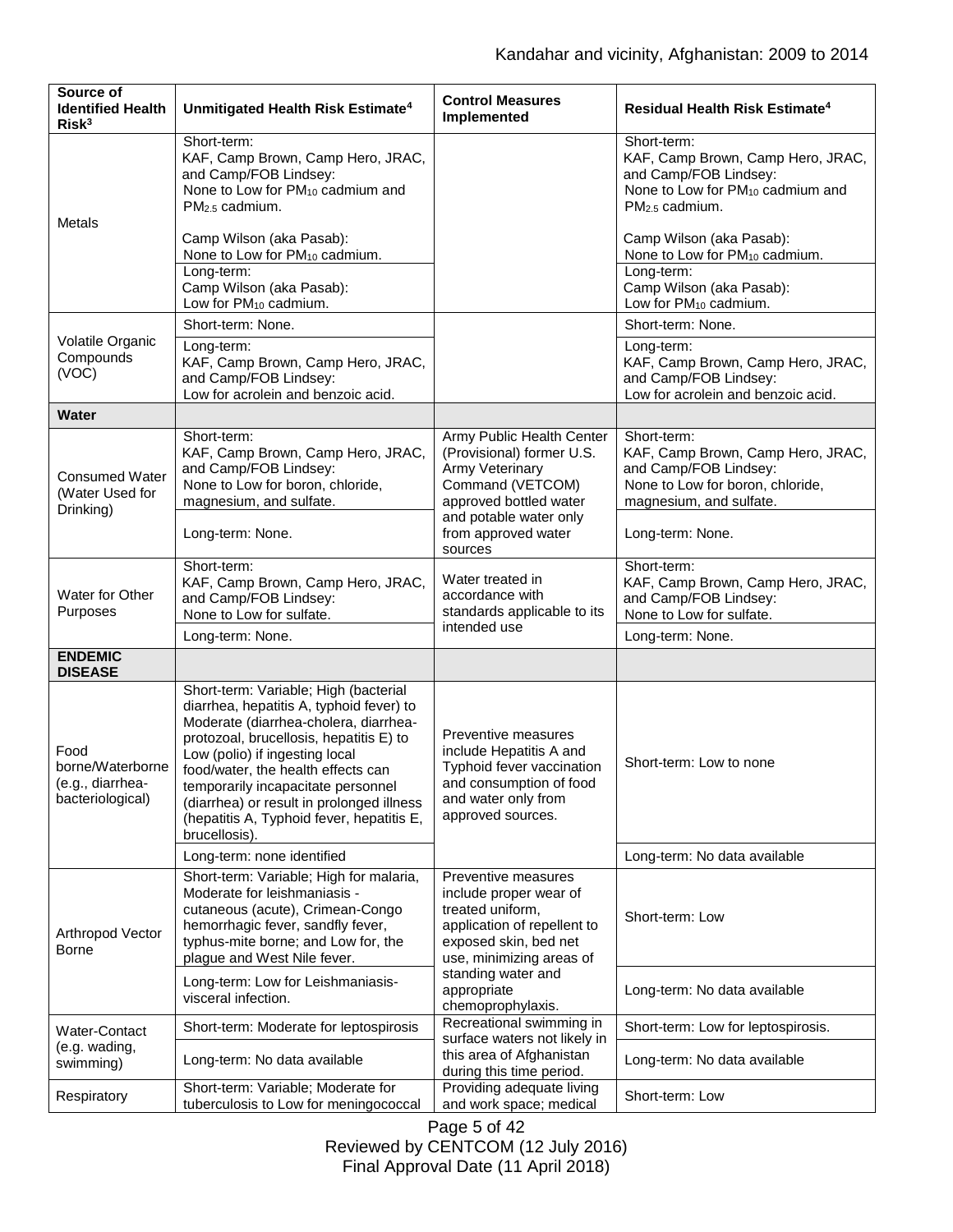| Source of<br><b>Identified Health</b><br>Risk <sup>3</sup> | Unmitigated Health Risk Estimate <sup>4</sup>                                                                                                                                                                                                     | <b>Control Measures</b><br>Implemented                                                                                                                                                                                                                                                                | Residual Health Risk Estimate <sup>4</sup>                                                                                                                                                                                                        |
|------------------------------------------------------------|---------------------------------------------------------------------------------------------------------------------------------------------------------------------------------------------------------------------------------------------------|-------------------------------------------------------------------------------------------------------------------------------------------------------------------------------------------------------------------------------------------------------------------------------------------------------|---------------------------------------------------------------------------------------------------------------------------------------------------------------------------------------------------------------------------------------------------|
|                                                            | meningitis.                                                                                                                                                                                                                                       | screening; vaccination.                                                                                                                                                                                                                                                                               |                                                                                                                                                                                                                                                   |
|                                                            | Long-term: No data available                                                                                                                                                                                                                      |                                                                                                                                                                                                                                                                                                       | Long-term: No data available                                                                                                                                                                                                                      |
|                                                            | Short-term: Variable; Moderate for<br>rabies, anthrax, Q-fever to Low for<br>H5N1 avian influenza.                                                                                                                                                | Prohibiting contact with,<br>adoption, or feeding of<br>feral animals in                                                                                                                                                                                                                              | Short-term: No data available                                                                                                                                                                                                                     |
| <b>Animal Contact</b>                                      | Long-term: Low (Rabies)                                                                                                                                                                                                                           | accordance with<br><b>CENTCOM General Order</b><br>(GO) 1B. Risks are further<br>reduced in the event of<br>assessed contact by<br>prompt post-exposure<br>rabies prophylaxis IAW<br>The Center for Disease<br>Control's (CDC) Advisory<br>Committee on<br><b>Immunization Practices</b><br>guidance. | Long-term: No data available                                                                                                                                                                                                                      |
| <b>VENOMOUS</b><br><b>ANIMAL/</b><br><b>INSECTS</b>        |                                                                                                                                                                                                                                                   |                                                                                                                                                                                                                                                                                                       |                                                                                                                                                                                                                                                   |
| Snakes,<br>scorpions, and<br>spiders                       | Short-term: Low; If encountered,<br>effects of venom vary with species<br>from mild localized swelling (e.g.<br>Hemorrhis ravergieri) to potentially<br>lethal effects (e.g. Latrodectus dahlia).                                                 | Risk reduced by avoiding<br>contact, proper wear of<br>uniform (especially<br>footwear), and proper and                                                                                                                                                                                               | Short-term: Low; If encountered,<br>effects of venom vary with species<br>from mild localized swelling (e.g.<br>Hemorrhis ravergieri) to potentially<br>lethal effects (e.g. Latrodectus dahlia).                                                 |
|                                                            | Long-term: No data available                                                                                                                                                                                                                      | timely treatment.                                                                                                                                                                                                                                                                                     | Long-term: No data available                                                                                                                                                                                                                      |
| <b>HEAT/COLD</b><br><b>STRESS</b>                          |                                                                                                                                                                                                                                                   |                                                                                                                                                                                                                                                                                                       |                                                                                                                                                                                                                                                   |
| Heat                                                       | Short-term: Low to Extremely High;<br>Risk of heat injury is Extremely High<br>for May-September, High in April,<br>Moderate in October, and Low for all<br>other months.                                                                         | Work-rest cycles, proper<br>hydration and nutrition,<br>and Wet Bulb Globe<br>Temperature (WBGT)<br>monitoring.                                                                                                                                                                                       | Short-term: Low; Risk of heat injury in<br>unacclimatized or susceptible<br>personnel is Extremely High for May-<br>September, High in April, Moderate in<br>October, and Low for all other months.                                               |
|                                                            | Long-term: Low, The long-term risk<br>was Low. However, the risk may be<br>greater to certain susceptible persons-<br>those older (i.e., greater than 45<br>years), in lesser physical shape, or<br>with underlying medical/health<br>conditions. |                                                                                                                                                                                                                                                                                                       | Long-term: Low, The long-term risk<br>was Low. However, the risk may be<br>greater to certain susceptible persons-<br>those older (i.e., greater than 45<br>years), in lesser physical shape, or<br>with underlying medical/health<br>conditions. |
|                                                            | Short-term: Low risk of cold<br>stress/injury.                                                                                                                                                                                                    | Risks from cold stress<br>reduced with protective                                                                                                                                                                                                                                                     | Short-term: Low risk of cold<br>stress/injury.                                                                                                                                                                                                    |
| Cold                                                       | Long-term: Low; Long-term health<br>implications from cold injuries are rare<br>but can occur, especially from more<br>serious injuries such as frost bite.                                                                                       | measures such as use of<br>the buddy system, limiting<br>exposure during cold<br>weather, proper hydration<br>and nutrition, and proper<br>wear of issued protective<br>clothing.                                                                                                                     | Long-term: Low; Long-term health<br>implications from cold injuries are rare<br>but can occur, especially from more<br>serious injuries such as frost bite.                                                                                       |
| <b>Unique</b><br>Incidents/<br><b>Concerns</b>             |                                                                                                                                                                                                                                                   |                                                                                                                                                                                                                                                                                                       |                                                                                                                                                                                                                                                   |
| <b>Burn Pits</b>                                           | Short-term:<br>KAF, Camp Brown, Camp Hero, JRAC,<br>and Camp/FOB Lindsey:<br>Moderate to High for PM <sub>10.</sub><br>Low to High for PM2.5.                                                                                                     | Control measures may<br>have included locating<br>burn pits downwind of<br>prevailing winds,<br>increased distance from                                                                                                                                                                               | Short-term:<br>KAF, Camp Brown, Camp Hero, JRAC,<br>and Camp/FOB Lindsey:<br>Moderate to High for PM <sub>10.</sub><br>Low to High for PM2.5.                                                                                                     |

Page 6 of 42 Reviewed by CENTCOM (12 July 2016) Final Approval Date (11 April 2018)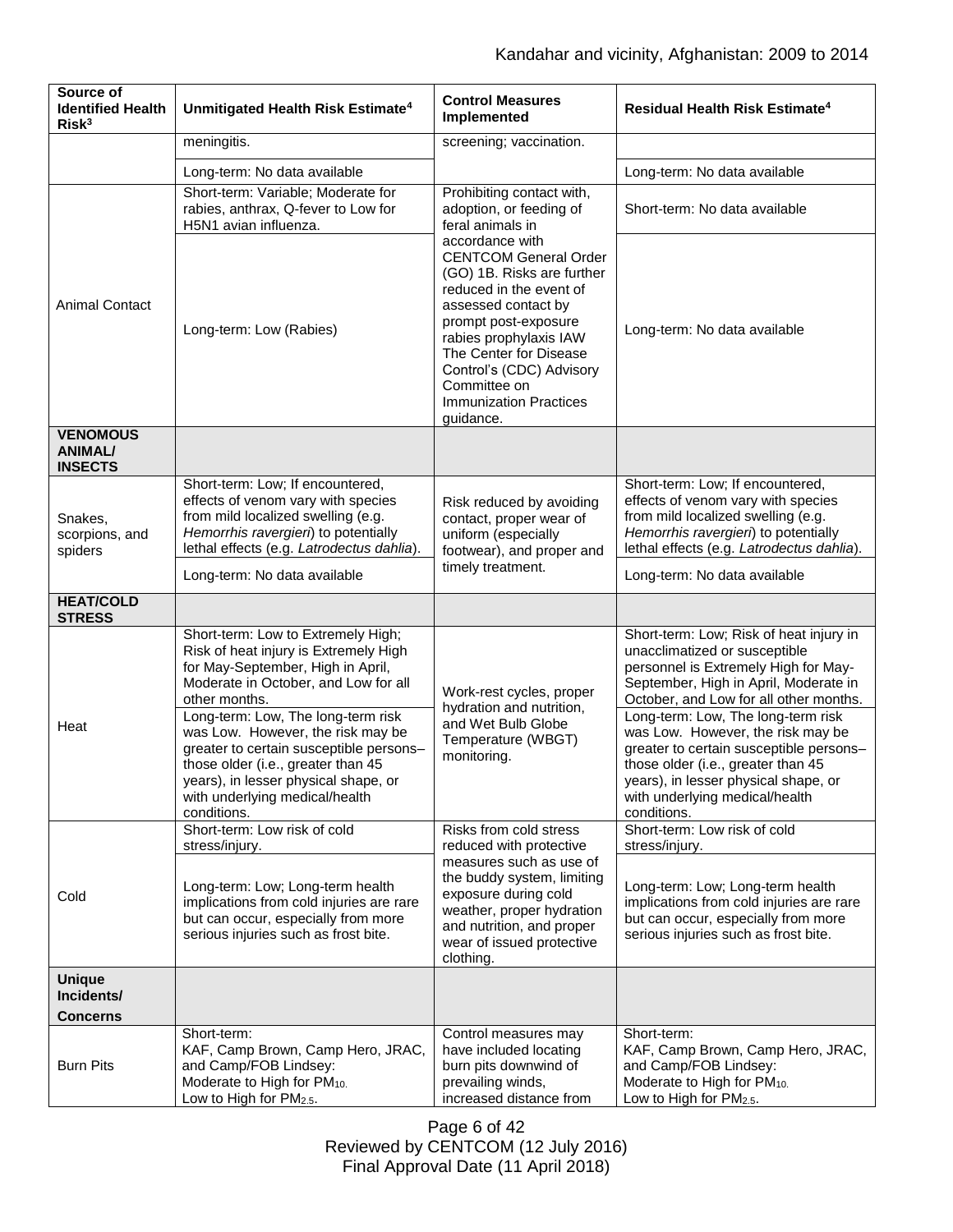| Source of<br><b>Identified Health</b><br>Risk <sup>3</sup> | Unmitigated Health Risk Estimate <sup>4</sup>                                                 | <b>Control Measures</b><br>Implemented                                                                 | <b>Residual Health Risk Estimate<sup>4</sup></b>                                                     |
|------------------------------------------------------------|-----------------------------------------------------------------------------------------------|--------------------------------------------------------------------------------------------------------|------------------------------------------------------------------------------------------------------|
|                                                            | None to Low for $PM_{10}$ and $PM_{2.5}$                                                      | living and working areas                                                                               | None to Low for PM <sub>10</sub> and PM <sub>2.5</sub>                                               |
|                                                            | cadmium.                                                                                      | when possible, and                                                                                     | cadmium.                                                                                             |
|                                                            | Long-term:                                                                                    | improved waste                                                                                         | Long-term:                                                                                           |
|                                                            | KAF, Camp Brown, Camp Hero, JRAC,                                                             | segregation and                                                                                        | KAF, Camp Brown, Camp Hero, JRAC,                                                                    |
|                                                            | and Camp/FOB Lindsey:                                                                         | management techniques.                                                                                 | and Camp/FOB Lindsey:                                                                                |
|                                                            | Moderate for $PM_{2.5}$ .<br>Low for $PM_{10}$ cadmium.<br>Low for acrolein and benzoic acid. | All burn pits at locations<br>with populations of more<br>than 100 people were<br>closed by July 2013. | Moderate for PM <sub>2.5</sub> .<br>Low for $PM_{10}$ cadmium.<br>Low for acrolein and benzoic acid. |

<sup>1</sup>This Summary Table provides a qualitative estimate of population-based short- and long-term health risks associated with the occupational environment conditions at KAF and vicinity. It does not represent an individual exposure profile. Actual individual exposures and health effects depend on many variables. For example, while a chemical may have been present in the environment, if a person did not inhale, ingest, or contact a specific dose of the chemical for adequate duration and frequency, then there may have been no health risk. Alternatively, a person at a specific location may have experienced a unique exposure which could result in a significant individual exposure. Any such person seeking medical care should have their specific exposure documented in an SF600.

 $2$  This assessment is based on specific environmental sampling data and reports obtained from 1 October 2009 through 30 September 2014. Sampling locations are assumed to be representative of exposure points for the camp population but may not reflect all the fluctuations in environmental quality or capture unique exposure incidents.

 $3$ This Summary Table is organized by major categories of identified sources of health risk. It only lists those sub-categories specifically identified and addressed at Kandahar and vicinity. The health risks are presented as Low, Moderate, High or Extremely High for both acute and chronic health effects. The health risk level is based on an assessment of both the potential severity of the health effects that could be caused and probability of the exposure that would produce such health effects. Details can be obtained from the Army Public Health Center (Provisional). Where applicable, "None Identified" is used when though a potential exposure is identified, and no health risks of either a specific acute or chronic health effects are determined. More detailed descriptions of OEH exposures that are evaluated but determined to pose no health risk are discussed in the following sections of this report.

4Health risks in this Summary Table are based on quantitative surveillance thresholds (e.g. endemic disease rates; host/vector/pathogen surveillance) or screening levels, e.g. Military Exposure Guidelines (MEGs) for chemicals*.* Some previous assessment reports may provide slightly inconsistent health risk estimates because quantitative criteria such as MEGs may have changed since the samples were originally evaluated and/or because this assessment makes use of all historic site data while previous reports may have only been based on a select few samples.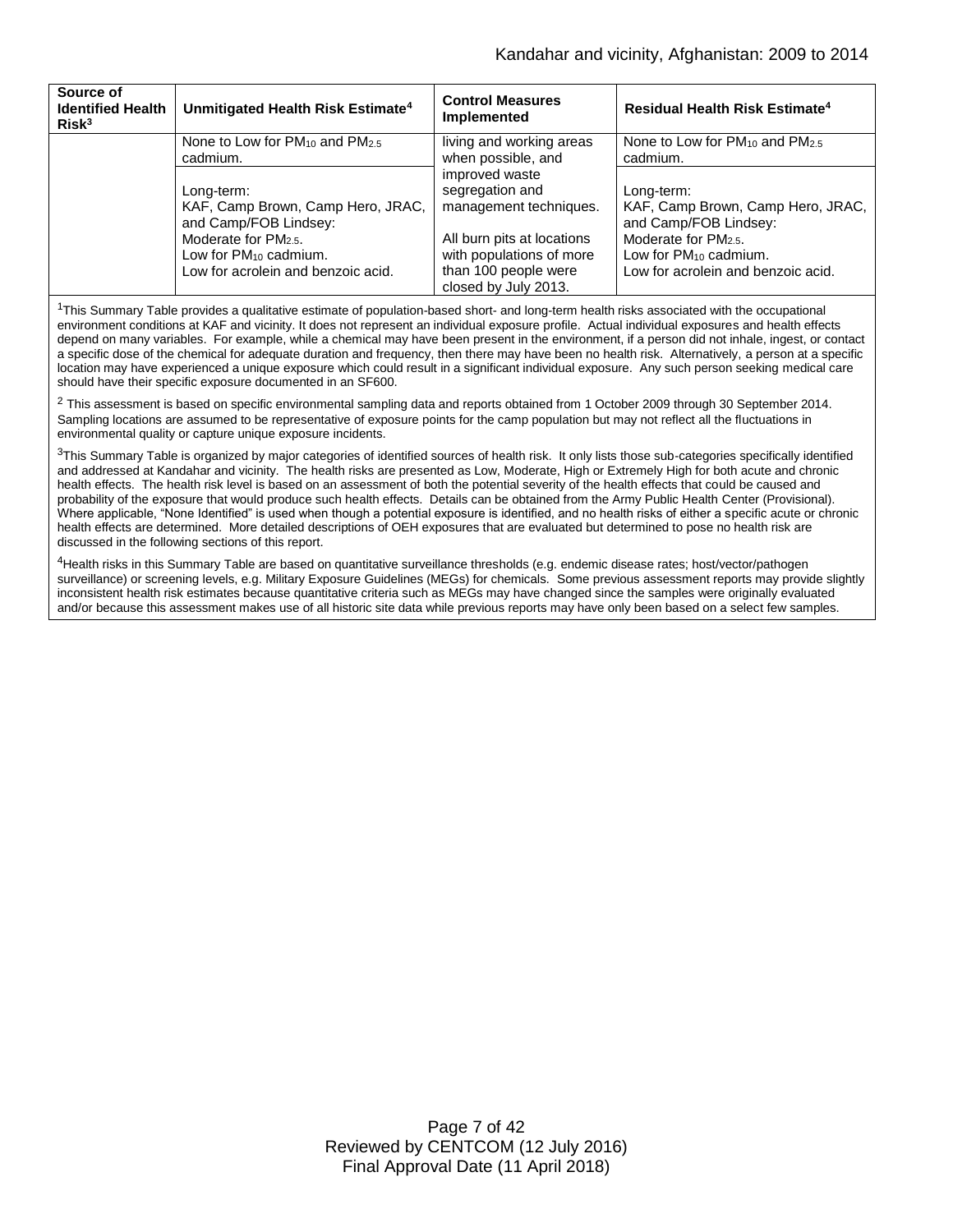# **1 Discussion of Health Risks at KAF and vicinity, Afghanistan by Source**

The following sections provide additional information about the OEH conditions summarized above. All risk assessments were performed using the methodology described in the US Army Public Health Command (USAPHC) Technical Guide 230, *Environmental Health Risk Assessment and Chemical Exposure Guidelines for Deployed Military Personnel* (USAPHC TG 230). All OEH risk estimates represent residual risk after accounting for preventive controls in place. Occupational exposures and exposures to endemic diseases are greatly reduced by preventive measures. For environmental exposures related to airborne dust, there are limited preventive measures available, and available measures have little efficacy in reducing exposure to ambient conditions.

# **2 Air**

#### 2.1 Site-Specific Sources Identified

KAF and vicinity is situated in a dusty semi-arid desert environment. Inhalational exposure to high levels of dust and particulate matter, such as during high winds or dust storms, may have resulted in mild to more serious short-term health effects (e.g., eye, nose or throat and lung irritation) in some personnel. Additionally, certain subgroups of the deployed forces (e.g., those with pre-existing asthma/cardio pulmonary conditions) were at greatest risk of developing notable health effects.

An insufficient number of air samples were available to sufficiently assess risk for the following locations: COP AJK, [ANCOP HQ, Police Substation 8, COP Ware (aka Charbaugh), Millet (aka Deh Kuchay)], [Aziz Ullah, COP Hutal (aka COP Rath)], [Bagh E Pol (Bagh E Pul), Police Substations 2 and 7], [FOB Belanday, Strong Point Gorgon, FOB Shoja], Checkpoint 1, Checkpoint 2, Deh Qobad, Ezabad (aka Maiwand), Checkpoint Gerandai, [COP Ghundy Ghar, COP Sperwan Ghar], [Strong Point Haji Ramuddin II, COP Nalgham], [FOB Howz-E-Madad (aka Panjawa Howze Madad), COP Sangsar], COP Kandalay, COP Khenjakak, [COP Luke and Shurandam], [FOB Masum Ghar, COP Pashmul South, Panjawi (aka Pajwai), Salim Aka], Camp Nathan Smith, COP Neshin (aka COP Neshan), [OCCP Kandahar, COP Ahmad Khan (aka COP Admadkhan), Old PHQ (aka Old ANP), FOB Walton, Kandahar PHQ, Police Substations 1, 9, 10, 12, and 16], Pa'in Kelay, [Checkpoint Perozi, Checkpoint Mullah Mahdi, FOB Zangabad (aka FOB Saidon), COP Mushan, COP Talukan], FOB Scorpion, FOB Siah Choy, and [Strong Point Edgerton (aka Dand District), ACS 4, Provincial Reserve Kandahar].

Air samples were not collected from the following locations: ACS 14-2, Ainsworth/Emarat, Alizi, ANP Hill, ACS-5, COP Ashoque, Babaghday, Camp Baker, Camp Belambay (aka Camp Belambai), Burmohommad, Busha (aka Panjsher), Cabacoy (aka Zalakhan), COP Caron (aka COP Caran), Checkpoint 72, Checkpoint 7-4, Demaiwand, Diwar, Fathollah, Folad, Camp Ghecko, Strong Point Haji Ramuden, Jawkari, COP Jelawur, COP Johnston, COP Kolk, COP Lakhokhel, Loy Kariz, COP Macthab (aka COP Ballpeen, Area Control Point 15), COP Makuan, COP Nejat, New PHQ, COP Now Ruzi, OCCD-P, Old Corps, OP-971, Palace, Police Substation 3, Pul, Rostum, COP Sablaghay, FOB Sakari Karez (aka FOB Ramrod), Shobat (aka Sohbat), Camp Simmons 2, Strong Point Gharibon, COP Tarnak (aka COP Marianne), COP Terminator (aka COP Atta Mohammed Khan), Strong Point Theinhart (aka Strong Point Theinert), Walakan, Zhari Dosht (aka Zhari Dasht), COP Zharif Kel (aka COP Zarifkhel).

All personnel were assumed to be exposed to emissions from burn pits and incinerators located in the vicinity of KAF. Therefore, air samples associated with a burn pit or incinerator at KAF and vicinity were included in the following assessment of the air at KAF and vicinity.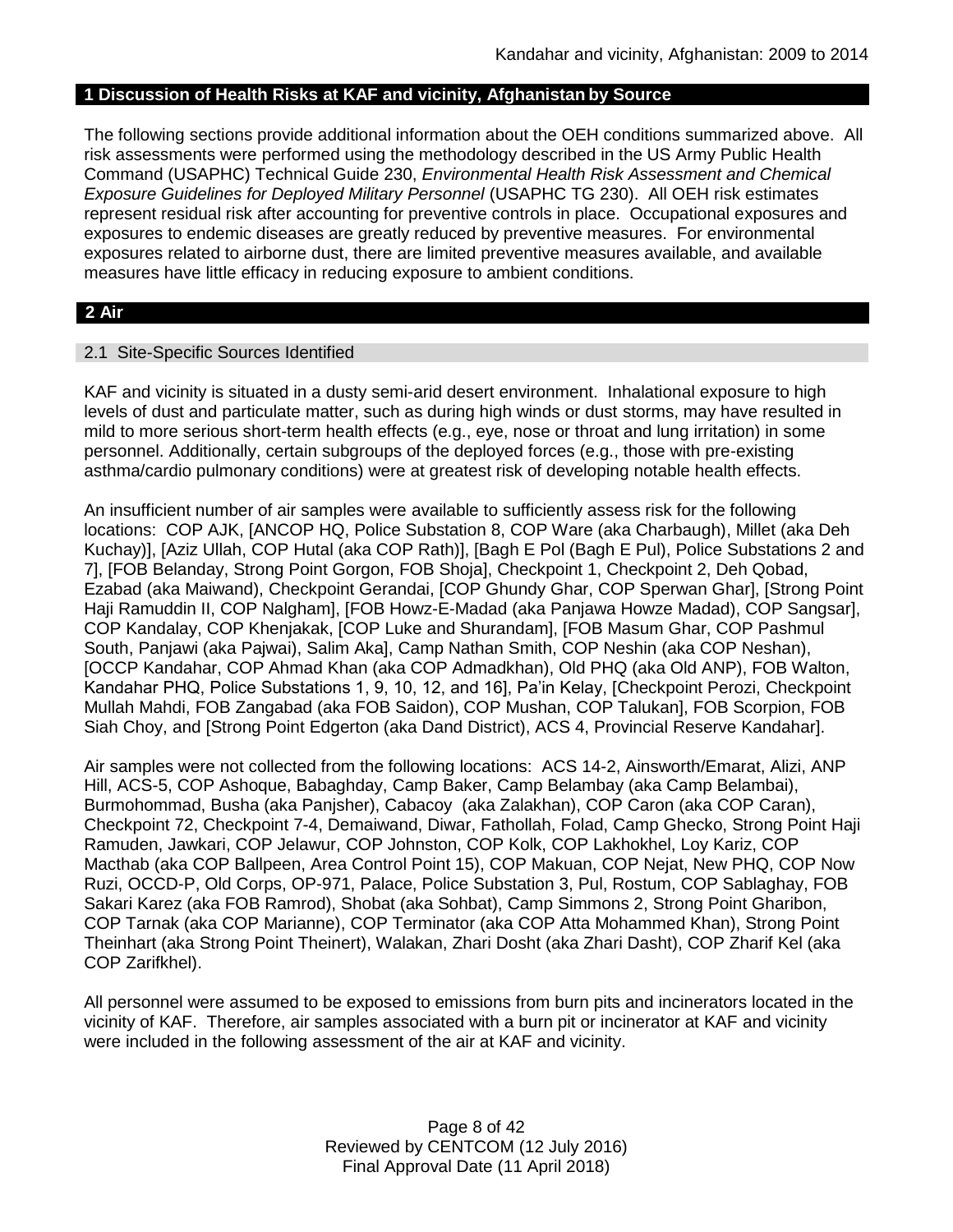# 2.2 Particulate matter

Particulate matter (PM) is a complex mixture of extremely small particles suspended in the air. The PM includes solid particles and liquid droplets emitted directly into the air by sources such as: power plants, motor vehicles, aircraft, generators, construction activities, fires, and natural windblown dust. The PM can include sand, soil, metals, volatile organic compounds (VOC), allergens, and other compounds such as nitrates or sulfates that are formed by condensation or transformation of combustion exhaust. The PM composition and particle size vary considerably depending on the source. Generally, PM of health concern is divided into two fractions:  $PM_{10}$ , which includes coarse particles with a diameter of 10 micrometers or less, and fine particles less than 2.5 micrometers (PM<sub>2.5</sub>), which can reach the deepest regions of the lungs when inhaled. Exposure to excessive PM is linked to a variety of potential health effects. PM<sub>10</sub> and PM<sub>2.5</sub> concentrations are measured in micrograms per cubic meter of air (µg/m<sup>3</sup>).

2.3 Particulate matter, less than 10 micrometers (PM<sub>10</sub>)

2.3.1 Exposure Guidelines:

Short Term (24-hour)  $PM_{10}$  ( $\mu$ g/m<sup>3</sup>):

- 
- Marginal MEG  $=$  420
- Critical MEG =  $600$

2.3.2 Sample data/Notes:

): Long-term PM<sub>10</sub> MEG ( $\mu$ g/m<sup>3</sup>):

Negligible  $MEG = 250$   $\bullet$  Not defined and not available.

KAF, Camp Brown, Camp Hero, JRAC, and Camp/FOB Lindsey: A total of 217 valid  $PM_{10}$  air samples were collected from 2009 to 2014. The range of 24-hour  $PM_{10}$  concentrations was 69  $\mu$ g/m<sup>3</sup> – 722 μg/m<sup>3</sup> with an average concentration of 395 μg/m<sup>3</sup>.

Camp Wilson (aka Pasab): A total of 32 valid  $PM_{10}$  air samples were collected from 2009 to 2014. The range of 24-hour PM<sub>10</sub> concentrations was 43  $\mu$ g/m<sup>3</sup> – 914  $\mu$ g/m<sup>3</sup> with an average concentration of 321  $\mu$ g/m<sup>3</sup>.

2.3.3 Short-term health risks:

KAF, Camp Brown, Camp Hero, JRAC, and Camp/FOB Lindsey: **None to High:** The short-term PM<sup>10</sup> health risk assessment is none to low based on average  $PM_{10}$  sample concentrations and low to high based on annual peak  $PM_{10}$  sample concentrations, and the likelihood of exposure at these hazard severity levels. Therefore, on typical days, exposure to  $PM_{10}$  was likely to range between little or no impact on accomplishing the mission through significant degradation of mission capabilities. Peak exposures could have occurred, increasing the health risk level (Reference 9, Table 3-2). Under peak exposures, mission capabilities may have had little or no impact or may have been significantly degraded in terms of the required mission standard, inability to accomplish all parts of the mission, or inability to complete the mission.

Out of all 24-hour PM<sub>10</sub> sampling events in KAF, Camp Brown, Camp Hero, JRAC, and Camp/FOB Lindsey, 20% showed no hazard, 44% showed low health risk, 29% showed moderate health risk, and 8% showed high health risk. Confidence in the short-term  $PM_{10}$  health risk assessment is high (Reference 9, Table 3-6).

The hazard severity was negligible to marginal for average  $PM_{10}$  concentrations in KAF, Camp Brown, Camp Hero, JRAC, and Camp/FOB Lindsey. During typical exposures at the marginal hazard severity level (420 ug/m<sup>3</sup> - 600 ug/m<sup>3</sup>), a majority of personnel will experience notable eye, nose, and throat

> Page 9 of 42 Reviewed by CENTCOM (12 July 2016) Final Approval Date (11 April 2018)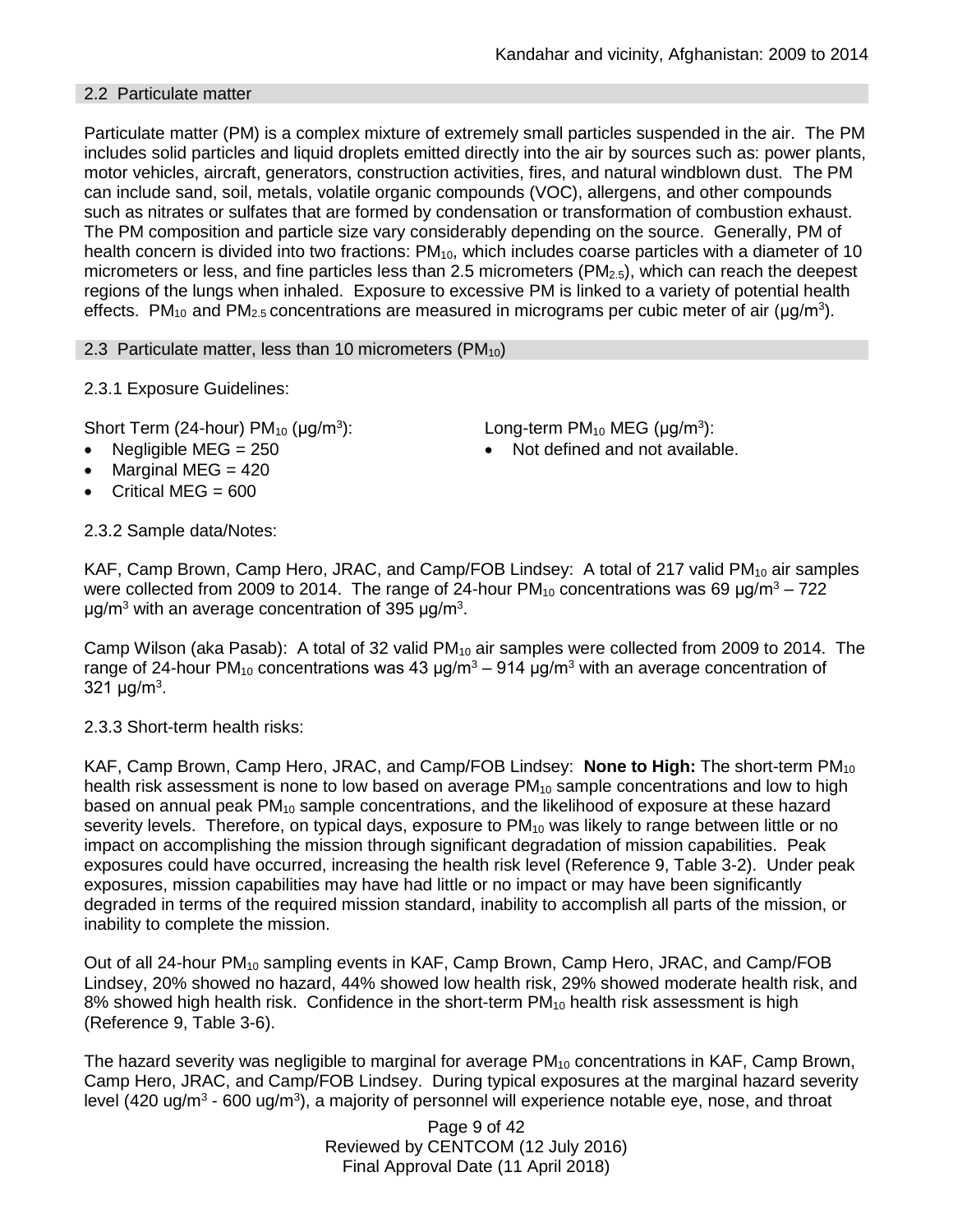irritation and some respiratory effects. Some lost-duty days are expected. Significant aerobic activity will increase risk. During typical exposures at the negligible hazard severity level (250 ug/m<sup>3</sup> - 420 ug/m<sup>3</sup>), a few personnel may have experienced notable eye, nose, and throat irritation; most personnel would have experienced only mild effects. Those with a history of asthma or cardiopulmonary disease were expected to experience increased symptoms at the negligible and marginal hazard severity levels (Reference 9, Table 3-11).

The hazard severity was negligible to critical for the peak  $PM_{10}$  concentrations in KAF, Camp Brown, Camp Hero, JRAC, and Camp/FOB Lindsey. During peak exposures at the critical hazard severity level (greater than 600 ug/m<sup>3</sup>), most if not all personnel would have experienced very notable eye, nose, and throat irritation and respiratory effects. Visual acuity was impaired, as was overall aerobic capacity. Some personnel would not have been able to perform assigned duties. Some lost-duty days were expected. During typical exposures at the negligible hazard severity level (250 ug/m<sup>3</sup> - 420 ug/m<sup>3</sup>), a few personnel may have experienced notable eye, nose, and throat irritation; most personnel would have experienced only mild effects. Those with a history of asthma or cardiopulmonary disease were expected to experience increased symptoms at the negligible and critical hazard severity levels (Reference 9, Table 3-11).

Camp Wilson (aka Pasab): **None to High:** The short-term PM<sup>10</sup> health risk assessment is none to low based on average  $PM_{10}$  sample concentrations and low to high based on annual peak  $PM_{10}$  sample concentrations, and the likelihood of exposure at these hazard severity levels. Therefore, on typical days, exposure to  $PM_{10}$  was likely to range between little or no impact on accomplishing the mission through significant degradation of mission capabilities. Peak exposures could have occurred, increasing the health risk level (Reference 9, Table 3-2). Under peak exposures, mission capabilities may have had little or no impact or may have been significantly degraded in terms of the required mission standard, inability to accomplish all parts of the mission, or inability to complete the mission.

Out of all 24-hour PM<sub>10</sub> sampling events in Camp Wilson (aka Pasab), 53% showed no hazard, 27% showed low health risk, 3% showed moderate health risk, and 17% showed high health risk. Confidence in the short-term  $PM_{10}$  health risk assessment is high (Reference 9, Table 3-6).

The hazard severity was negligible for average  $PM_{10}$  concentrations in Camp Wilson (aka Pasab). During typical exposures at the negligible hazard severity level (250 ug/m<sup>3</sup> - 420 ug/m<sup>3</sup>), a few personnel may have experienced notable eye, nose, and throat irritation; most personnel would have experienced only mild effects. Those with a history of asthma or cardiopulmonary disease were expected to experience increased symptoms at the negligible and marginal hazard severity levels (Reference 9, Table 3-11).

The hazard severity was negligible to critical for the peak  $PM_{10}$  concentrations in Camp Wilson (aka Pasab). During peak exposures at the critical hazard severity level (greater than 600 ug/m<sup>3</sup>), most if not all personnel would have experienced very notable eye, nose, and throat irritation and respiratory effects. Visual acuity was impaired, as was overall aerobic capacity. Some personnel would not have been able to perform assigned duties. Some lost-duty days were expected. During typical exposures at the negligible hazard severity level (250 ug/m<sup>3</sup> - 420 ug/m<sup>3</sup>), a few personnel may have experienced notable eye, nose, and throat irritation; most personnel would have experienced only mild effects. Those with a history of asthma or cardiopulmonary disease were expected to experience increased symptoms at the negligible and critical hazard severity levels (Reference 9, Table 3-11).

> Page 10 of 42 Reviewed by CENTCOM (12 July 2016) Final Approval Date (11 April 2018)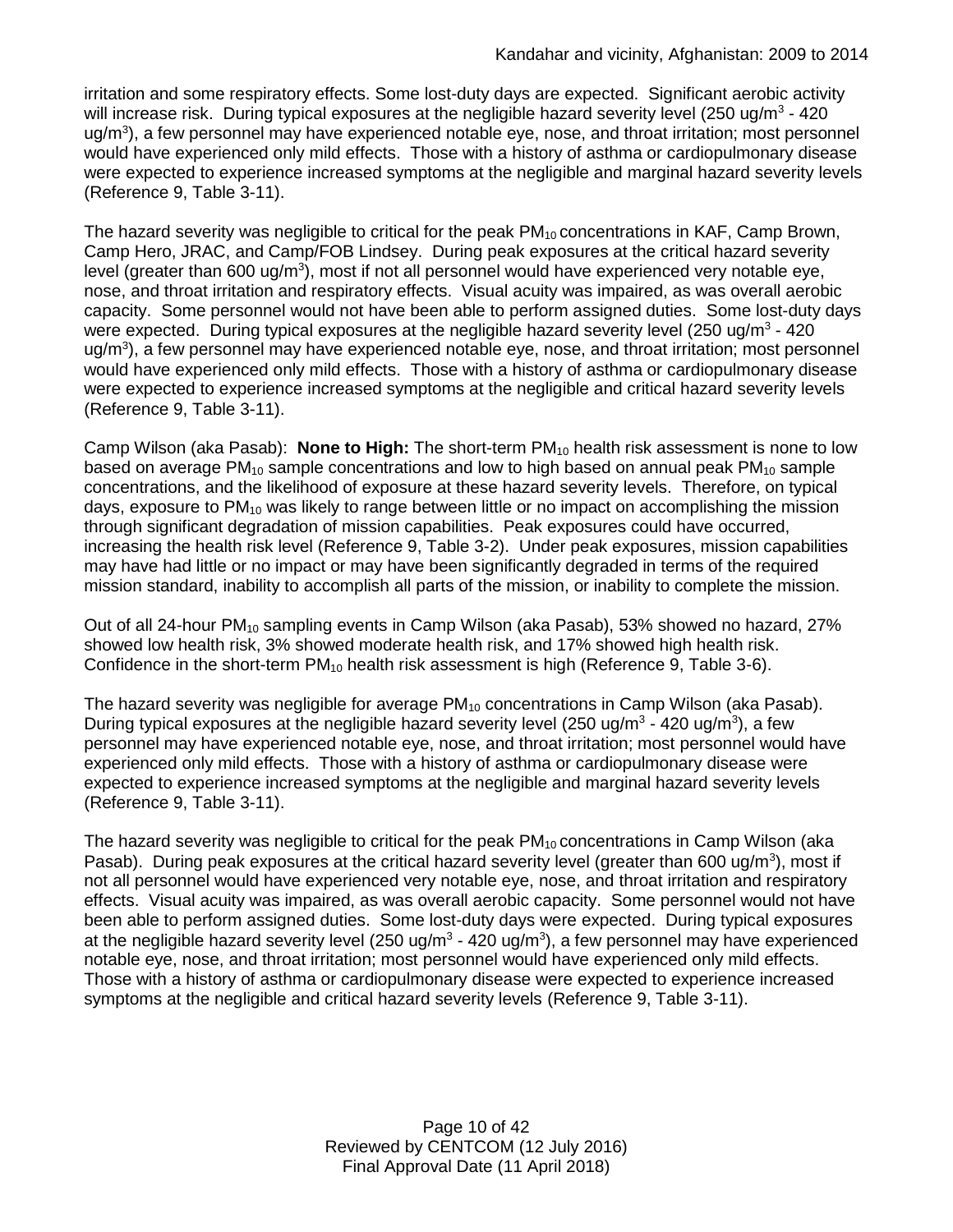# 2.3.4 Long-term health risk:

**Not Evaluated-no available health guidelines**. The U.S. Environmental Protection Agency (EPA) has retracted its long-term standard (national ambient air quality standards, NAAQS) for  $PM_{10}$  due to an inability to clearly link chronic health effects with chronic  $PM_{10}$  exposure levels.

## 2.4 Particulate Matter, less than 2.5 micrometers ( $PM_{2.5}$ )

2.4.1 Exposure Guidelines:

Short Term (24-hour)  $PM<sub>2.5</sub>$  ( $\mu$ g/m<sup>3</sup>):

- 
- 
- Critical MEG = 500

): Long-term (1-year)  $PM<sub>2.5</sub> MEGs (µg/m<sup>3</sup>)$ :

- Negligible MEG = 65 Negligible MEG = 15
- Marginal MEG =  $250$   $\bullet$  Marginal MEG =  $65$ .

2.4.2 Sample data/Notes:

KAF, Camp Brown, Camp Hero, JRAC, and Camp/FOB Lindsey: A total of 229 valid  $PM_{2.5}$  air samples were collected from 2009 to 2014. The range of 24-hour  $PM_{2.5}$  concentrations was 11  $\mu q/m^3 - 891$ μg/m<sup>3</sup> with an average concentration of 112 μg/m<sup>3</sup>.

Camp Wilson (aka Pasab): A total of 27 valid PM2.5 air samples were collected from 2009 to 2014. The range of 24-hour PM<sub>2.5</sub> concentrations was 23  $\mu$ g/m<sup>3</sup> – 188  $\mu$ g/m<sup>3</sup> with an average concentration of 76 μg/m<sup>3</sup>.

2.4.3 Short-term health risks:

KAF, Camp Brown, Camp Hero, JRAC, and Camp/FOB Lindsey: **None to High:** The short-term PM2.5 health risk assessment in KAF, Camp Brown, Camp Hero, JRAC, and Camp/FOB Lindsey was none to low based on average  $PM<sub>2.5</sub>$  concentrations and low to high based on annual peak  $PM<sub>2.5</sub>$ concentrations. Therefore, on typical days, exposure to  $PM_{2.5}$  was likely to have little or no impact on accomplishing the mission. In theatre medical resources should not have been needed for protection and treatment as a result of exposure to PM<sub>2.5</sub> levels on a typical day. Mission capabilities should not have been affected. Peak exposures could have occurred, increasing the health risk level (Reference 9, Table 3-2). Under peak exposures there may have been little or no impact on accomplishing the mission or mission capabilities may have been significantly degraded in terms of the required mission standard, inability to accomplish all parts of the mission, or inability to complete the mission, and may have required some in-theater medical countermeasures and resources.

Out of all 24-hour PM2.5 sampling events in KAF, Camp Brown, Camp Hero, JRAC, and Camp/FOB Lindsey, 38% show no hazard, 58% have low heath risk, 1% have moderate health risk, and 3% have high health risk. Confidence in the short-term  $PM_{2.5}$  health risk assessment was medium (Reference 9, Table 3-6).

The hazard severity was negligible for average  $PM_{2.5}$  exposures in KAF, Camp Brown, Camp Hero, JRAC, and Camp/FOB Lindsey. During typical exposures at the negligible hazard severity level (65 ug/m<sup>3</sup> - 250 ug/m<sup>3</sup>), a few personnel may have experienced notable eye, nose, and throat irritation; most personnel would have experienced only mild effects. Those with a history of asthma or cardiopulmonary disease were expected to experience increased symptoms at the negligible hazard severity level.

> Page 11 of 42 Reviewed by CENTCOM (12 July 2016) Final Approval Date (11 April 2018)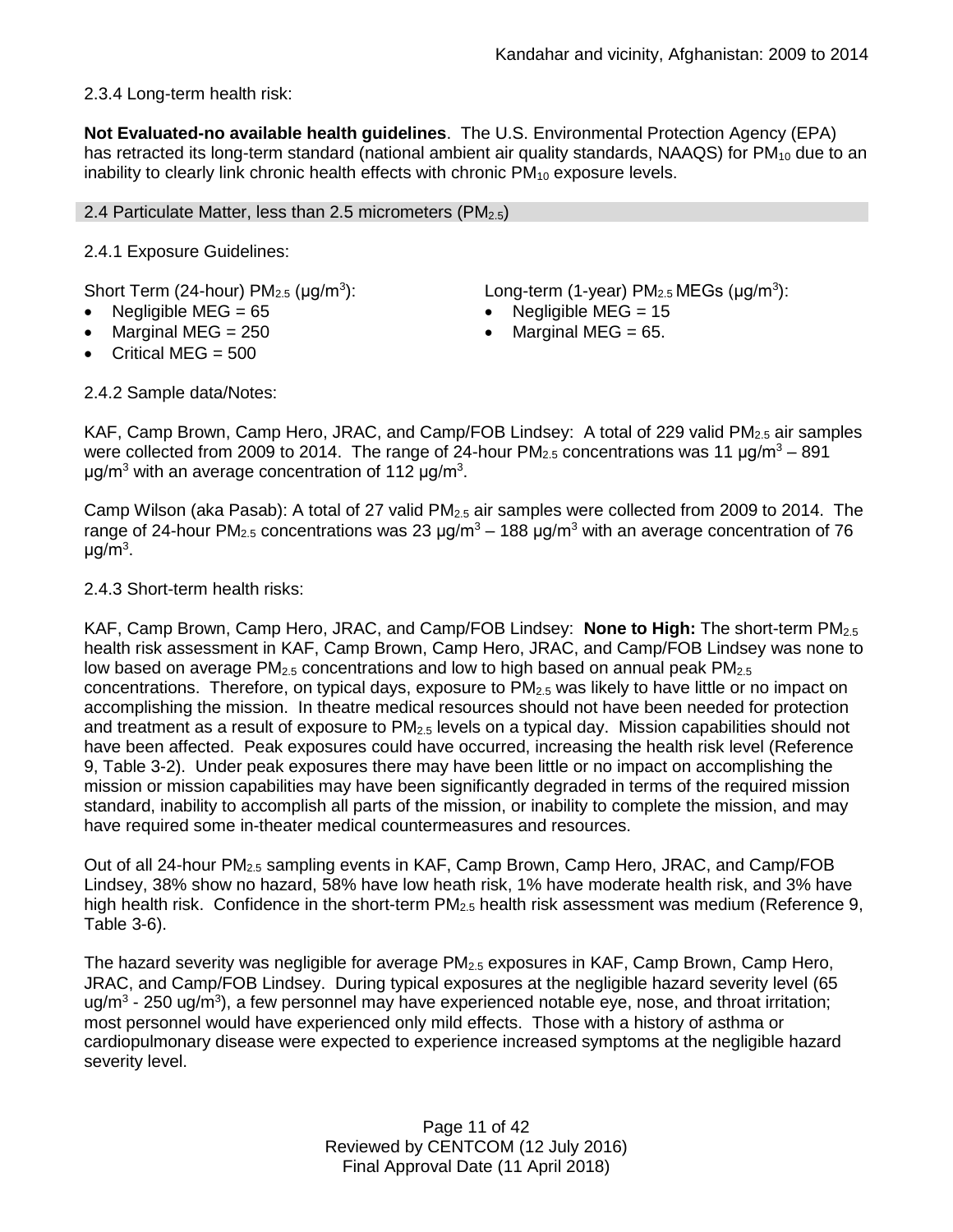The hazard severity was negligible to critical for the peak  $PM_{2.5}$  exposure in KAF, Camp Brown, Camp Hero, JRAC, and Camp/FOB Lindsey. During peak exposures at the critical hazard severity level (greater than 500 ug/ $m<sup>3</sup>$ ), most if not all personnel would have experienced very notable eye, nose, and throat irritation and respiratory effects. Visual acuity was impaired, as was overall aerobic capacity. Some personnel would not have been able to perform assigned duties. During peak exposures at the negligible hazard severity level (65 ug/m<sup>3</sup> - 250 ug/m<sup>3</sup>), a few personnel may have experienced notable eye, nose, and throat irritation; most personnel would have experienced only mild effects. Those with a history of asthma or cardiopulmonary disease were expected to experience increased symptoms at the critical and negligible hazard severity levels.

Camp Wilson (aka Pasab): **Low:** The short-term PM2.5 health risk assessment is low based on average and peak  $PM<sub>2.5</sub>$  sample concentrations, and the likelihood of exposure at these hazard severity levels. Therefore, on typical and peak days, exposure to  $PM_{2.5}$  was likely to have little or no impact on accomplishing the mission through significant degradation of mission capabilities (Reference 9, Table 3-2).

Out of all 24-hour PM<sub>2.5</sub> sampling events in Camp Wilson (aka Pasab), 44% showed no hazard, 56% showed low health risk, and none showed moderate or high health risk. Confidence in the short-term PM2.5 health risk assessment is high (Reference 9, Table 3-6).

The hazard severity was negligible for average  $PM<sub>2.5</sub>$  concentrations in Camp Wilson (aka Pasab). During typical exposures at the negligible hazard severity level (65 ug/m<sup>3</sup> - 250 ug/m<sup>3</sup>), a few personnel may have experienced notable eye, nose, and throat irritation; most personnel would have experienced only mild effects. Those with a history of asthma or cardiopulmonary disease were expected to experience increased symptoms at the negligible and marginal hazard severity levels (Reference 9, Table 3-11).

The hazard severity was negligible for the peak  $PM_{2.5}$  concentrations in Camp Wilson (aka Pasab). During typical exposures at the negligible hazard severity level (65 ug/m<sup>3</sup> - 250 ug/m<sup>3</sup>), a few personnel may have experienced notable eye, nose, and throat irritation; most personnel would have experienced only mild effects. Those with a history of asthma or cardiopulmonary disease were expected to experience increased symptoms at the negligible and marginal hazard severity levels (Reference 9, Table 3-11).

# 2.4.4 Long-term health risks:

KAF, Camp Brown, Camp Hero, JRAC, and Camp/FOB Lindsey: **Low to Moderate:** PM2.5 in KAF, Camp Brown, Camp Hero, JRAC, and Camp/FOB Lindsey had average concentrations in 2009 (140 ug/m<sup>3</sup>), 2010 (172 ug/m<sup>3</sup>), 2011 (91 ug/m<sup>3</sup>), and 2013 (63 ug/m<sup>3</sup>) that exceeded the long-term 1 year negligible MEG (15 ug/m<sup>3</sup>). Insufficient samples were available to assess risk in 2012 and 2014. The long-term health risk assessment for PM<sub>2.5</sub> concentrations ranged from low to moderate based on average PM2.5 concentrations. Therefore, no to limited future medical surveillance activities and related resources are anticipated for long-term exposure to  $PM_{2.5}$ .

The hazard severity was negligible to marginal for long-term PM<sub>2.5</sub> exposures in KAF, Camp Brown, Camp Hero, JRAC, and Camp/FOB Lindsey. During long-term exposures at the negligible hazard severity level, with repeated exposure it is considered possible that a small percentage of personnel may have increased risk for developing chronic conditions, such as reduced lung function or exacerbated chronic bronchitis, COPD, asthma, atherosclerosis, or other cardiopulmonary diseases. During long-term exposures at the marginal hazard severity level, many exposed personnel are plausibly expected to develop delayed onset, irreversible effects. Confidence in the health risk assessment was low (Reference 9, Table 3-6).

> Page 12 of 42 Reviewed by CENTCOM (12 July 2016) Final Approval Date (11 April 2018)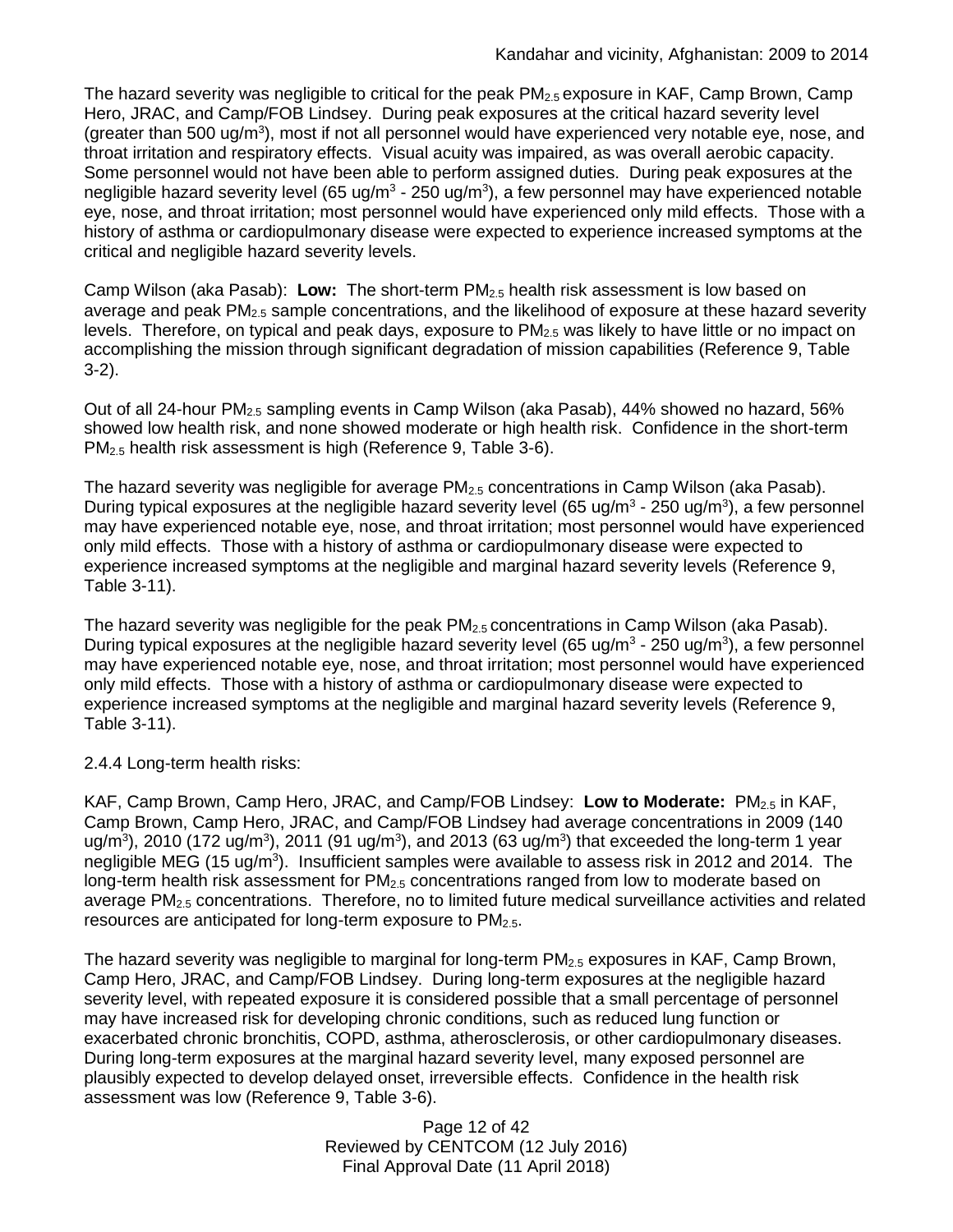Camp Wilson (aka Pasab): **Moderate:** PM2.5 in Camp Wilson (aka Pasab) had an average concentration in 2011 (99 ug/m<sup>3</sup>) that exceeded the long-term 1 year marginal MEG (65 ug/m<sup>3</sup>). The long-term health risk assessment for  $PM_{2.5}$  concentrations was moderate based on average  $PM_{2.5}$ concentrations. Therefore, limited future medical surveillance activities and related resources are anticipated for long-term exposure to PM<sub>2.5</sub>.

The hazard severity was marginal for long-term  $PM_{2.5}$  exposures in Camp Wilson (aka Pasab). During long-term exposures at the marginal hazard severity level, many exposed personnel were plausibly expected to develop delayed onset, irreversible effects. Confidence in the health risk assessment was low (Reference 9, Table 3-6).

# 2.5 Airborne Metals

2.5.1 Exposure Guidelines:

Short Term Cadmium (ug/m<sup>3</sup>):

- $\bullet$  1 hour Critical MEG = 4.7E+3
- 1 hour Marginal MEG =  $7.6E+2$
- 1 hour Negligible MEG =  $1.0E+2$
- $\bullet$  8 hour Negligible MEG = 4.1E+1
- 14 day Negligible MEG =  $2.15E-2$

# 2.5.2 Sample data/Notes:

): Long-term Cadmium MEGs (ug/m<sup>3</sup> ):

 $\bullet$  1 year Negligible MEG = 6.8E-3

KAF, Camp Brown, Camp Hero, JRAC, and Camp/FOB Lindsey: A total of 226 valid PM<sub>10</sub> airborne metal samples were collected in KAF, Camp Brown, Camp Hero, JRAC, and Camp/FOB Lindsey from 2009 to 2014. A total of 280 valid PM2.5 airborne metal samples were collected in KAF, Camp Brown, Camp Hero, JRAC, and Camp/FOB Lindsey from 2009 to 2014. Cadmium in  $PM_{10}$  and  $PM_{2.5}$  in 2010 and 2011 was the only contaminant detected in levels above the short-term MEGs. Airborne metals in PM<sub>10</sub> and PM<sub>2.5</sub> were not detected in levels above the long-term MEGs.

Camp Wilson (aka Pasab): A total of 30 valid  $PM_{10}$  airborne metal samples were collected in Camp Wilson (aka Pasab) from 2009 to 2014. Cadmium in  $PM_{10}$  was detected in levels above the short-term MEGs in 2011. PM<sub>10</sub> Cadmium was the only contaminant detected in levels above the short-term MEGs. A total of 28 valid PM<sub>2.5</sub> airborne metal samples were collected in Camp Wilson (aka Pasab) from 2009 to 2014. Airborne metals in  $PM_{2.5}$  were not detected in levels above the short-term or longterm MEGs.

# 2.5.3 Short-term health risks:

KAF, Camp Brown, Camp Hero, JRAC, and Camp/FOB Lindsey: **None to Low:** The short-term PM<sub>10</sub> cadmium and  $PM<sub>2.5</sub>$  cadmium health risk assessment in KAF, Camp Brown, Camp Hero, JRAC, and Camp/FOB Lindsey was none based on average PM<sub>10</sub> cadmium concentrations (7.20E-4 ug/m<sup>3</sup> in 2010 and 1.74-3 ug/m<sup>3</sup> in 2011) and average PM<sub>2.5</sub> cadmium concentrations (1.99E-3 ug/m<sup>3</sup> in 2010 and 1.85E-3 ug/m<sup>3</sup> in 2011) and low based on peak PM<sub>10</sub> cadmium concentrations (6.53E-2 ug/m<sup>3</sup> in 2010 and 1.34E-1 ug/m<sup>3</sup> in 2011) and peak PM<sub>2.5</sub> cadmium concentrations (1.06E-1 ug/m<sup>3</sup> in 2010 and 5.97E-2 ug/m<sup>3</sup> in 2011). Therefore on typical days there is no risk from exposure to PM<sub>10</sub> cadmium and PM<sub>2.5</sub> cadmium. On peak days exposure to  $PM_{10}$  cadmium and  $PM_{2.5}$  cadmium was likely to have little or no impact on accomplishing the mission. In theatre medical resources should not have been needed for protection and treatment as a result of exposure to  $PM_{10}$  cadmium and  $PM_{2.5}$  cadmium levels on a typical day. Mission capabilities should not have been affected.

> Page 13 of 42 Reviewed by CENTCOM (12 July 2016) Final Approval Date (11 April 2018)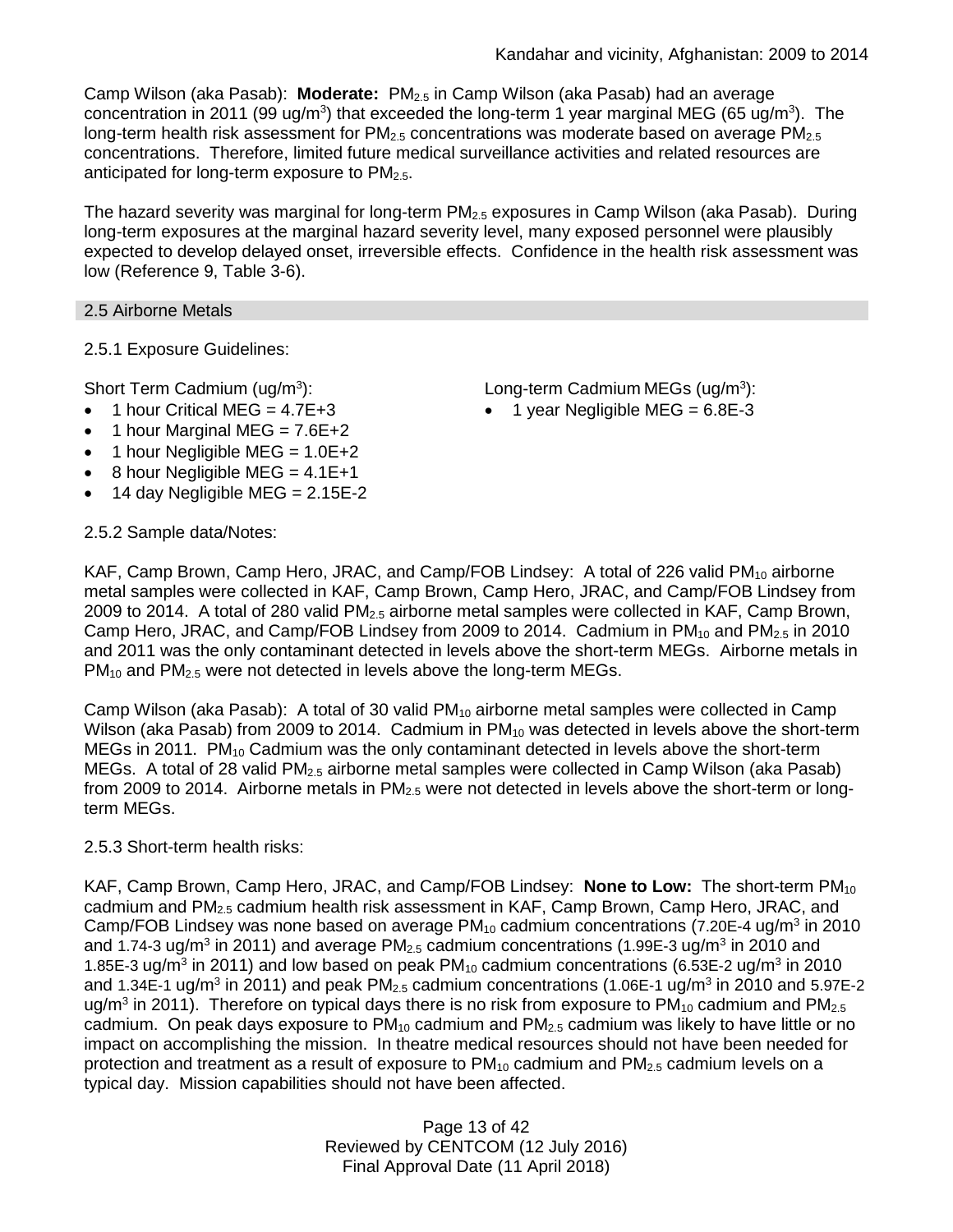The hazard severity was negligible for peak  $PM_{10}$  and  $PM_{2.5}$  cadmium exposures in KAF, Camp Brown, Camp Hero, JRAC, and Camp/FOB Lindsey. During peak exposures at the negligible hazard severity level, a few personnel may have experienced notable health effects; exposed personnel are expected to be able to effectively perform all critical tasks during mission operations.

Camp Wilson (aka Pasab): **None to Low:** The short-term PM<sub>10</sub> cadmium health risk assessment in Camp Wilson (aka Pasab) was none based on average  $PM_{10}$  cadmium concentrations (6.05E-3 ug/m3) and low based on peak  $PM_{10}$  cadmium concentrations (1.25E-1 ug/m3) in 2011. Therefore on typical days there is no risk from exposure to  $PM_{10}$  cadmium. On peak days exposure to  $PM_{10}$  cadmium was likely to have little or no impact on accomplishing the mission. In theatre medical resources should not have been needed for protection and treatment as a result of exposure to  $PM_{10}$  cadmium levels on a typical day. Mission capabilities should not have been affected.

The hazard severity was negligible for peak PM<sub>10</sub> cadmium exposures in Camp Wilson (aka Pasab). During peak exposures at the negligible hazard severity level, a few personnel may have experienced notable health effects; exposed personnel are expected to be able to effectively perform all critical tasks during mission operations.

2.5.4 Long-term health risks:

KAF, Camp Brown, Camp Hero, JRAC, and Camp/FOB Lindsey: **None identified based on the available sampling data.**

Camp Wilson (aka Pasab): **Low:** The long-term PM<sup>10</sup> cadmium health risk assessment in Camp Wilson (aka Pasab) was low based on average PM<sub>10</sub> cadmium concentrations in 2011. Therefore, no specific medical action is required.

The hazard severity was negligible for long-term  $PM_{10}$  cadmium exposures in Camp Wilson (aka Pasab). During long-term exposures at the negligible hazard severity level, few exposed personnel (if any) are expected to develop delayed onset, irreversible effects. Confidence in the health risk assessment was low (Reference 9, Table 3-6).

2.6 Polyaromatic Hydrocarbons (PAHs), Volatile Organic Compounds (VOCs), and Semi-Volatile Organic Compounds (SVOCs)

2.6.1 Exposure Guidelines:

Short-Term Acrolein MEGs (mg/m<sup>3</sup>):

- 1 hour Critical MEG =  $3.2$
- 1 hour Marginal MEG = 2.3E-1
- 1 hour Negligible MEG =  $7.0E-2$
- 8 hour Negligible MEG = 7.0E-2
- $\bullet$  14 day Negligible MEG = 4.6E-2

Short-Term Benzoic Acid MEGs (mg/m<sup>3</sup>):

- 1 hour Critical MEG =  $4.0E+2$
- 1 hour Marginal MEG =  $7.5E+1$
- 1 hour Negligible MEG =  $1.3E+1$

): Long-term Acrolein MEGs (mg/m<sup>3</sup> ):

• 1 year Negligible MEG =  $1.4E-4$ 

): Long-term Benzoic Acid MEGs (mg/m<sup>3</sup>):

• 1 year Negligible MEG =  $1.37E-3$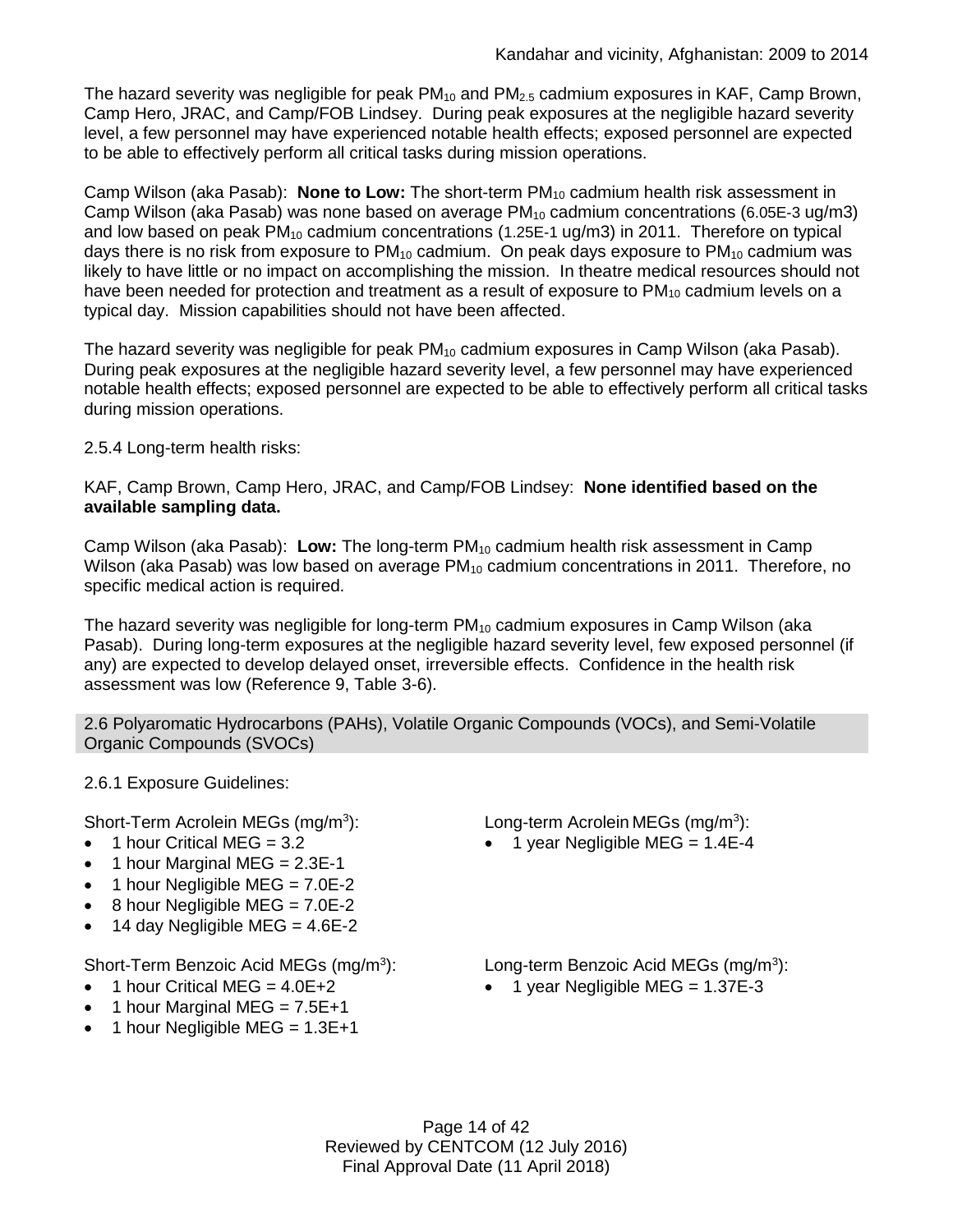# 2.6.2 Sample data/Notes:

KAF, Camp Brown, Camp Hero, JRAC, and Camp/FOB Lindsey: A total of 58 valid PAH, VOC, SVOC air samples were collected in KAF, Camp Brown, Camp Hero, JRAC, and Camp/FOB Lindsey from 1 October 2009 to 30 September 2014. Acrolein and benzoic acid were detected at levels above the long-term MEGs.

Camp Wilson (aka Pasab): A total of 7 valid VOC air samples were collected in Camp Wilson (aka Pasab) from 1 October 2009 to 30 September 2014. No VOCs or SVOCs were detected at levels above the short or long-term MEGs.

2.6.3 Short-term health risks:

## **None identified based on the available sampling data.**

2.6.4 Long-term health risks:

KAF, Camp Brown, Camp Hero, JRAC, and Camp/FOB Lindsey: **Low:** Acrolein in KAF, Camp Brown, Camp Hero, JRAC, and Camp/FOB Lindsey had an average concentration in 2013 (1.1E-3 mg/m<sup>3</sup>) that exceeded the long-term 1 year negligible MEG (1.4E-4 mg/m<sup>3</sup>). The long-term health risk assessment for acrolein was low. Therefore, no specific medical attention is required for long-term exposure to acrolein.

The hazard severity was negligible for long-term acrolein exposures in KAF, Camp Brown, Camp Hero, JRAC, and Camp/FOB Lindsey. During long-term exposures at the negligible hazard severity level, with repeated exposure few exposed personnel (if any) are expected to develop delayed onset, irreversible effects. Confidence in the health risk assessment was low (Reference 9, Table 3-6).

**Low:** Benzoic acid in KAF, Camp Brown, Camp Hero, JRAC, and Camp/FOB Lindsey had an average concentration in 2013 (3E-3 mg/m<sup>3</sup>) that exceeded the long-term 1 year negligible MEG (1.37E-3 mg/m<sup>3</sup>). The long-term health risk assessment for benzoic acid was low. Therefore, no specific medical attention is required for long-term exposure to benzoic acid.

The hazard severity was negligible for long-term benzoic acid exposures in KAF, Camp Brown, Camp Hero, JRAC, and Camp/FOB Lindsey. During long-term exposures at the negligible hazard severity level, with repeated exposure few exposed personnel (if any) are expected to develop delayed onset, irreversible effects. Confidence in the health risk assessment was low (Reference 9, Table 3-6).

#### 2.7 Dioxins and Furans

# 2.7.1 Sample data/Notes:

KAF, Camp Brown, Camp Hero, JRAC, and Camp/FOB Lindsey: A total of 27 valid dioxin and furan air samples were collected in KAF, Camp Brown, Camp Hero, JRAC, and Camp/FOB Lindsey from 1 October 2009 to 30 September 2014. The summed dioxin and furan concentration was below the short and long-term MEGs.

2.7.2 Short and long-term health risks:

**None identified based on the available sampling data.** The summed dioxin and furan concentration was below the short and long-term MEGs.

> Page 15 of 42 Reviewed by CENTCOM (12 July 2016) Final Approval Date (11 April 2018)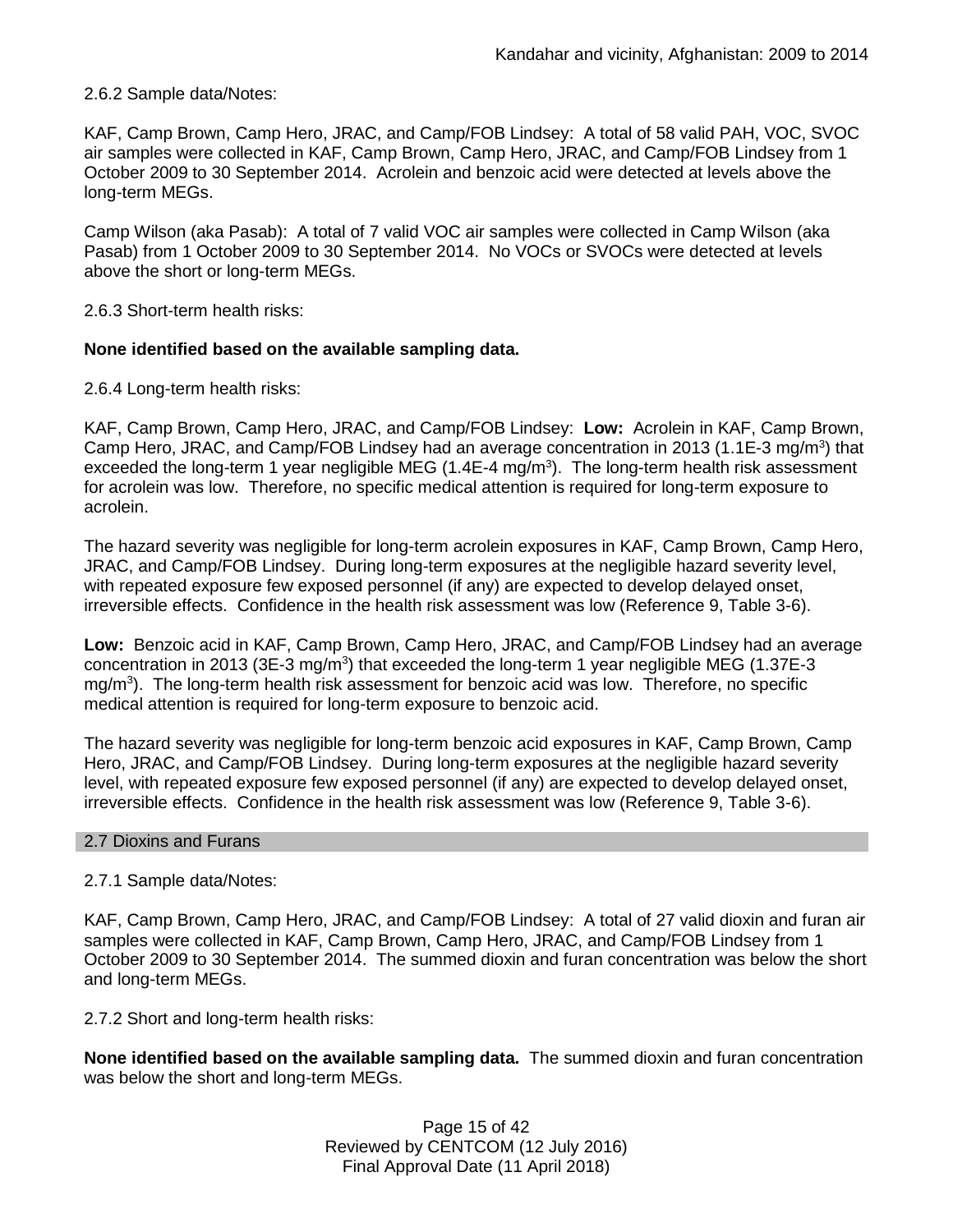# **3 Soil**

# 3.1 Site-Specific Sources Identified

# 3.2 Sample data/Notes:

A total of 79 valid surface soil samples were collected at COP AJK, [ANCOP HQ, Police Substation 8, COP Ware (aka Charbaugh), and Millet (aka Deh Kuchay)], [FOB Aziz Ullah and COP Hutal (aka COP Rath)], [Bagh E Pol (aka Bagh E Pul) and Police Substations 2 and 7], Camp Belambay (aka Camp Belambai), [FOB Belanday, Strong Point Gorgon, and FOB Shoja], Deh Qobad, [Strong Point Edgerton (aka Dand District), ACS 4, and Provincial Reserve Kandahar], Ezabad (aka Maiwand), Checkpoint Gerandai, [COP Ghundy Ghar and COP Sperwan Ghar], [Strong Point Haji Ramuddin II and COP Nalgham], [FOB Howz-E-Madad (aka Panjawa Howze Madad) and COP Sangsar], COP Jelawur, COP Kandalay, COP Khenjakak, COP Kolk, [COP Luke and Shurandam], COP Makuan, [FOB Masum Ghar, COP Pashmul South, Panjawi (aka Pajwai), and Salim Aka], Camp Nathan Smith, COP Neshin (aka COP Neshan), Pa'in Kelay, [Checkpoint Perozi, Checkpoint Mullah Mahdi, FOB Zangabad (aka FOB Saidon), COP Mushan, and COP Talukan], FOB Scorpion, FOB Siah Choy, COP Terminator (aka COP Atta Mohammed Khan), Camp Wilson (aka Pasab) from 1 October 2009 to 30 September 2014, to assess OEH health risk to deployed personnel. Soil samples were not collected at any other location. The primary soil contamination exposure pathways are dermal contact and dust inhalation. Typical parameters analyzed for included semi volatile organic compounds (SVOCs), heavy metals, polychlorinated biphenyls (PCBs), pesticides, herbicides. For the risk assessment, personnel are assumed to remain at this location for 6 months to 1 year.

# *3.3 Short-term health risk:*

**Not an identified source of health risk**. Currently, sampling data for soil are not evaluated for short term (acute) health risks**.**

# *3.4 Long-term health risk:*

**None identified based on available sample data.** No parameters exceeded 1-year Negligible MEGs.

#### **4 Water**

In order to assess the health risk to U.S. personnel from exposure to water in theater, the USAPHC identified the most probable exposure pathways. These are based on the administrative information provided on the field data sheets submitted with the samples taken over the time period being evaluated. Based on the information provided from the field, all untreated water samples were associated with complete exposure pathways. Therefore, untreated samples were assessed as potential health hazards.

#### 4.1 Ingested Water

#### 4.1.1 Site-Specific Sources Identified

An insufficient number of ingested water samples were available to sufficiently assess risk for the following locations: [FOB Aziz Ullah, COP Hutal (aka COP Rath)], [FOB Howz-E-Madad (aka Panjawa Howze Madad), COP Sangsar], COP Jelawur, [COP Luke and Shurandam], [FOB Masum Ghar, COP Pashmul South, Panjawi (aka Pajwai), Salim Aka], [OCCP Kandahar, COP Ahmad Khan (aka COP

> Page 16 of 42 Reviewed by CENTCOM (12 July 2016) Final Approval Date (11 April 2018)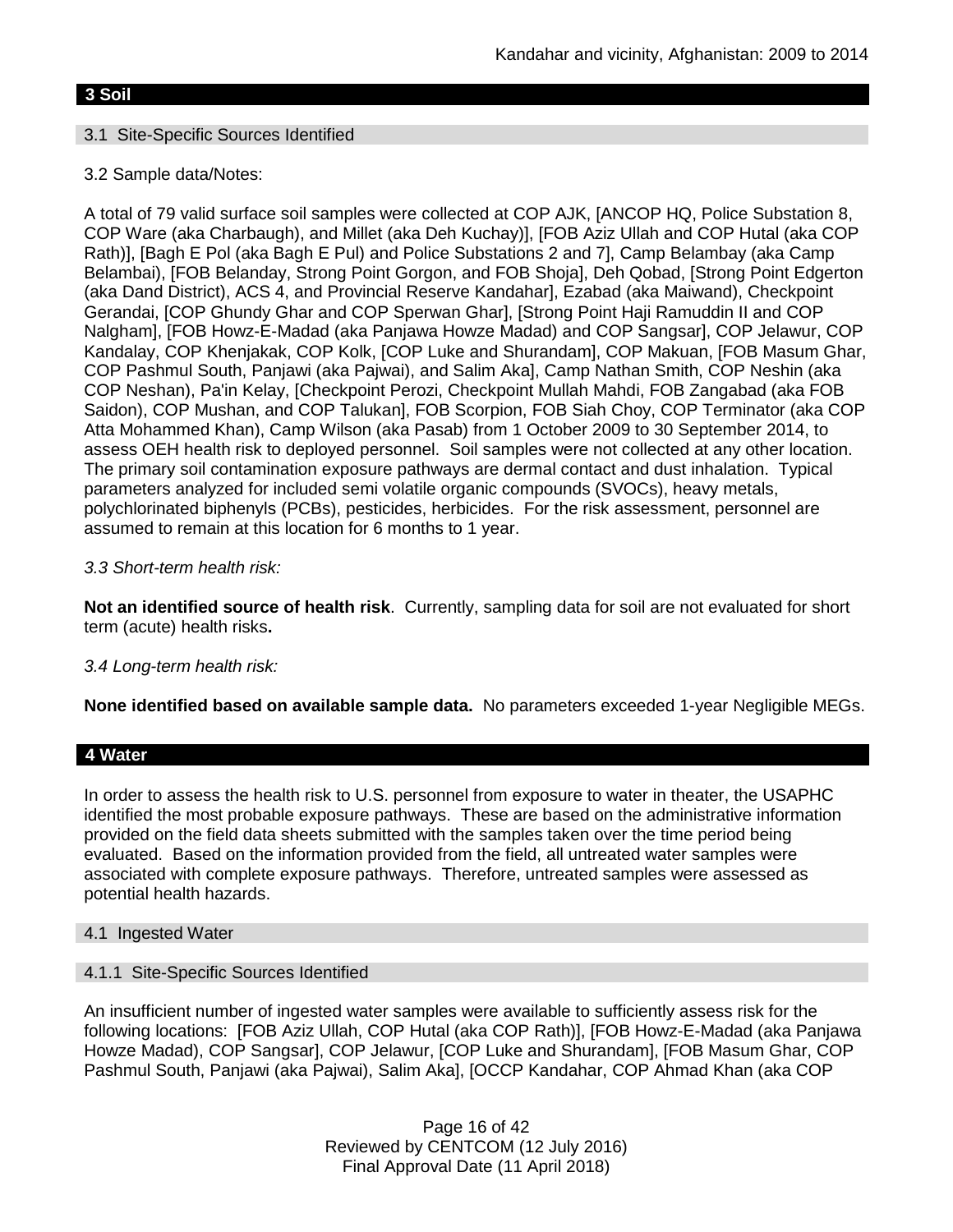Admadkhan), Old PHQ (aka Old ANP), FOB Walton, Kandahar PHQ, Police Substations 1, 9, 10, 12, and 16], and Camp Wilson (aka Pasab).

Ingested water samples were not collected from the following locations: ACS 14-2, Ainsworth (aka Emarat), COP AJK, Alizi, [ANCOP HQ, Police Substation 8, COP Ware (aka Charbaugh), Millet (aka Deh Kuchay)], ANP Hill, ACS-5, COP Ashoque, Babaghday, [Bagh E Pol (Bagh E Pul), Police Substations 2 and 7], Camp Baker, [FOB Belanday, Strong Point Gorgon, FOB Shoja], Camp Belambay (aka Camp Belambai), Burmohommad, Busha (aka Panjsher), Cabacoy (aka Zalakhan), COP Caron (aka COP Caran), Checkpoint 1, Checkpoint 2, Checkpoint 72, Checkpoint 7-4, Deh Qobad, Demaiwand, Diwar, Ezabad (aka Maiwand), Fathollah, Folad, Checkpoint Gerandai, Camp Ghecko, [COP Ghundy Ghar, COP Sperwan Ghar], [Strong Point Haji Ramuddin II, COP Nalgham], Strong Point Haji Ramuden, Jawkari, COP Johnston, COP Kandalay, COP Khenjakak, COP Kolk, COP Lakhokhel, Loy Kariz, COP Macthab (aka COP Ballpeen, Area Control Point 15), COP Makuan, Camp Nathan Smith, COP Nejat, COP Neshin (Aka COP Neshan), New PHQ, COP Now Ruzi, OCCD-P, Old Corps, OP-971, Pa'in Kelay, Palace, [Checkpoint Perozi, Checkpoint Mullah Mahdi, FOB Zangabad (aka FOB Saidon), COP Mushan, COP Talukan], Police Substation 3, Pul, Rostum, COP Sablaghay, FOB Sakari Karez (aka FOB Ramrod), FOB Scorpion, Shobat (aka Sohbat), FOB Siah Choy, Camp Simmons 2, [Strong Point Edgerton (aka Dand District), ACS 4, Provincial Reserve Kandahar], Strong Point Gharibon, COP Tarnak (aka COP Marianne), COP Terminator (aka COP Atta Mohammed Khan), Strong Point Theinhart (aka Strong Point Theinert), Walakan, Zhari Dosht (aka Zhari Dasht), COP Zharif Kel (aka COP Zarifkhel).

A total of 17 valid water samples from KAF, Camp Brown, Camp Hero, JRAC, and Camp/FOB Lindsey were evaluated for drinking or ingestion exposure.

# 4.1.2 Sample data/Notes:

To assess the potential for adverse health effects to troops, the following assumptions were made about dose and duration: A conservative (protective) assumption was that personnel routinely ingested 15 L/day of water for short-term exposures and ingested 5 L/day of water for long-term exposures. It was further assumed that control measures were not used. Boron, chloride, magnesium, and sulfate were detected at KAF, Camp Brown, Camp Hero, JRAC, and Camp/FOB Lindsey at levels above their short-term MEGs in 2012. Boron, magnesium, and sulfate were detected at KAF, Camp Brown, Camp Hero, JRAC, and Camp/FOB Lindsey at levels above their short-term MEGs in 2013. Insufficient data was available to characterize risk from drinking water at KAF, Camp Brown, Camp Hero, JRAC, and Camp/FOB Lindsey for all other years.

# 4.1.2 Short -term health risks:

KAF, Camp Brown, Camp Hero, JRAC, and Camp/FOB Lindsey: **None to Low:** Boron in KAF, Camp Brown, Camp Hero, JRAC, and Camp/FOB Lindsey had typical and peak concentrations in 2012 and peak concentrations in 2013 that exceeded the 14-day negligible MEG. Typical concentrations in 2013 did not exceed the 14-day negligible MEG. The short-term health risk assessment for boron concentrations in drinking water showed no to Low risk based on typical concentrations and was Low based on peak concentrations. Therefore, there was no specific medical action required for short-term exposure to boron in drinking water in KAF, Camp Brown, Camp Hero, JRAC, and Camp/FOB Lindsey.

Chloride in KAF, Camp Brown, Camp Hero, JRAC, and Camp/FOB Lindsey had peak concentrations in 2012 that exceeded the 14-day negligible MEG. Typical concentrations in 2012 did not exceed the 14 day negligible MEG. The short-term health risk assessment for chloride concentrations in drinking water showed no risk based on typical concentrations and was Low based on peak concentrations.

> Page 17 of 42 Reviewed by CENTCOM (12 July 2016) Final Approval Date (11 April 2018)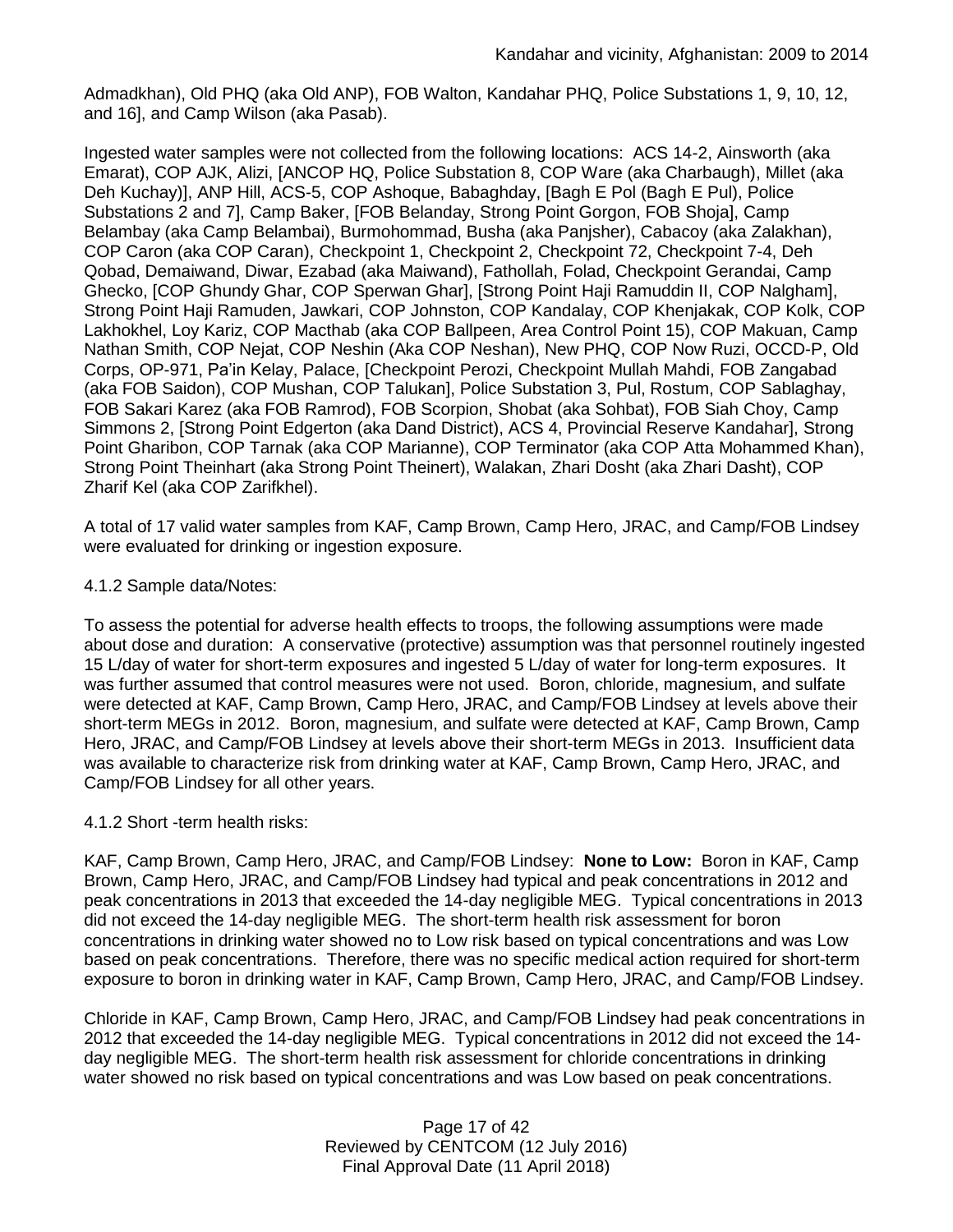Therefore, there was no specific medical action required for short-term exposure to chloride in drinking water in KAF, Camp Brown, Camp Hero, JRAC, and Camp/FOB Lindsey.

Magnesium and sulfate in KAF, Camp Brown, Camp Hero, JRAC, and Camp/FOB Lindsey had typical and peak concentrations in 2012 and peak concentrations in 2013 that exceeded the 14-day negligible MEG. Typical concentrations in 2013 did not exceed the 14-day negligible MEG. The short-term health risk assessment for magnesium and sulfate concentrations in drinking water showed no to Low risk based on typical concentrations and was Low based on peak concentrations. Therefore, there was no specific medical action required for short-term exposure to magnesium and sulfate in drinking water in KAF, Camp Brown, Camp Hero, JRAC, and Camp/FOB Lindsey.

The hazard severity was negligible for short-term boron, chloride, magnesium, and sulfate in drinking water exposures in KAF, Camp Brown, Camp Hero, JRAC, and Camp/FOB Lindsey. During short-term exposures at the negligible hazard severity level, few exposed personnel (if any) were expected to develop delayed onset, irreversible effects. Confidence in the health risk assessment was low (Reference 9, Table 3-6).

## 4.1.3 Long-term health risks:

KAF, Camp Brown, Camp Hero, JRAC, and Camp/FOB Lindsey: **None identified based on available sample data.** All collected samples at KAF, Camp Brown, Camp Hero, JRAC, and Camp/FOB Lindsey in 2012 and 2013 were below the short and long-term Negligible MEGs. Boron, chloride, magnesium, and sulfate were not evaluated because long-term MEGs are unavailable.

#### 4.2 Non-Drinking Water

#### 4.2.1 Site-Specific Sources Identified

Although the primary route of exposure for most microorganisms is ingestion of contaminated water, dermal exposure to some microorganisms, chemicals, and biologicals may also cause adverse health effects. Complete exposure pathways would include drinking, brushing teeth, personal hygiene, cooking, providing medical and dental care using a contaminated water supply or during dermal contact at vehicle or aircraft wash racks.

#### 4.2.2 Sample data/Notes:

To assess the potential for adverse health effects to troops the following assumptions were made about dose and duration: All U.S. personnel at this location were expected to remain at this site for approximately 1 year. A conservative (protective) assumption is that personnel routinely consumed less than 5L/day of non-drinking water for up to 365 days (1-year). It is further assumed that control measures and/or personal protective equipment were not used.

An insufficient number of non-drinking water samples were available to sufficiently assess risk for the following locations: COP AJK, [ANCOP HQ, Police Substation 8, COP Ware (aka Charbaugh), Millet (aka Deh Kuchay)], [FOB Aziz Ullah, COP Hutal (aka COP Rath)], [Bagh E Pol (Bagh E Pul), Police Substations 2 and 7], Camp Belambay (aka Camp Belambai), [FOB Belanday, Strong Point Gorgon, FOB Shoja], Checkpoint 1, Checkpoint 2, Deh Qobad, Ezabad (aka Maiwand), [COP Ghundy Ghar, COP Sperwan Ghar], [Strong Point Haji Ramuddin II, COP Nalgham], [FOB Howz-E-Madad (aka Panjawa Howze Madad), COP Sangsar], COP Jelawur, COP Kandalay, COP Khenjakak, COP Kolk, [COP Luke and Shurandam], COP Makuan, [FOB Masum Ghar, COP Pashmul South, Panjawi (aka Pajwai), Salim Aka], Camp Nathan Smith, COP Neshin (Aka COP Neshan), [OCCP Kandahar, COP Ahmad Khan (aka COP Admadkhan), Old PHQ (aka Old ANP), FOB Walton, Kandahar PHQ, Police

> Page 18 of 42 Reviewed by CENTCOM (12 July 2016) Final Approval Date (11 April 2018)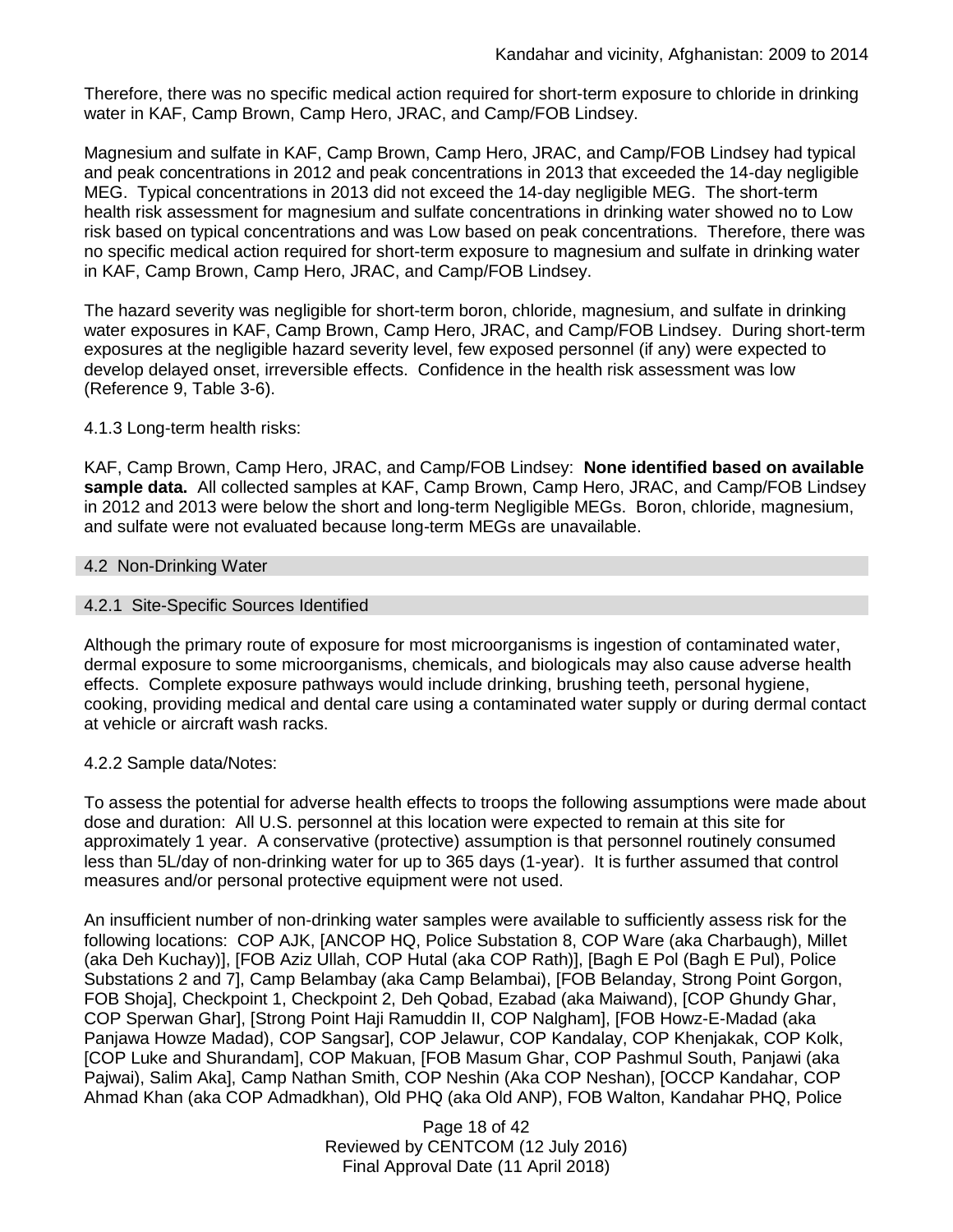Substations 1, 9, 10, 12, and 16], Pa'in Kelay, [Checkpoint Perozi, Checkpoint Mullah Mahdi, FOB Zangabad (aka FOB Saidon), COP Mushan, COP Talukan], Police Substation 3, FOB Scorpion, FOB Siah Choy, COP Terminator (aka COP Atta Mohammed Khan), Camp Wilson (aka Pasab) and Zhari Dosht (aka Zhari Dasht).

Non-drinking water samples were not collected from the following locations: ACS 14-2, Ainsworth (aka Emarat), Alizi, ANP Hill, ACS-5, COP Ashoque, Babaghday, Camp Baker, Burmohommad, Busha (aka Panjsher), Cabacoy (aka Zalakhan), COP Caron (aka COP Caran), Checkpoint 72, Checkpoint 7-4, Demaiwand, Diwar, Fathollah, Folad, Checkpoint Gerandai, Camp Ghecko, Strong Point Haji Ramuden, Jawkari, COP Johnston, COP Lakhokhel, Loy Kariz, COP Macthab (aka COP Ballpeen, Area Control Point 15), COP Nejat, New PHQ, COP Now Ruzi, OCCD-P, Old Corps, OP-971, Palace, Pul, Rostum, COP Sablaghay, FOB Sakari Karez (aka FOB Ramrod), Shobat (aka Sohbat), Camp Simmons 2, [Strong Point Edgerton (aka Dand District), ACS 4, Provincial Reserve Kandahar], Strong Point Gharibon, COP Tarnak (aka COP Marianne), Strong Point Theinhart (aka Strong Point Theinert), Walakan, and COP Zharif Kel (aka COP Zarifkhel).

A total of twenty valid water samples from KAF, Camp Brown, Camp Hero, JRAC, and Camp/FOB Lindsey were evaluated for non-drinking water exposure. Sulfate was detected at KAF, Camp Brown, Camp Hero, JRAC, and Camp/FOB Lindsey at levels above the short-term MEGs. No chemicals were detected at levels above the short or long-term MEGs for KAF, Camp Brown, Camp Hero, JRAC, and Camp/FOB Lindsey.

## 4.2.3 Short -term health risks:

KAF, Camp Brown, Camp Hero, JRAC, and Camp/FOB Lindsey: **None to Low:** Sulfate in KAF, Camp Brown, Camp Hero, JRAC, and Camp/FOB Lindsey had peak concentrations in 2013 that exceeded the 14-day negligible MEG. Typical concentrations in 2013 did not exceed the 14-day negligible MEG. The short-term health risk assessment for sulfate concentrations in non-drinking water showed no risk based on typical concentrations and was Low based on peak concentrations. Therefore, there was no specific medical action required for short-term exposure to sulfate in non-drinking water in KAF, Camp Brown, Camp Hero, JRAC, and Camp/FOB Lindsey.

The hazard severity was negligible for short-term sulfate in non-drinking water exposures in KAF, Camp Brown, Camp Hero, JRAC, and Camp/FOB Lindsey. During short-term exposures at the negligible hazard severity level, few exposed personnel (if any) were expected to develop delayed onset, irreversible effects. Confidence in the health risk assessment was low (Reference 9, Table 3-6).

#### 4.2.4 Long-term health risks:

**None identified based on available sample data.** All collected samples at KAF, Camp Brown, Camp Hero, JRAC, and Camp/FOB Lindsey were below the short and long-term Negligible MEGs. Sulfate was not evaluated because long-term MEGs are unavailable.

# **5 Military Unique**

5.1 Chemical Biological, Radiological Nuclear (CBRN) Weapons

No specific hazard sources were documented in the Defense Occupational and Environmental Health Readiness System (DOEHRS), or the Military Environmental Surveillance Library (MESL) from the 1 October 2009 to 30 September 2014 timeframe.

> Page 19 of 42 Reviewed by CENTCOM (12 July 2016) Final Approval Date (11 April 2018)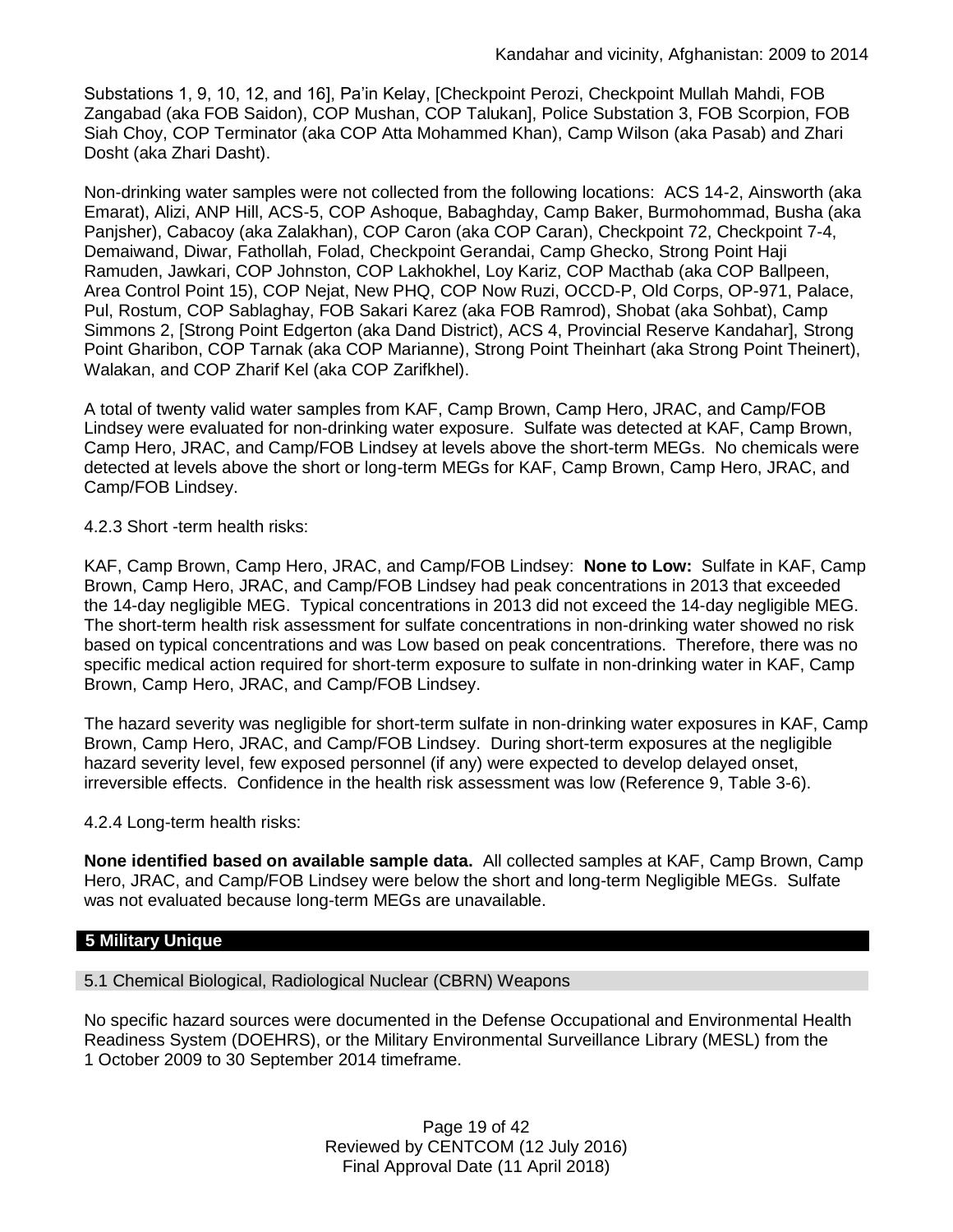## 5.2 Depleted Uranium (DU)

No specific hazard sources were documented in the DOEHRS, or MESL from the 1 October 2009 to 30 September 2014 timeframe.

#### 5.3 Ionizing Radiation

No specific hazard sources were documented in the DOEHRS, or MESL from the 1 October 2009 to 30 September 2014 timeframe.

#### 5.4 Non-Ionizing Radiation

Improvised explosive device jammer systems, communication antennas, laser pointers, and communication satellites were documented as used at FOB Aziz Ullah, FOB Walton, FOB Lindsey, Camp Wilson, Strong Point Edgerton (aka Dand District), Ezabad (aka Maiwand), COP Hutal (aka COP Rath) KAF, COP Tarnak (aka COP Marianne), and FOB Sakari Karez (aka FOB Ramrod) (References 17, 25, 30, 43, 47, 52, 53, 74, 75, and 76).

5.4.1 Short and long-term health risks:

**Not evaluated.** Data was insufficient to assess risk from these potential hazard sources.

#### **6 Endemic Disease**

This document lists the endemic diseases reported in the region, its specific health risks and severity and general health information about the diseases. CENTCOM Modification (MOD) 12 (Reference 11) lists deployment requirements, to include immunizations and chemoprophylaxis, in effect during the timeframe of this POEMS.

#### 6.1 Food borne and Waterborne Diseases

Food borne and waterborne diseases in the area are transmitted through the consumption of local food and water. Local unapproved food and water sources (including ice) are heavily contaminated with pathogenic bacteria, parasites, and viruses to which most U.S. Service Members have little or no natural immunity. Effective host nation disease surveillance does not exist within the country. Only a small fraction of diseases are identified or reported in host nation personnel. Diarrheal diseases are expected to temporarily incapacitate a very high percentage of U.S. personnel within days if local food, water, or ice is consumed. Hepatitis A and typhoid fever infections typically cause prolonged illness in a smaller percentage of unvaccinated personnel. Vaccinations are required for DoD personnel and contractors. In addition, although not specifically assessed in this document, significant outbreaks of viral gastroenteritis (e.g., norovirus) and food poisoning (e.g., *Bacillus cereus*, *Clostridium perfringens*, *Staphylococcus*) may occur. Key disease risks are summarized below:

Mitigation strategies were in place and included consuming food and water from approved sources, vaccinations (when available), frequent hand washing and general sanitation practices.

#### 6.1.1 Diarrheal diseases (bacteriological)

**High, mitigated to Low**: Diarrheal diseases are expected to temporarily incapacitate a very high percentage of personnel (potentially over 50% per month) within days if local food, water, or ice is consumed. Field conditions (including lack of hand washing and primitive sanitation) may facilitate person-to-person spread and epidemics. Typically mild disease treated in outpatient setting; recovery

> Page 20 of 42 Reviewed by CENTCOM (12 July 2016) Final Approval Date (11 April 2018)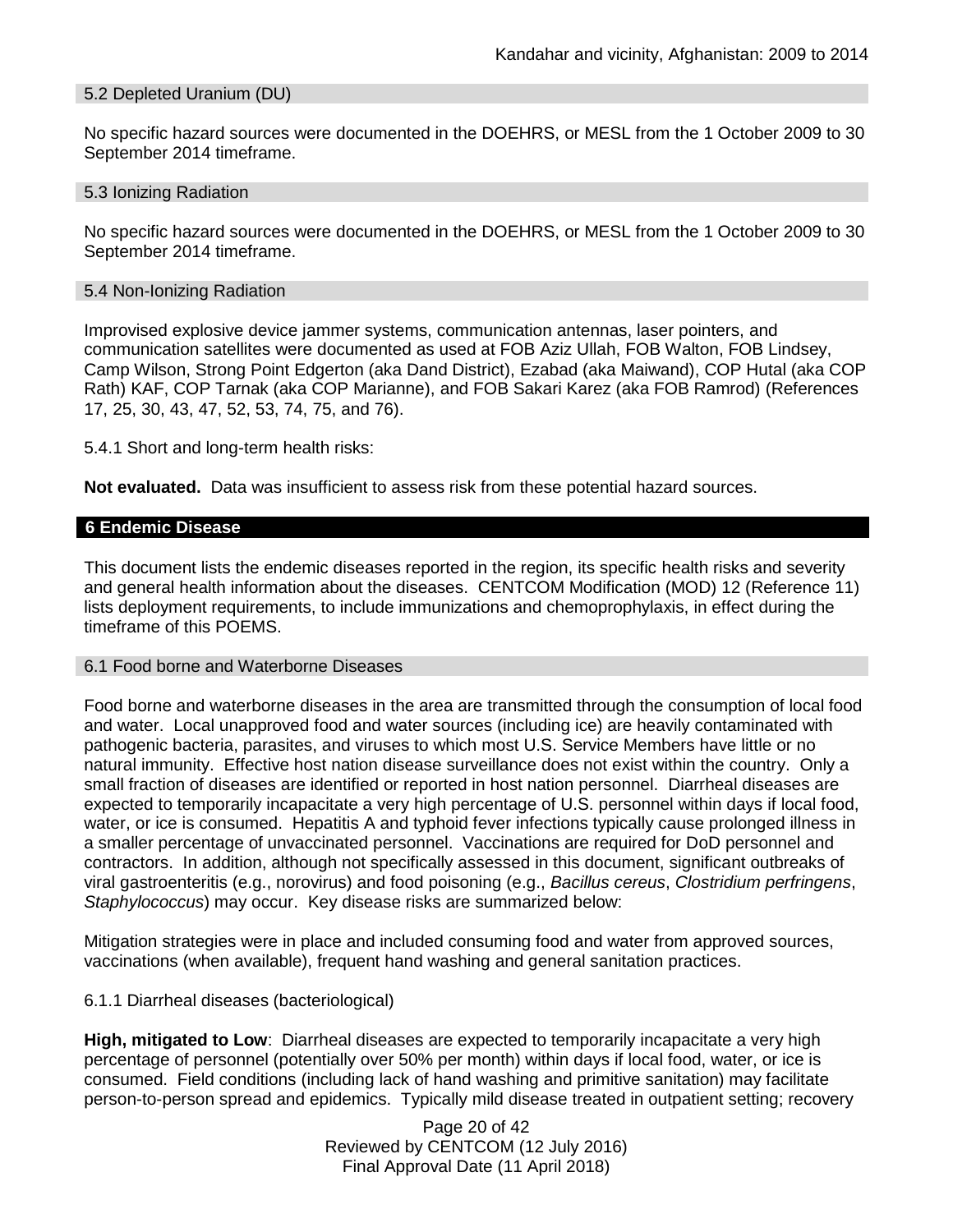and return to duty in less than 72 hours with appropriate therapy. A small proportion of infections may require greater than 72 hours limited duty, or hospitalization.

# 6.1.2 Hepatitis A, typhoid/paratyphoid fever, and diarrhea-protozoal

**High, mitigated to Low**: Unmitigated health risk to U.S. personnel is high year round for hepatitis A and typhoid/paratyphoid fever, and Moderate for diarrhea-protozoal. Mitigation was in place to reduce the risks to low. Hepatitis A, typhoid/paratyphoid fever, and diarrhea-protozoal disease may cause prolonged illness in a small percentage of personnel (less than 1% per month). Although much rarer, other potential diseases in this area that are also considered a Moderate risk include: hepatitis E, diarrhea-cholera, and brucellosis.

# 6.1.3 Polio

**Low**: Potential health risk to U.S. personnel is Low. Despite a concerted global eradication campaign, poliovirus continues to affect children and adults in Afghanistan, Pakistan and some African countries. Polio is a highly infectious disease that invades the nervous system. The virus is transmitted by person-to-person, typically by hands, food or water contaminated with fecal matter or through direct contact with the infected person's saliva. An infected person may spread the virus to others immediately before and about 1 to 2 weeks after symptoms appear. The virus can live in an infected person's feces for many weeks. About 90% of people infected have no symptoms, and about 1% have a very severe illness leading to muscle weakness, difficulty breathing, paralysis, and sometimes death. People who do not have symptoms can still pass the virus to others and make them sick.

# 6.1.4 Short-term Health Risks:

**Low**: The overall unmitigated short-term risk associated with food borne and waterborne diseases are considered High (bacterial diarrhea, hepatitis A, typhoid/paratyphoid fever) to Moderate (diarrheacholera, diarrhea-protozoal, brucellosis) to Low (hepatitis E, polio) if local food or water is consumed. Preventive Medicine measures reduced the risk to Low. Confidence in the health risk estimate is high.

# 6.1.4 Long-term Health Risks:

# **None identified based on available data.**

# 6.2 Arthropod Vector-Borne Diseases

During the warmer months, the climate and ecological habitat support populations of arthropod vectors, including mosquitoes, ticks, mites, and sandflies. Significant disease transmission is sustained countrywide, including urban areas. Malaria, the major vector-borne health risk in Afghanistan, is capable of debilitating a high percentage of personnel for up to a week or more. Mitigation strategies were in place and included proper wear of treated uniforms, application of repellent to exposed skin, and use of bed nets and chemoprophylaxis (when applicable). Additional methods included the use of pesticides, reduction of pest/breeding habitats, and engineering controls.

# 6.2.1 Malaria

**High, mitigated to Low** Potential unmitigated risk to U.S. personnel is High during warmer months (typically April through November) but reduced to low with mitigation measures. Malaria incidents are often associated with the presence of agriculture activity, including irrigation systems and standing water, which provide breeding habitats for vectors. A small number of cases may occur among personnel exposed to mosquito (Anopheles spp.) bites. Malaria incidents may cause debilitating febrile

> Page 21 of 42 Reviewed by CENTCOM (12 July 2016) Final Approval Date (11 April 2018)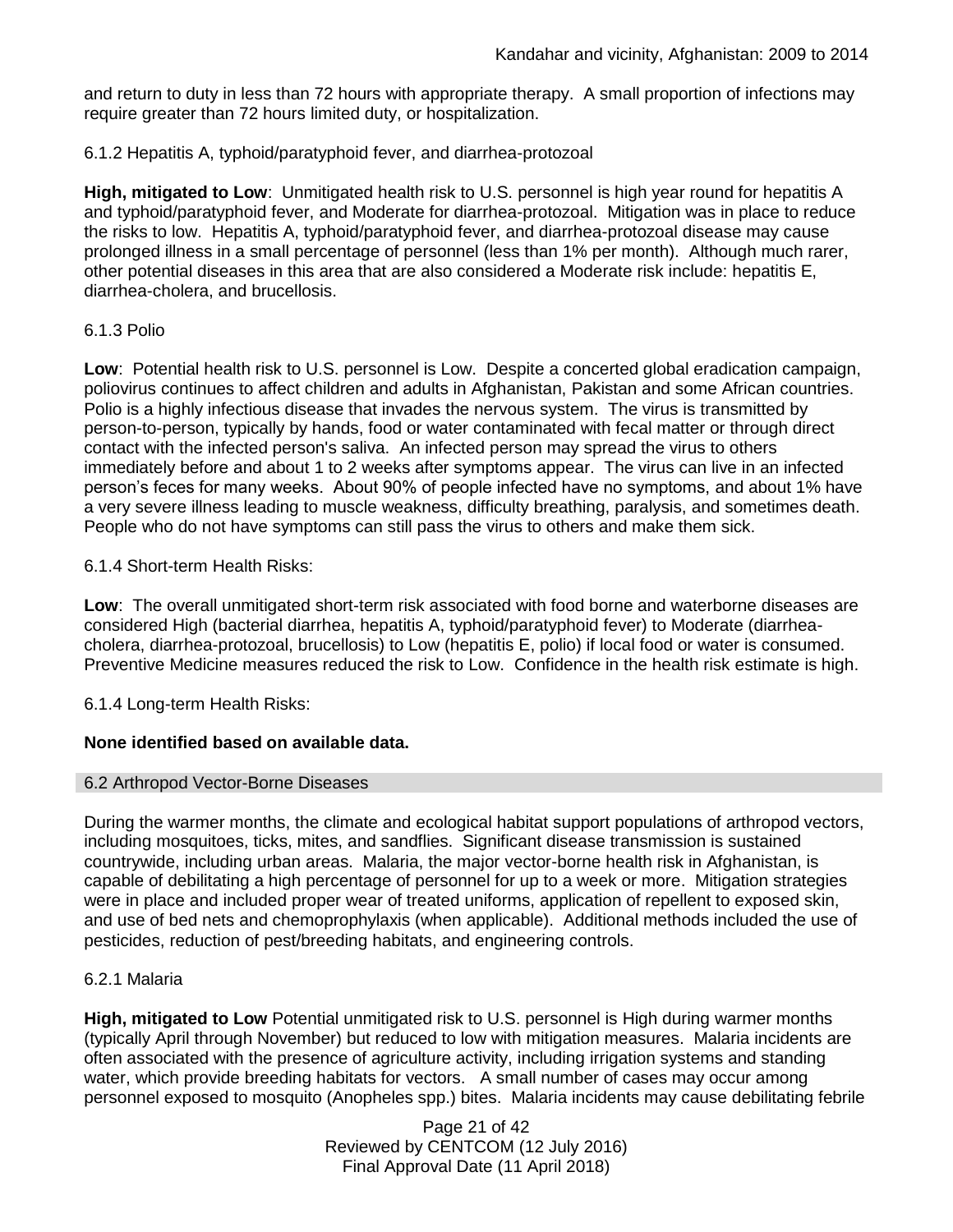illness typically requiring 1 to 7 days of inpatient care, followed by return to duty. Severe cases may require intensive care or prolonged convalescence. Mitigation strategies in place include Individual Protective Measure practices, taking Malaria chemoprophylaxis, permethrin treated uniforms, pesticides, reduction of pest/breading habitats, and engineering controls.

## 6.2.2 Leishmaniasis

**Moderate, mitigated to Low**: The disease risk is Moderate during the warmer months when sandflies are most prevalent, but reduced to low with mitigation measures. Leishmaniasis is transmitted by sand flies. There are two forms of the disease; cutaneous (acute form causing dermal legions) and visceral (a more latent form of the disease affecting visceral organs such as the spleen and liver). Visceral leishmaniasis is rare in Afghanistan however, it is likely underreported. Cutaneous leishmaniasis is endemic in independent foci in the major cities of Kandahar. Leishmania parasites may survive for years in infected individuals and this infection may go unrecognized by physicians in the U.S. when infections become symptomatic years later. Cutaneous infection is unlikely to be debilitating, though lesions may be disfiguring. Visceral leishmaniasis disease can cause severe febrile illness which typically requires hospitalization with convalescence over 7 days. Treatment for any form of leishmaniasis requires redeployment out of Afghanistan.

## 6.2.3 Crimean-Congo hemorrhagic fever

**Moderate, mitigated to Low**: Unmitigated risk is moderate, but reduced to low with mitigation measures. Crimean-Congo hemorrhagic fever occurs in rare cases (less than 0.1% per month attack rate in indigenous personnel) and is transmitted by tick bites or occupational contact with blood or secretions from infected animals. The disease typically requires intensive care with fatality rates from 5% to 50%.

#### 6.2.4 Sandfly fever

**Moderate, mitigated to Low**: Sandfly fever has a Moderate risk with potential disease rates from 1% to 10% per month under worst case conditions. Mitigation measures reduced the risk to low. The disease is transmitted by sandflies and occurs more commonly in children though adults are still at risk. Sandfly fever disease typically resulted in debilitating febrile illness requiring 1 to 7 days of supportive care followed by return to duty.

#### 6.2.5 Plague

**Low:** Potential health risk to U.S. personnel is Low year round. Bubonic plague typically occurred as sporadic cases among people who come in contact with wild rodents and their fleas during work, hunting, or camping activities. Outbreaks of human plague are rare and typically occur in crowded urban settings associated with large increases in infected commensal rats (*Rattus rattus*) and their flea populations. Some untreated cases of bubonic plague may develop into secondary pneumonic plague. Respiratory transmission of pneumonic plague is rare but has the potential to cause significant outbreaks. Close contact is usually required for transmission. In situations where respiratory transmission of plague is suspected, weaponized agent must be considered. Extremely rare cases (less than 0.01% per month attack rate) could occur. Incidence could result in potentially severe illness, which may require more than 7 days of hospitalization and convalescence.

#### 6.2.6 Typhus-miteborne (scrub typhus**)**

**Moderate, mitigated to Low:** Potential health risk to U.S. personnel is Moderate during warmer months (typically March through November) when vector activity is highest. Mitigation measures

> Page 22 of 42 Reviewed by CENTCOM (12 July 2016) Final Approval Date (11 April 2018)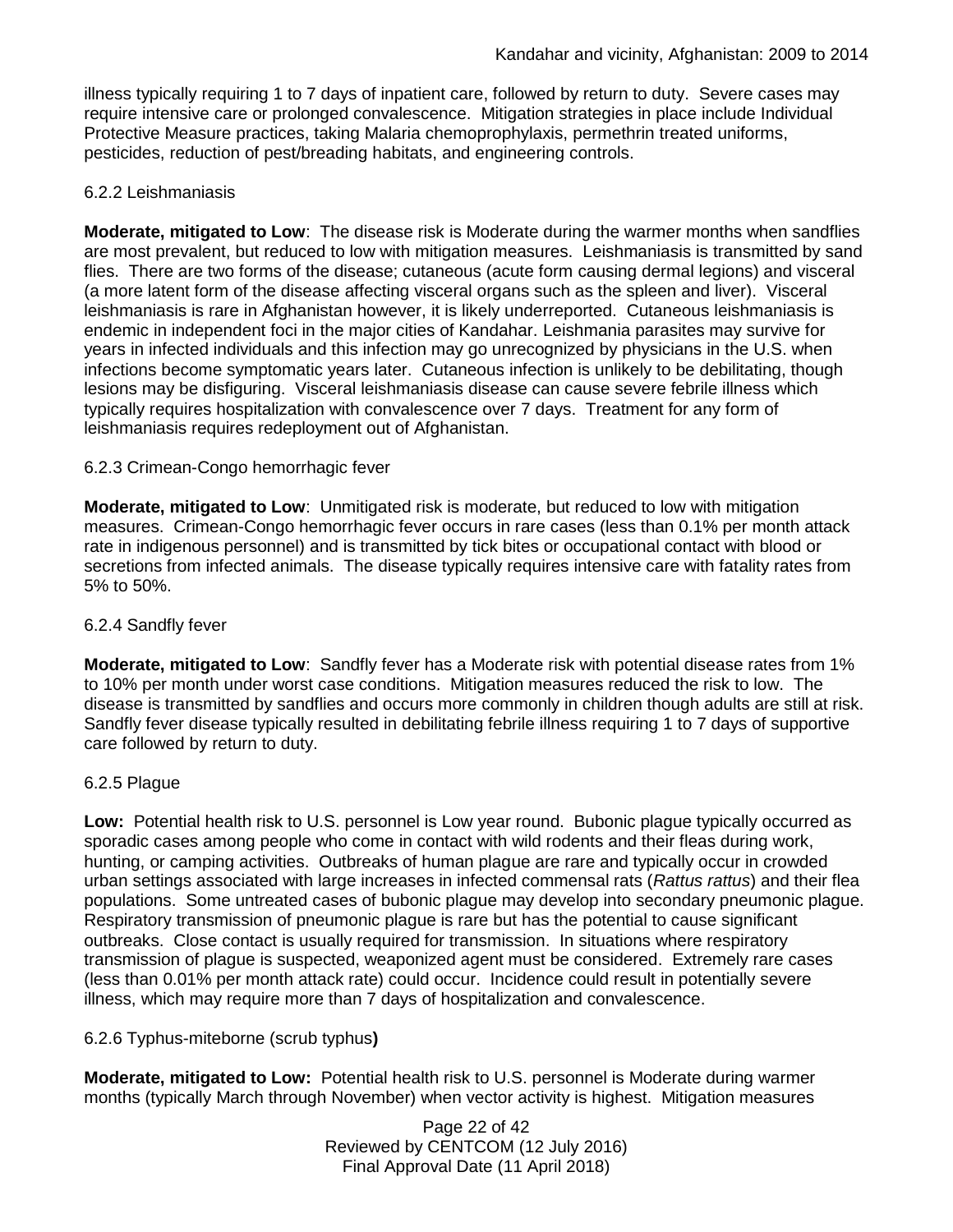reduced the risk to low. Mite-borne typhus is a significant cause of febrile illness in local populations with rural exposures in areas where the disease is endemic. Large outbreaks have occurred when non-indigenous personnel such as military forces enter areas with established local transmission. The disease is transmitted by the larval stage of trombiculid mites (chiggers), which are typically found in areas of grassy or scrubby vegetation, often in areas, which have undergone clearing and regrowth. Habitats may include sandy beaches, mountain deserts, cultivated rice fields, and rain forests. Although data are insufficient to assess potential disease rates, attack rates can be very high (over 50%) in groups of personnel exposed to heavily infected "mite islands" in focal areas. The disease can cause debilitating febrile illness typically requiring 1 to 7 days of inpatient care, followed by return to duty.

# 6.2.7 West Nile fever

**Low**: West Nile fever is present. The disease is maintained by the bird population and transmitted to humans via mosquito vector. Typically, infections in young, healthy adults were asymptomatic although fever, headache, tiredness, body aches (occasionally with a skin rash on trunk of body), and swollen lymph glands can occurred. This disease is associated with a low risk estimate.

## 6.2.9 Short -term health risks:

**Low:** The unmitigated health risk estimate is High for malaria (infection rate of less than 1% per month), Moderate for leishmaniasis-cutaneous (acute), Crimean-Congo hemorrhagic fever, sandfly fever, typhus-miteborne; and Low for, the plague and West Nile fever. Health risk is reduced to low by proper wear of the uniform, application of repellent to exposed skin, and appropriate chemoprophylaxis. Confidence in health risk estimate was high.

## 6.2.10 Long-term health risks:

**Low:** The unmitigated risk is moderate for leishmaniasis-visceral (chronic). Risk is reduced to Low by proper wear of the uniform and application of repellent to exposed skin. Confidence in the risk estimate is high.

#### 6.3 Water Contact Diseases

Operations or activities that involve extensive water contact may result in personnel being temporarily debilitated with leptospirosis in some locations. Leptospirosis health risk typically increases during flooding. In addition, although not specifically assessed in this document, bodies of surface water are likely to be contaminated with human and animal waste. Activities such as wading or swimming may result in exposures to enteric diseases such as diarrhea and hepatitis via incidental ingestion of water. Prolonged water contact also may lead to the development of a variety of potentially debilitating skin conditions such as bacterial or fungal dermatitis. Mitigation strategies were in place and included avoiding water contact and recreational water activities, proper wear of uniform (especially footwear), and protective coverings for cuts/abraded skin.

# 6.3.1 Leptospirosis

**Moderate, mitigated to Low**: Human infections occur seasonally (typically April through November) through exposure to water or soil contaminated by infected animals and is associated with wading, and swimming in contaminated, untreated open water. The occurrence of flooding after heavy rainfall facilitates the spread of the organism because as water saturates the environment leptospirosis present in the soil passes directly into surface waters. Leptospirosis can enter the body through cut or abraded skin, mucous membranes, and conjunctivae. Infection may also occur from ingestion of contaminated

> Page 23 of 42 Reviewed by CENTCOM (12 July 2016) Final Approval Date (11 April 2018)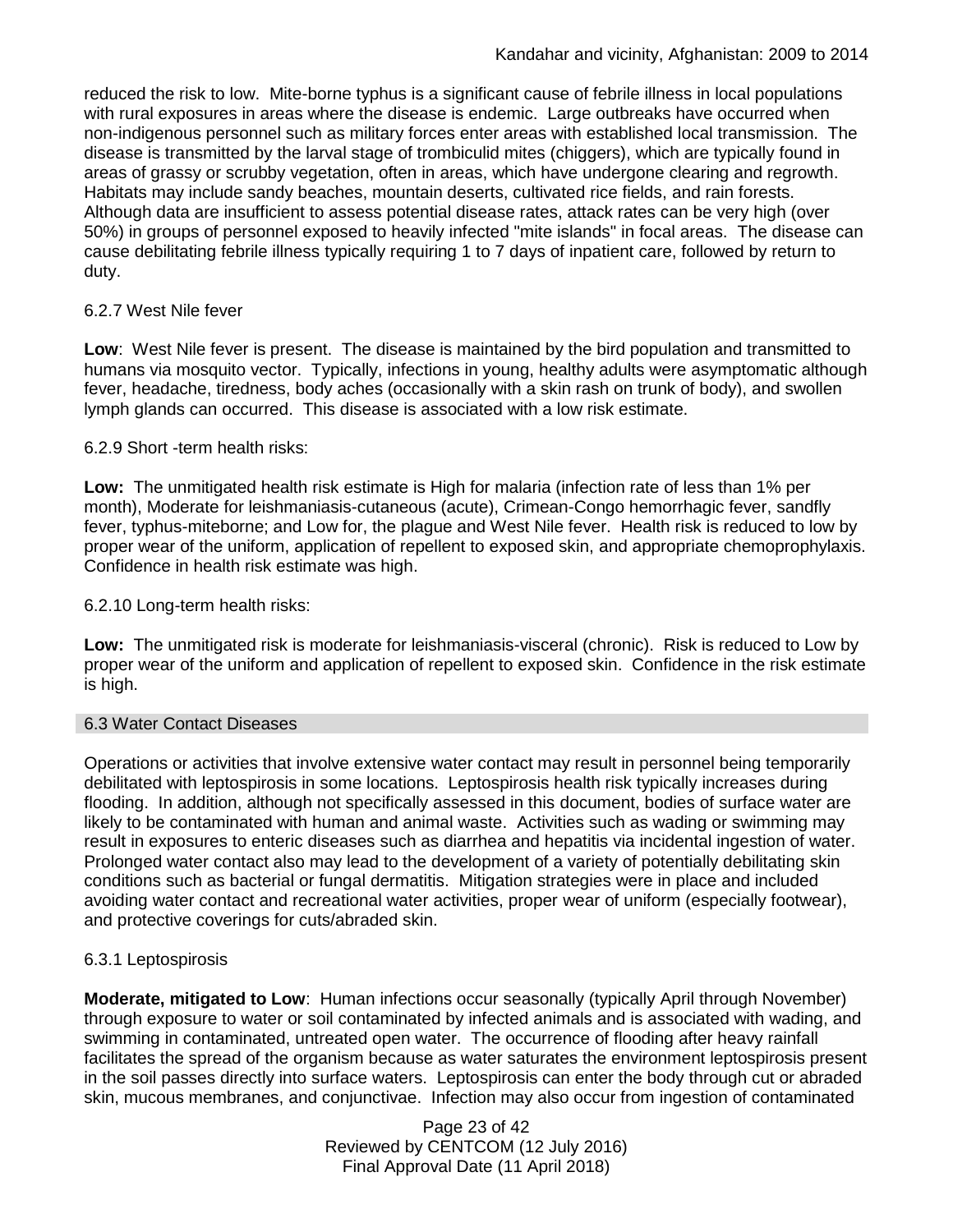water. The acute, generalized illness associated with infection may mimic other tropical diseases (for example, dengue fever, malaria, and typhus), and common symptoms include fever, chills, myalgia, nausea, diarrhea, cough, and conjunctival suffusion. Manifestations of severe disease can include jaundice, renal failure, hemorrhage, pneumonitis, and hemodynamic collapse. Recreational activities involving extensive water contact may result in personnel being temporarily debilitated with leptospirosis. Incidence could result in debilitating febrile illness typically requiring 1 to 7 days of inpatient care, followed by return to duty; some cases may require prolonged convalescence. This disease is associated with a Moderate health risk estimate.

# 6.3.2 Short-term health risks:

**Low:** Unmitigated Health risk of leptospirosis is Moderate during warmer months. Mitigation measures reduce the risk to Low. Confidence in the health risk estimate is high.

6.3.3 Long-term health risks:

## **None identified based on available data.**

#### 6.4 Respiratory Diseases

Although not specifically assessed in this document, deployed U.S. forces may be exposed to a wide variety of common respiratory infections in the local population. These include influenza, pertussis, viral upper respiratory infections, viral and bacterial pneumonia, and others. The U.S. military populations living in close-quarter conditions are at risk for substantial person-to-person spread of respiratory pathogens. Influenza is of particular concern because of its ability to debilitate large numbers of unvaccinated personnel for several days. Mitigation strategies were in place and included routine medical screenings, vaccination, enforcing minimum space allocation in housing units, implementing head-to-toe sleeping in crowded housing units, implementation of proper Personal Protective Equipment (PPE) when necessary for healthcare providers and detention facility personnel.

#### 6.4.1 Tuberculosis (TB)

**Moderate, mitigated to Low:** Potential health risk to U.S. personnel is Moderate, mitigated to Low, year round. Transmission typically requires close and prolonged contact with an active case of pulmonary or laryngeal TB, although it also can occur with more incidental contact. The Army Surgeon General has defined increased risk in deployed Soldiers as indoor exposure to locals or third country nationals of greater than one hour per week in a highly endemic active TB region. Additional mitigation included active case isolation in negative pressure rooms, where available.

#### 6.4.2 Meningococcal meningitis

**Low:** Meningococcal meningitis poses a Low risk and is transmitted from person to person through droplets of respiratory or throat secretions. Close and prolonged contact facilitates the spread of this disease. Meningococcal meningitis is potentially a very severe disease typically requiring intensive care; fatalities may occur in 5-15% of cases.

6.4.3 Short-term health risks:

**Low:** Moderate (TB) to Low (for meningococcal meningitis). Overall risk was reduced to Low with mitigation measures. Confidence in the health risk estimate is high.

> Page 24 of 42 Reviewed by CENTCOM (12 July 2016) Final Approval Date (11 April 2018)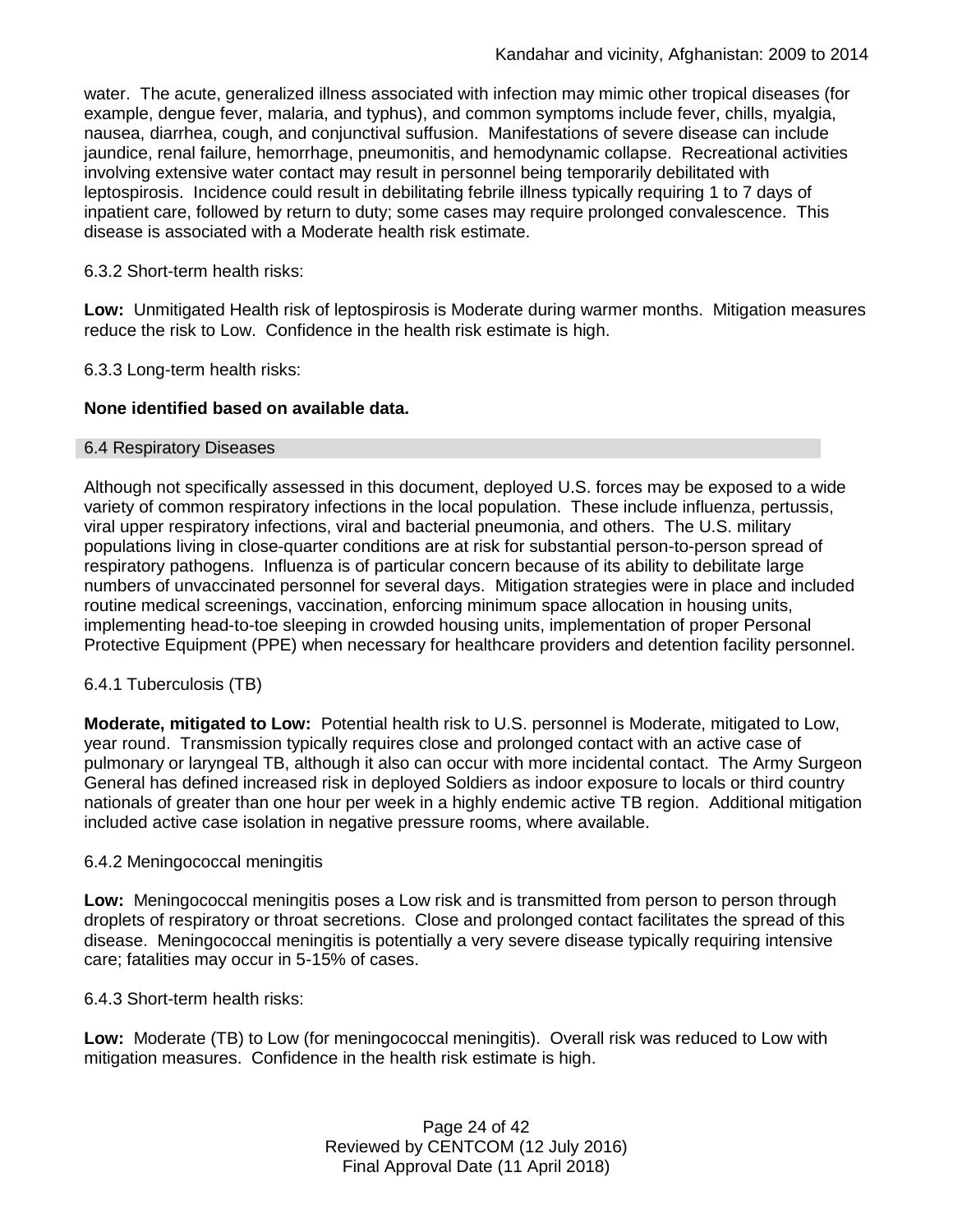# 6.4.4 Long-term health risks:

**None identified based on available data.** Tuberculosis is evaluated as part of the Post Deployment Health Assessment (PDHA). A TB skin test is required post-deployment if potentially exposed and is based upon individual service policies.

#### 6.5 Animal-Contact Diseases

## 6.5.1 Rabies

**Moderate, mitigated to Low:** Rabies posed a year-round moderate risk. Occurrence in local animals was well above U.S. levels due to the lack of organized control programs. Dogs are the primary reservoir of rabies in Afghanistan, and a frequent source of human exposure. Rabies is transmitted by exposure to the virus-laden saliva of an infected animal, typically through bites, but could occur from scratches contaminated with the saliva. A U.S. Army Soldier stationed in Afghanistan died of rabies on 31 August 2011 (Reference 12). Laboratory results indicated the Soldier was infected from contact with a dog while deployed. Although the vast majority (>99%) of persons who develop rabies disease will do so within a year after a risk exposure, there have been rare reports of individuals presenting with rabies disease up to six years or more after their last known risk exposure. Mitigation strategies included command emphasis of CENTCOM GO 1B, reduction of animal habitats, active pest management programs, and timely treatment of feral animal scratches/bites.

## 6.5.2 Anthrax

**Low:** Anthrax cases are rare in indigenous personnel, and pose a Low risk to U.S. personnel. Anthrax is a naturally occurring infection; cutaneous anthrax is transmitted by direct contact with infected animals or carcasses, including hides. Eating undercooked infected meat may result in contracting gastrointestinal anthrax. Pulmonary anthrax is contracted through inhalation of spores and is extremely rare. Mitigation measures included consuming approved food sources, proper food preparation and cooking temperatures, avoidance of animals and farms, dust abatement when working in these areas, vaccinations, and proper PPE for personnel working with animals.

#### 6.5.3 Q-Fever

**Moderate, mitigated to Low:** Potential health risk to U.S. personnel is Moderate, but mitigated to Low, year round. Rare cases are possible among personnel exposed to aerosols from infected animals, with clusters of cases possible in some situations. Significant outbreaks (affecting 1-50%) can occur in personnel with heavy exposure to barnyards or other areas where animals are kept. Unpasteurized milk may also transmit infection. The primary route of exposure is respiratory, with an infectious dose as low as a single organism. Incidence could result in debilitating febrile illness, sometimes presenting as pneumonia, typically requiring 1 to 7 days of inpatient care followed by return to duty. Mitigation strategies in place as listed in paragraph 6.5.2 except for vaccinations.

#### 6.5.4 H5N1 avian influenza

**Low:** Potential health risk to U.S. personnel is Low. Although H5N1 avian influenza (AI) is easily transmitted among birds, bird-to-human transmission is extremely inefficient. Human-to-human transmission appears to be exceedingly rare, even with relatively close contact. Extremely rare cases (less than 0.01% per month attack rate) could occur. Incidence could result in very severe illness with fatality rate higher than 50 percent in symptomatic cases. Mitigation strategies included avoidance of birds/poultry and proper cooking temperatures for poultry products.

> Page 25 of 42 Reviewed by CENTCOM (12 July 2016) Final Approval Date (11 April 2018)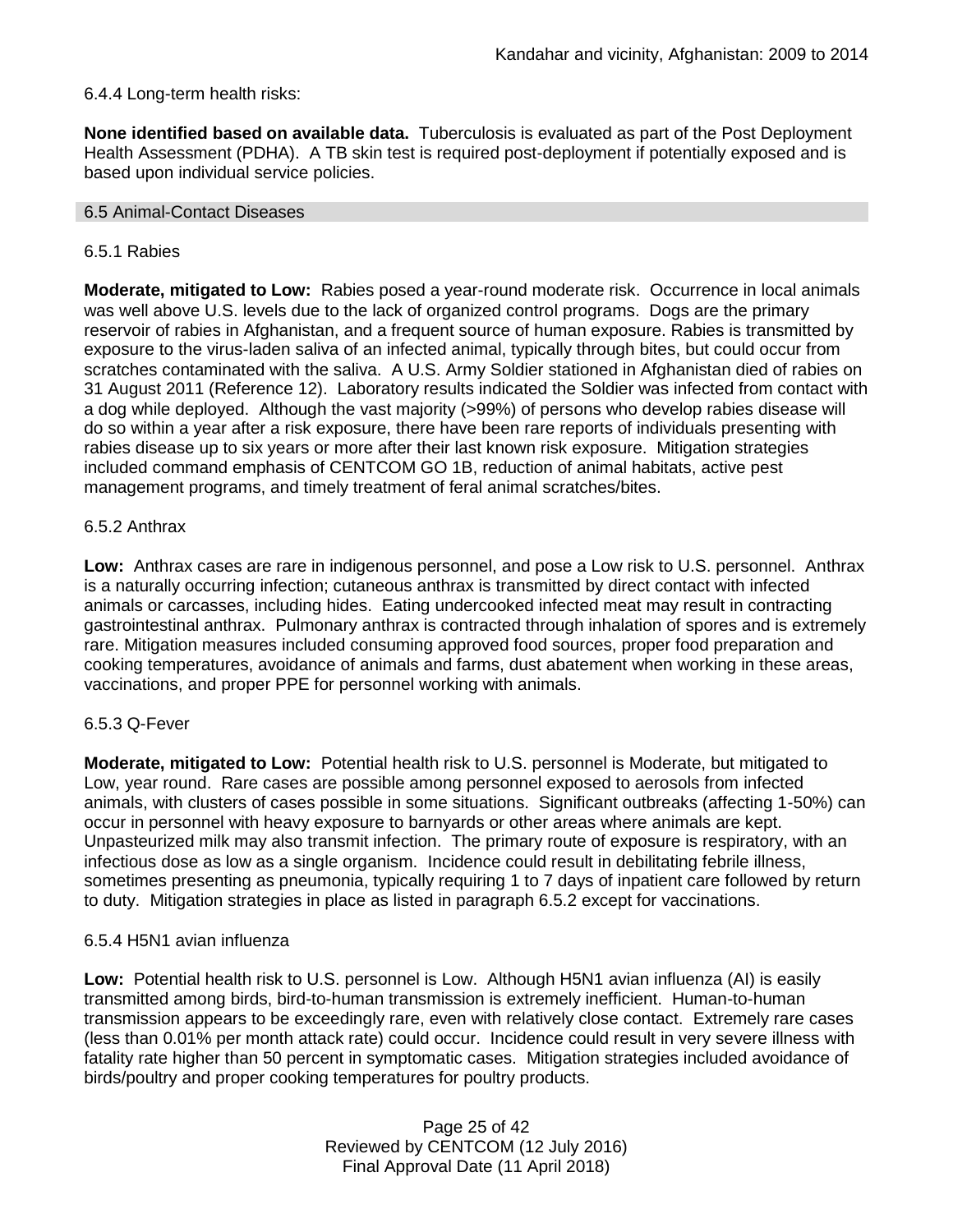6.5.5 Short-term health risks:

**Low:** The short-term unmitigated risk is Moderate for rabies, and Q-fever, to Low for anthrax, and H5N1 avian influenza. Mitigation measures reduced the overall risk to Low.Confidence in risk estimate is high.

6.5.6 Long-term health risks:

**Low:** A Low long term risk exists for rabies because, in rare cases, the incubation period for rabies can be several years.

## **7 Venomous Animal/Insect**

All information was taken directly from the Clinical Toxinology Resources web site from the University of Adelaide, Australia (Reference 2). The species listed below have home ranges that overlap the location of Kandahar and vicinity, and may present a health risk if they are encountered by personnel. See Section 9 for more information about pesticides and pest control measures.

7.1 Spiders

 *Latrodectus dahlia* (widow spider): Severe envenoming possible, potentially lethal. However, venom effects are mostly minor and even significant envenoming is unlikely to be lethal.

## 7.2 Scorpions

 *Androctonus amoreuxi,* and *Androctonus baluchicus*: Severe envenoming possible, potentially lethal. Severe envenoming may produce direct or indirect cardio toxicity, with cardiac arrhythmias, cardiac failure. Hypovolaemic hypotension possible in severe cases due to fluid loss through vomiting and sweating.

 *Compsobuthus rugosulus, Mesobuthus caucasicus, Mesobuthus eupeus, Mesobuthus macmahoni, Orthochirus bicolor, Orthochirus danielleae*, *Orthochirus erardi*, *Orthochirus pallidus, Orthochirus scrobiculosus,* and *Sassanidotus gracilis*: There are a number of dangerous Buthid scorpions, but also others known to cause minimal effects only. Without clinical data it is unclear where these species fit within that spectrum.

 *Hottentotta alticola*, and *Hottentotta saulcyi*: Moderate envenoming possible but unlikely to prove lethal. Stings by these scorpions are likely to cause only short lived local effects, such as pain, without systemic effects.

#### 7.3 Snakes

 *[Boiga](http://www.toxinology.com/fusebox.cfm?fuseaction=main.snakes.display&id=SN0722) [trigonata](http://www.toxinology.com/fusebox.cfm?fuseaction=main.snakes.display&id=SN0722)* (Common Cat Snake), and *Telescopus rhinopoma* (leopard viper): Unlikely to cause significant envenoming; Bites by these rear fanged Colubrid snakes are rarely reported. They are likely to cause minimal to moderate local effects and no systemic effects.

 *Echis multisquamatus* (central Asian saw-scaled viper) and *Echis sochureki* (Sochurek's sawscaled viper): Severe envenoming possible, potentially lethal. Bites may cause moderate to severe coagulopathy and haemorrhagins causing extensive bleeding.

 *Hemorrhis ravergieri* (mountain racer) and *Psammophis lineolatus* (Teer snake): Unlikely to cause significant envenoming. Bites require symptomatic treatment only.

> Page 26 of 42 Reviewed by CENTCOM (12 July 2016) Final Approval Date (11 April 2018)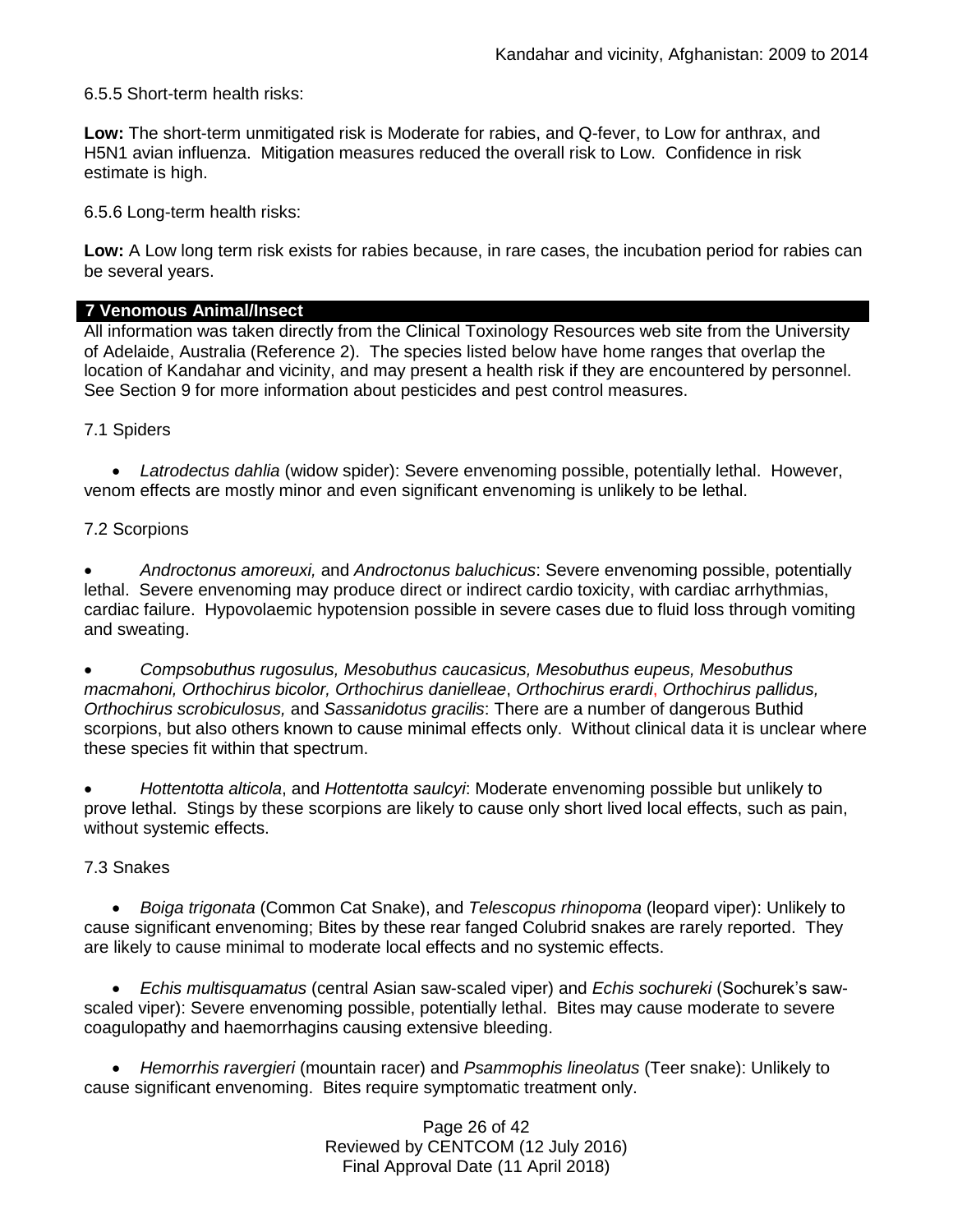*Platyceps rhodorachis* (Jan's desert racer): Mild envenoming only, not likely to prove lethal. Requires symptomatic treatment only.

 *Pseudocerastes persicus* (Persian dwarf snake): Unlikely to cause significant envenoming; limited clinical data suggest bites result in local effects only.

*7.4* Short-term health risk:

**Low:** If encountered, effects of venom vary with species from mild localized swelling (e.g. widow spider) to potentially lethal effects (e.g. central Asian saw-scaled viper). See effects of venom above. Confidence in the health risk estimate is low.

7.5 Long-term health risk:

# **None identified.**

# **8 Heat/Cold Stress**

## 8.1 Heat

Average monthly peak temperature during the summer months (June – September) was 104.4 degrees Fahrenheit ( ${}^{\circ}$ F). The health risk of heat stress/injury based on temperatures alone is Low (< 78  ${}^{\circ}$ F) from November – March, Moderate (78-81.9°F) in October, high (82-87.9°F) in April, and extremely high (≥ 88°F) from May – September. However, work intensity and clothing/equipment worn pose greater health risk of heat stress/injury than environmental factors alone (Reference 6). Managing risk of hot weather operations included monitoring work/rest periods, proper hydration, and taking individual risk factors (e.g. acclimation, weight, and physical conditioning) into consideration. Risk of heat stress/injury was reduced with preventive measures

# 8.1.1 Short-term health risk:

**Low to Extremely High, mitigated to Low:** The risk of heat injury was reduced to low through preventive measures such as work/rest cycles, proper hydration and nutrition, and monitoring Wet Bulb Globe Temperature (WBGT). Risk of heat injury in unacclimatized or susceptible populations (older, previous history of heat injury, poor physical condition, underlying medical/health conditions), and those under operational constraints (equipment, PPE, vehicles) is Extremely High from May – September, High in April, Moderate in October, and Low from November – March. Confidence in the health risk estimate is low (Reference 9, Table 3-6).

#### 8.1.2 Long-term health risk:

**Low:** The long-term risk is Low. However, the risk may be greater for certain susceptible persons– those older (i.e., greater than 45 years), in lesser physical shape, or with underlying medical/health conditions. Long-term health implications from heat injuries are rare but may occur, especially from more serious injuries such as heat stroke. It is possible that high heat in conjunction with various chemical exposures may increase long-term health risks, though specific scientific evidence is not conclusive. Confidence in these risk estimates is medium (Reference 9, Table 3-6).

> Page 27 of 42 Reviewed by CENTCOM (12 July 2016) Final Approval Date (11 April 2018)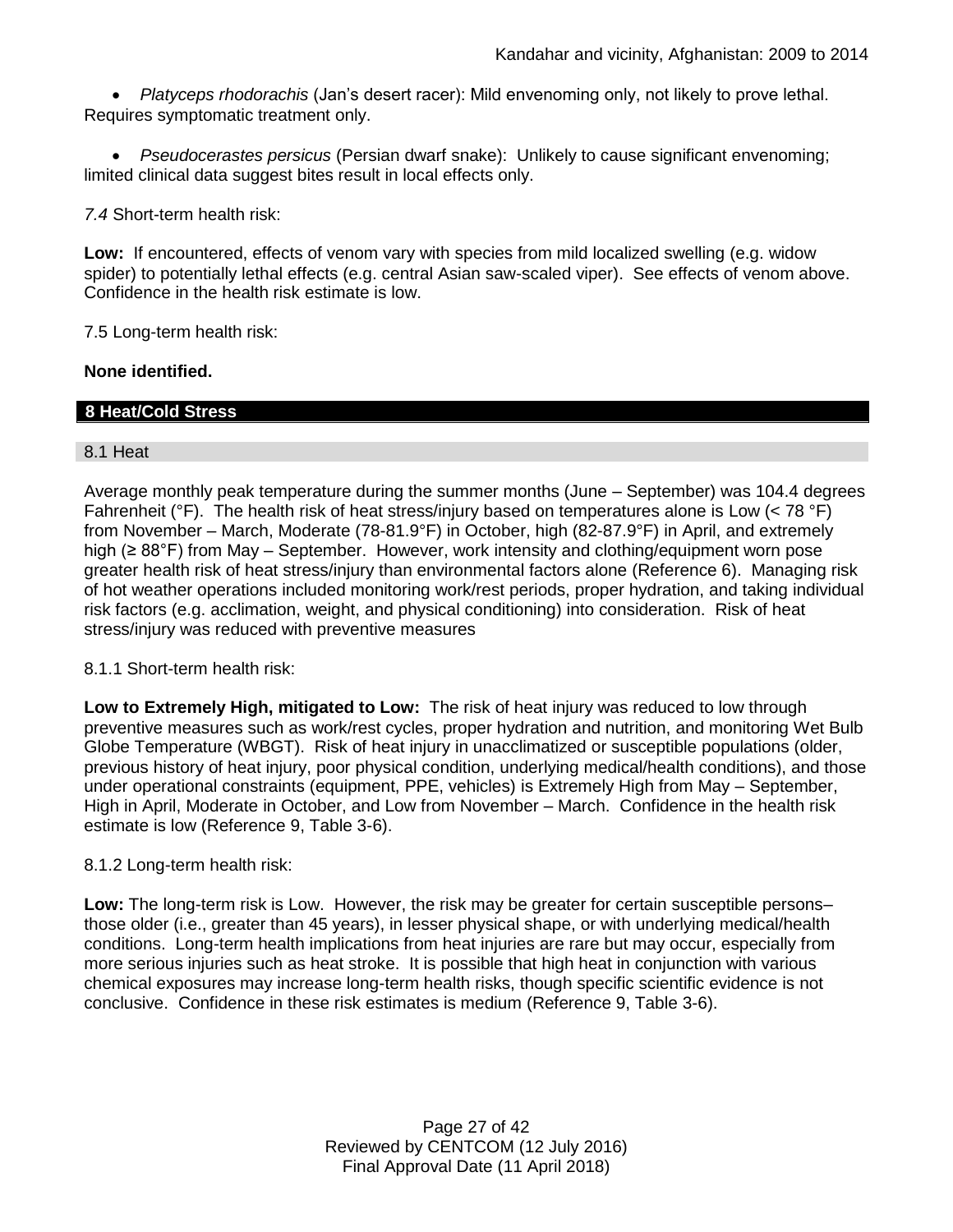# 8.2 Cold

# 8.2.1 Short-term health risks:

Winter (December - March) mean daily minimum temperatures range from 33.8 °F to 36.3°F based on historical climatological data. Because even on warm days a significant drop in temperature after sunset by as much as 40 °F can occur, there is a risk of cold stress/injury from September – April. The risk assessment for Non-Freezing Cold Injuries (NFCI), such as chilblain, trench foot, and hypothermia, is Low based on historical temperature and precipitation data. Frostbite is unlikely to occur because temperatures rarely drop below freezing. However, personnel may encounter significantly lower temperatures during field operations at higher altitudes. As with heat stress/injuries, cold stress/injuries are largely dependent on operational and individual factors instead of environmental factors alone.

**Low:** The health risk of cold injury is Low. Confidence in the health risk estimate is medium.

8.1.2 Long-term health risk:

**Low:** The health risk of cold injury is Low. Confidence in the health risk estimate is high

# **9 Noise**

# 9.1 Continuous

Airfield, maintenance equipment, and generators were potential continuous noise hazard sources at Camp Nathan Smith, Camp Wilson, COP Jelawur, FOB Howz-E-Madad (aka Panjawa Howze Madad), Strong Point Edgerton (aka Dand District), and FOB Sakari Karez (aka FOB Ramrod) (References 22, 23, 27, 34, 43, 75, and 76). Generators at Ezabad (aka Maiwand) were far enough from living quarters that Soldiers were not affected (Reference 45).

9.1.1 Short and long-term health risks:

**Not evaluated.** Data was insufficient to assess risk from these potential hazard sources.

#### 9.2 Impulse

Helicopter landing zones were potential impulse noise hazard sources at FOB Walton, Camp Wilson, COP Hutal (aka COP Rath), and COP Tarnak (aka COP Marianne) (References 32, 34, 52, and 74).

9.2.1 Short-term and Long-term health risks:

**Not evaluated**. Data was insufficient to assess risk from these potential hazard sources.

## **10 Unique Incidents/Concerns**

## 10.1 Potential environmental contamination sources

DoD personnel are exposed to various chemical, physical, ergonomic, and biological hazards in the course of performing their mission. These types of hazards depend on the mission of the unit and the operations and tasks which the personnel are required to perform to complete their mission. The health risk associated with these hazards depends on a number of elements including what materials are used, how long the exposure last, what is done to the material, the environment where the task or operation is performed, and what controls are used. The hazards can include exposures to heavy

> Page 28 of 42 Reviewed by CENTCOM (12 July 2016) Final Approval Date (11 April 2018)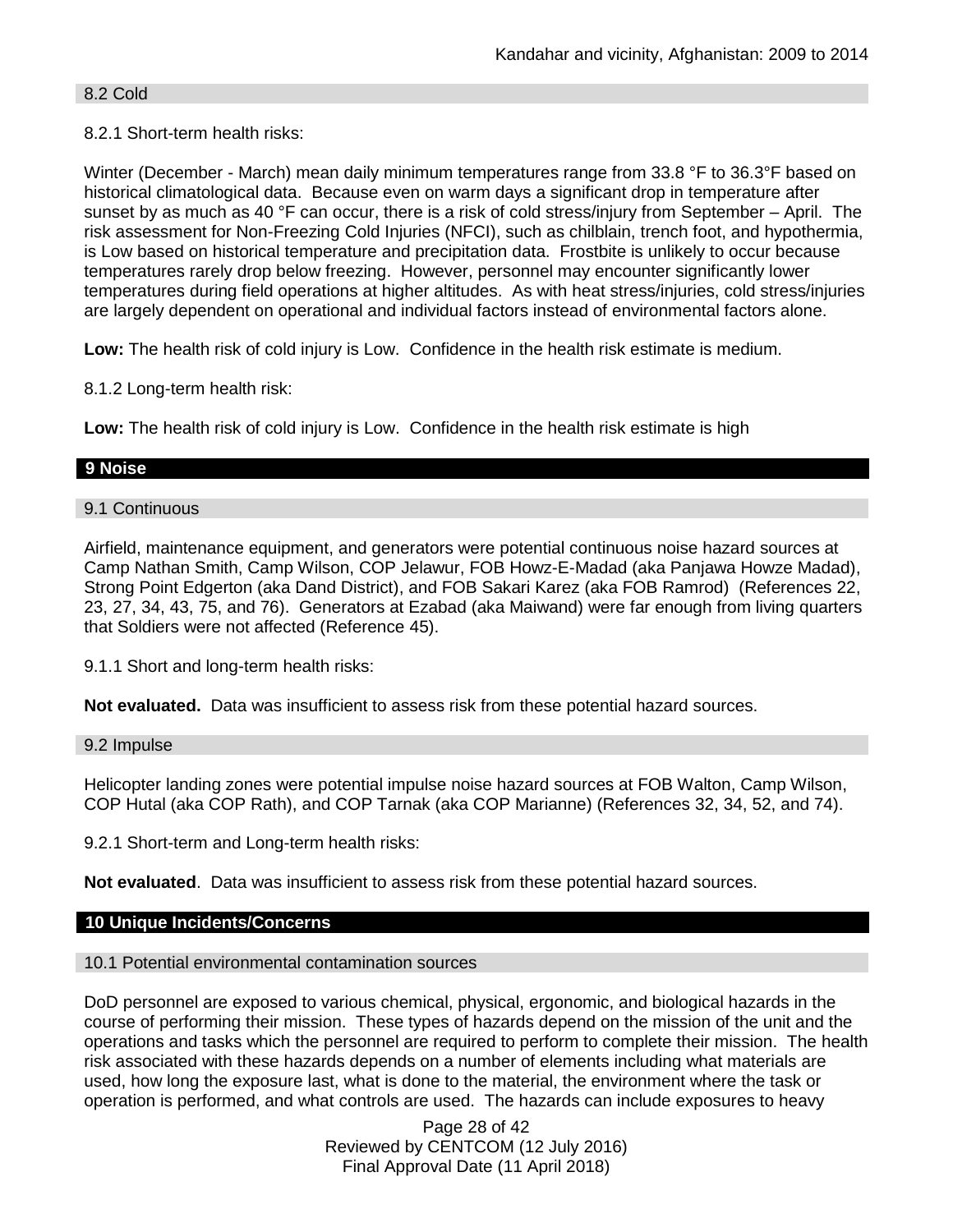metal particulates (e.g. lead, cadmium, manganese, chromium, and iron oxide), solvents, fuels, oils, and gases (e.g. carbon monoxide, carbon dioxide, oxides of nitrogen, and oxides of sulfur). Most of these exposures occur when performing maintenance task such as painting, grinding, welding, engine repair, or movement through contaminated areas. Exposures to these occupational hazards can occur through inhalation (air), skin contact, or ingestion; however exposures through air are generally associated with the highest health risk.

#### 10.2 Waste Sites/Waste Disposal

Solid waste on KAF was incinerated or transported off site by local nationals. An unknown portion of the transported solid waste was burned by local nationals in a nearby off-site burn pit. At times smoke from the off-site burn pit reportedly drifted onto KAF. Solid waste from FOB Aziz Ullah was disposed of in a burn pit and wastewater from FOB Aziz Ullah was transported off the FOB by local nationals (Reference 17). In 2011 solid waste and raw sewage was not properly contained at FOB Aziz Ullah (Reference 13). All regulated medical waste was shipped from FOB Belanday to FOB Lindsey or KAF for disposal (Reference 18). Solid waste from COP Jelawur was disposed of in a burn pit (Reference 24). Solid waste from FOB Lindsey was sent to KAF for disposal (Reference 26). Solid waste from FOB Walton was disposed of in a burn pit or hauled off site by local nationals. Regulated medical waste from FOB Walton was disposed of in the burn pit in 2010 (Reference 31). By 2012, regulated medical waste from FOB Walton was transported to KAF for disposal (Reference 32). Solid waste from Camp Wilson was disposed of in a burn pit and regulated medical waste was disposed of in incinerators located on the camp (Reference 34). Solid waste from Strong Point Edgerton (aka Dand District) was removed by local nationals (Reference 43) and regulated medical waste was burned in a proper incinerator at the site (Reference 44). Solid waste from Ezabad (aka Maiwand) was disposed of in an off-site burn pit (Reference 47). Solid waste from COP Ghundy Ghar was disposed of in a burn pit (Reference 48, 49, and 50). Solid waste from FOB Howz-E-Madad (aka Panjawa Howze Madad) was disposed of in a burn pit (Reference 51). Solid waste from COP Hutal (aka COP Rath) was disposed of in an off-site burn pit by local nationals (Reference 52). Solid waste from COP Kandalay was disposed of in an off-site burn pit (Reference 54 and 55). Solid waste from COP KOLK was disposed of in an off-site burn pit by local nationals (Reference 56). Solid waste from COP Lakhokhel was disposed of in a burn pit (Reference 57). Solid waste from COP Makuan was disposed of in a burn pit located downwind from the COP (Reference 58). Solid waste from COP Nalgham was disposed of in a burn pit (Reference 59). Solid waste from COP Now Ruzi was disposed of in an off-site burn pit by local nationals (Reference 60). Solid waste from COP Pashmul South was disposed of in a burn pit (Reference 61 and 62). Solid waste from COP Sablaghay was disposed of in a burn pit (Reference 63 and 64). Solid waste from COP Sangsar was disposed of in a burn pit (Reference 65). Solid waste from FOB Siah Choy was disposed of in a burn pit (Reference 66, 67, 68, 69). Solid waste from Strong Point Gharibon was disposed of in a burn pit by Soldiers and local nationals (Reference 70). Solid waste from COP Zharif Kel (aka COP Zarifkhel) was disposed of in a downwind, off-site burn pit by local nationals (Reference 71). Solid waste from COP Terminator (aka COP Atta Mohammed Khan) was disposed of in an off-site burn pit by local nationals (Reference 72). Solid waste from FOB Zangabad (aka FOB Saidon) was disposed of in an off-site burn pit (Reference 73). Solid waste from COP Tarnak (aka COP Marianne) was disposed of in an off-site burn pit (Reference 74). Solid waste from FOB Sakari Karez (aka FOB Ramrod) was disposed of in an off-site burn pit located 200 to 300 meters from the FOB (Reference 75 and 76). Regulated medical waste from FOB Sakari Karez (aka FOB Ramrod) was transported to Camp Wilson (aka Pasab) for disposal (Reference 76). All burn pits at locations with populations of more than 100 people were closed by July 2013.

10.2.1 Short and long-term health risks:

**Not evaluated.** Data was insufficient to assess risk from these potential hazard sources.

Page 29 of 42 Reviewed by CENTCOM (12 July 2016) Final Approval Date (11 April 2018)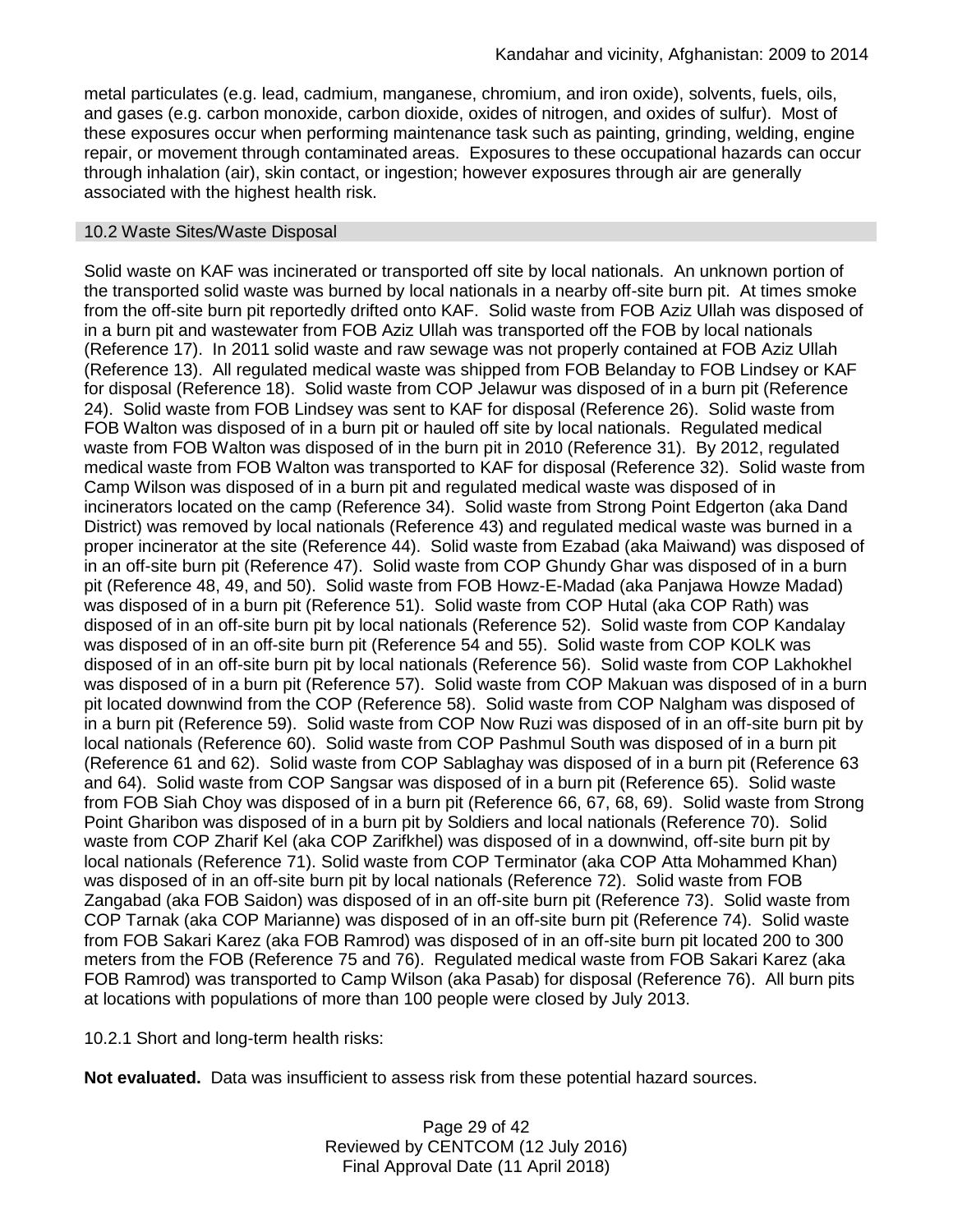## 10.3 Fuel/petroleum products/industrial chemical spills

No specific hazard sources were documented in the DOEHRS, or MESL from the 1 October 2009 to 30 September 2014 timeframe.

#### 10.4 Pesticides/Pest Control:

The health risk of exposure to pesticide residues is considered within the framework of typical residential exposure scenarios, based on the types of equipment, techniques, and pesticide products that have been employed, such as enclosed bait stations for rodenticides, various handheld equipment for spot treatments of insecticides and herbicides, and a number of ready-to-use (RTU) methods such as aerosol cans and baits. The control of rodents required the majority of pest management inputs, with the acutely toxic rodenticides staged as solid formulation lethal baits placed in tamper-resistant bait stations indoors and outdoors throughout cantonment areas. Nuisance insects, including biting and stinging insects such as bees, wasps, and ants, also required significant pest management inputs. Use of pesticides targeting against these pests generally involved selection of compounds with low mammalian toxicity and short-term residual using pinpoint rather than broadcast application techniques. No specific hazard sources were documented in DOEHRS or MESL data portal. For each pesticide product applied during this period, the EPA approved label has been archived, providing a framework how each pesticide was handled and applied (see below).

#### 10.4.1 Rodenticides

Brodifacoum and Bromadiolone were used to control rodents.

#### 10.4.2 Insecticides

Insecticides used to control ants, bed bugs, bees, crickets, fleas, flies, gnats, hornets, midges, mosquitoes, sand flies, scorpions, silverfish, spiders, termites, and wasps included: Abamectin B1, *Bacillus thuringiensis* subspecies israelensis, bifenthrin, deltamethrin, d-trans allethrin, phenothrin, fipronil, hydramethylnon, imidacloprid, Z-9-tricosene, lambda-cyhalothrin, methomyl, methoprene, nithiazine, pyrethrins, piperonyl butoxide, and ß-Cyfluthrin.

#### 10.4.3 Short-term and Long-term health risks

No specific hazard sources were documented in DOEHRS or MESL data portal from 1 October 2009 through 30 September 2014.

#### 10.5 Asbestos

Six bulk samples were collected in a building of concern at Camp Brown. The six bulk samples were analyzed and results indicated the materials sampled contained asbestos (Reference 19). During a subsequent sampling effort, 26 air samples were collected from rooms containing the asbestos containing material. Sample concentrations from all of the air samples were below the limit of detection and below occupational exposure limit (Reference 20).

10.5.1 Short and long-term health risks:

#### **None identified based on the available sampling data.**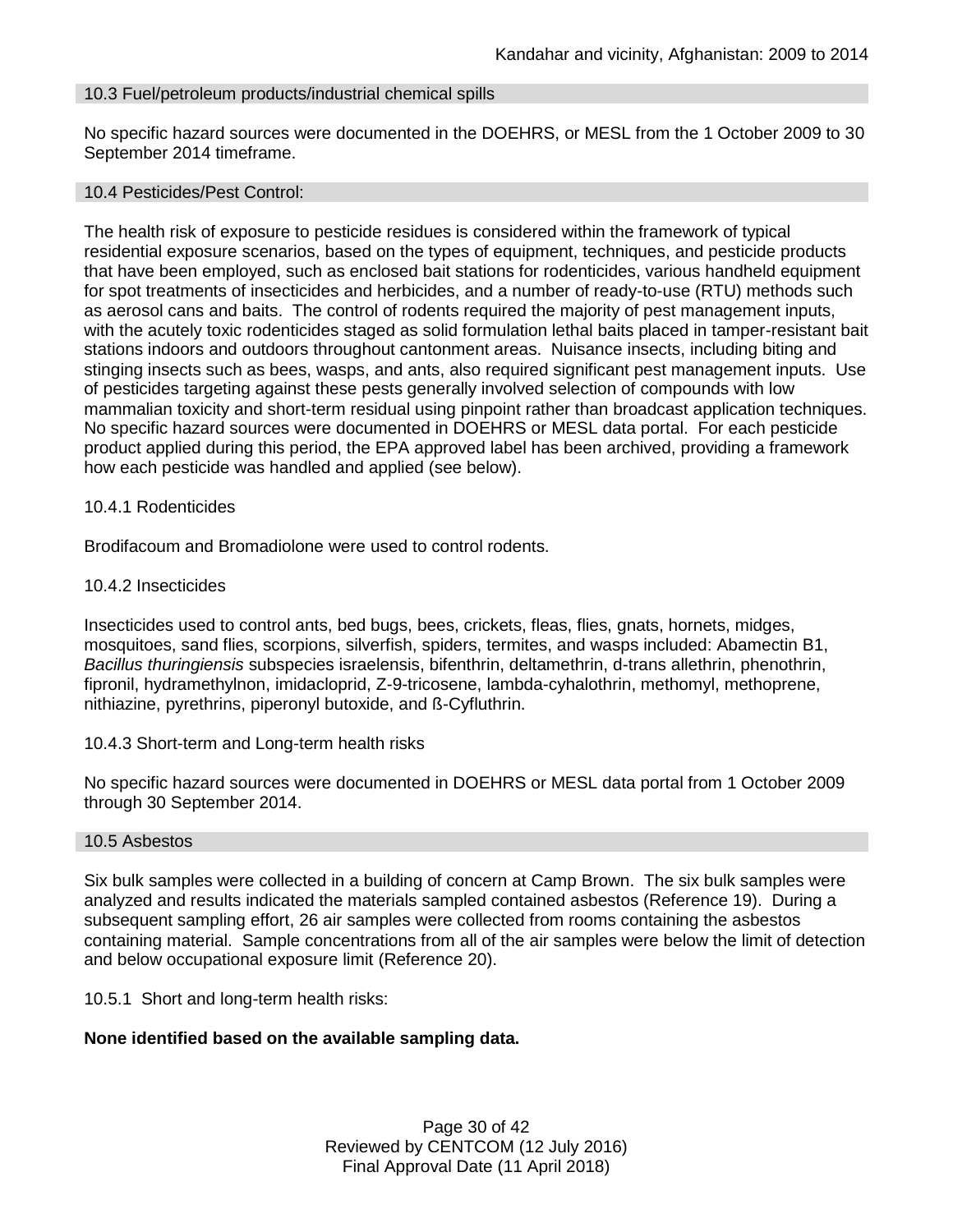## 10.6 Lead Based Paint

No specific hazard sources were documented in the DOEHRS, or MESL from the 1 October 2009 to 30 September 2014 timeframe.

#### 10.7 Burn Pit

While not specific to KAF and vicinity, the consolidated epidemiological and environmental sampling and studies on burn pits that have been conducted as of the date of this publication have been unable to determine whether an association does or does not exist between exposures to emissions from the burn pits and long-term health effects (Reference 7). The Institute of Medicine committee's review of the literature and the data suggests that service in Iraq or Afghanistan (i.e., a broader consideration of air pollution than exposure only to burn pit emissions) may be associated with long-term health effects, particularly in susceptible (e.g., those who have asthma) or highly exposed subpopulations, such as those who worked at the burn pit. Such health effects would be due mainly to high ambient concentrations of PM from both natural and anthropogenic sources, including military sources. If that broader exposure to air pollution turns out to be relevant, potentially related health effects of concern are respiratory and cardiovascular effects and cancer. Susceptibility to the PM health effects could be exacerbated by other exposures, such as stress, smoking, local climatic conditions, and co-exposures to other chemicals that affect the same biologic or chemical processes. Individually, the chemicals measured at burn pit sites in the study were generally below concentrations of health concern for general populations in the United States. However, the possibility of exposure to mixtures of the chemicals raises the potential for health outcomes associated with cumulative exposure to combinations of the constituents of burn pit emissions and emissions from other sources.

Open burning occurred at KAF prior to October 2012. Incinerators were used at KAF. An unknown portion of solid waste that was transported off-site was burned by local nationals in a nearby off-site burn pit. At times smoke from the off-site burn pit drifted onto KAF.

Burn pits were in use at FOB Aziz Ullah in November 2010 through January 2013 (Reference 13, 14, 15, 16, and 17), COP Ahmad Khan in May 2011 and June 2012 (Reference 35 and 36), at COP AJK in April 2011, June 2011, and January 2012 (Reference 37, 38, and 39), at COP Ashoque in March 2011 (Reference 40), at FOB Belanday in January 2011 (Reference 18 and 41), at Chineh in February 2012 (Reference 42), at FOB Howz-E-Madad (aka Panjawa Howze Madad) in March 2011 through July 2011 (References 21 and 22), at COP Jelawur in April 2011 (Reference 24), at Camp Nathan Smith in July 2010 (Reference 27), at FOB Walton in 2010 through 2012 (References 29, 30, and 32), at Camp Wilson in February 2010 through 2012 (References 33 and 34), at Ezabad (aka Maiwand) in August 2011 and February 2012 (Reference 45, 46, and 47), at COP Ghundy Ghar in April 2011, July 2011, and January 2012 (Reference 48, 49, and 50), at COP Lakhokhel in July 2011 (Reference 51), at COP Nalgham in July 2011 (Reference 59), at COP Pashmul South in April 2011 and May 2012 (References 61 and 62), at COP Sablaghay in April 2011 and July 2011 (References 63 and 64), at COP Sangsar in May 2012 (References 65), at FOB Siah Choy in July 2011 through May 2012 (References 66, 67, 68, 69), at Strong Point Gharibon in January 2012 (Reference 70), and at FOB Sakari Karez (aka FOB Ramrod) in June 2010 and July 2011 (Reference 75 and 76).

Solid waste burned in the burn pit at FOB Aziz Ullah was unsorted (Reference 17). The burn pit at FOB Aziz Ullah was located upwind of the FOB (Reference 13).

The burn pit at FOB Belanday was located within the camp perimeter, less than 400 feet from troops (Reference 18).

> Page 31 of 42 Reviewed by CENTCOM (12 July 2016) Final Approval Date (11 April 2018)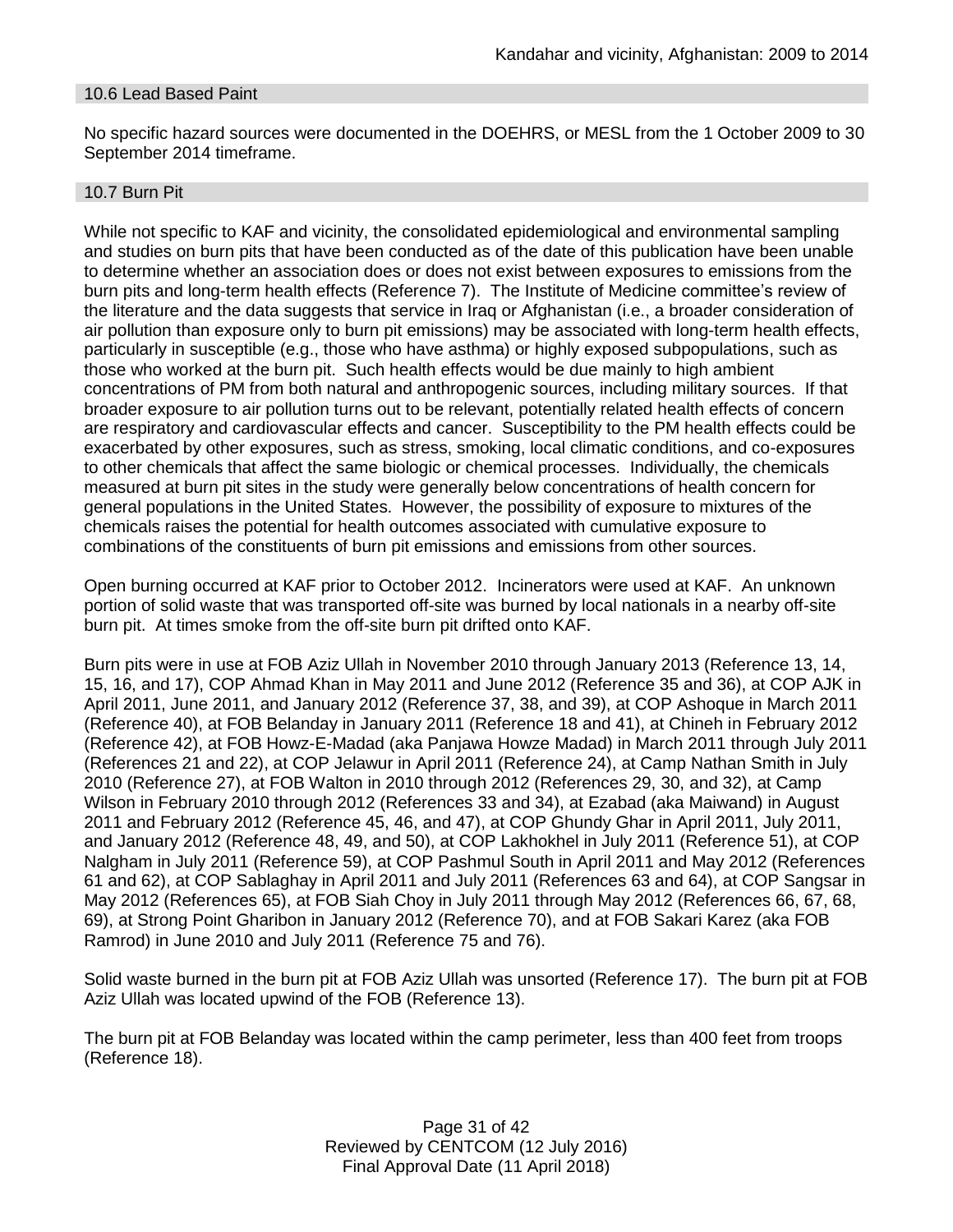Solid waste burned in the burn pit at FOB Howz-E-Madad (aka Panjawa Howze Madad) was unsorted (Reference 21).

The burn pit at Camp Nathan Smith was located in the center of the camp, within 300 feet of 90% of the population (References 27 and 28).

The burn pit at FOB Walton was located at the southeastern side of the FOB, within 100 feet of troops (References 29 and 30).

The burn pit at Camp Wilson was located 300 feet from camp living areas (Reference 33).

The off-site burn pit at FOB Siah Choy was located around 400 feet from the FOB (References 66, 67, 68, 69).

The off-site burn pit at FOB Sakari Karez (aka FOB Ramrod) was located 200 to 300 meters from the FOB (Reference 75 and 76).

All burn pits at locations with populations of more than 100 people were closed by July 2013.

To characterize risk to personnel who were specifically exposed to emissions from burn pits and incinerators located in the vicinity of KAF, only air samples associated with a burn pit or incinerator at KAF and vicinity were included in the following assessment of the air at KAF and vicinity.

An insufficient number of air samples associated with exposure to burn pit or incinerator emissions were available to sufficiently assess risk for the following locations: [Aziz Ullah, COP Hutal (aka COP Rath)], [Bagh E Pol (Bagh E Pul), Police Substations 2 and 7], [FOB Belanday, Strong Point Gorgon, FOB Shoja], Deh Qobad, [Strong Point Haji Ramuddin II, COP Nalgham], [FOB Howz-E-Madad (aka Panjawa Howze Madad), COP Sangsar], [FOB Masum Ghar, COP Pashmul South, Panjawi (aka Pajwai), Salim Aka], Camp Nathan Smith, [OCCP Kandahar, COP Ahmad Khan (aka COP Admadkhan), Old PHQ (aka Old ANP), FOB Walton, Kandahar PHQ, Police Substations 1, 9, 10, 12, and 16], [Checkpoint Perozi, Checkpoint Mullah Mahdi, FOB Zangabad (aka FOB Saidon), COP Mushan, COP Talukan], FOB Scorpion, FOB Siah Choy, and Camp Wilson (aka Pasab).

Air samples associated with exposure to burn pit or incinerator emissions were not collected from the following locations: ACS 14-2, Ainsworth/Emarat, COP AJK, Alizi, [ANCOP HQ, Police Substation 8, COP Ware (aka Charbaugh), Millet (aka Deh Kuchay)], ANP Hill, ACS-5, COP Ashoque, Babaghday, Camp Baker, Camp Belambay (aka Camp Belambai), Burmohommad, Busha (aka Panjsher), Cabacoy (aka Zalakhan), COP Caron (aka COP Caran), Checkpoint 1, Checkpoint 2, Checkpoint 72, Checkpoint 7-4, Demaiwand, Diwar, Ezabad (aka Maiwand), Fathollah, Folad, Checkpoint Gerandai, Camp Ghecko, [COP Ghundy Ghar, COP Sperwan Ghar], Strong Point Haji Ramuden, Jawkari, COP Jelawur, COP Johnston, COP Kandalay, COP Khenjakak, COP Kolk, COP Lakhokhel, Loy Kariz, [COP Luke and Shurandam], COP Macthab (aka COP Ballpeen, Area Control Point 15), COP Makuan, COP Nejat, COP Neshin (aka COP Neshan), New PHQ, COP Now Ruzi, OCCD-P, Old Corps, OP-971, Pa'in Kelay, Palace, Police Substation 3, Pul, Rostum, COP Sablaghay, FOB Sakari Karez (aka FOB Ramrod), Shobat (aka Sohbat), Camp Simmons 2, [Strong Point Edgerton (aka Dand District), ACS 4, Provincial Reserve Kandahar], Strong Point Gharibon, COP Tarnak (aka COP Marianne), COP Terminator (aka COP Atta Mohammed Khan), Strong Point Theinhart (aka Strong Point Theinert), Walakan, Zhari Dosht (aka Zhari Dasht), COP Zharif Kel (aka COP Zarifkhel).

> Page 32 of 42 Reviewed by CENTCOM (12 July 2016) Final Approval Date (11 April 2018)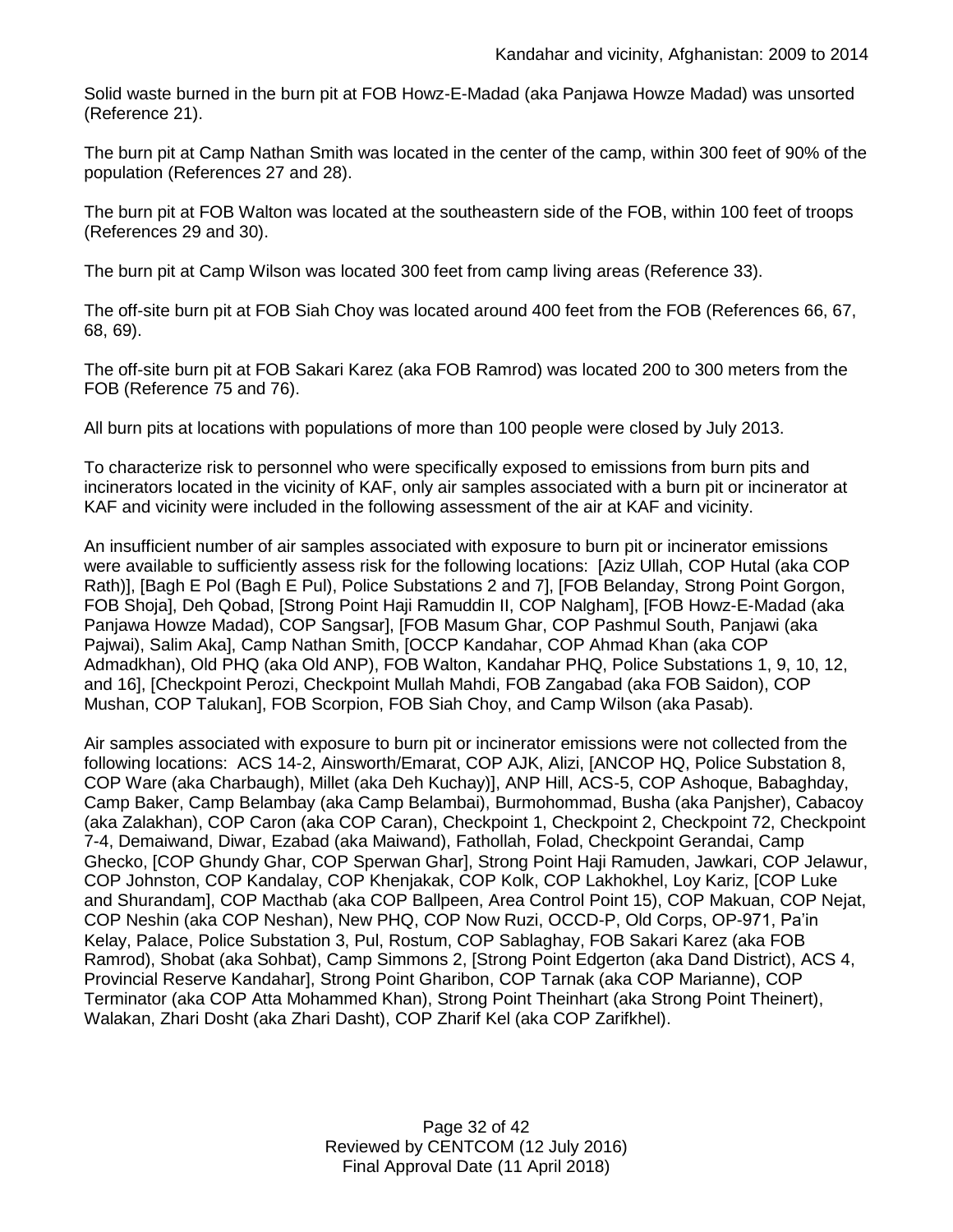# 10.7.1  $PM_{10}$  Samples Associated with Exposure to Burn Pit or Incinerator Emissions

10.7.1.1 Exposure Guidelines:

Short Term (24-hour)  $PM_{10}$  ( $\mu$ g/m<sup>3</sup>):

- 
- Marginal MEG  $= 420$
- Critical MEG =  $600$

10.7.1.2 Sample data/Notes:

): Long-term PM<sub>10</sub> MEG ( $\mu$ g/m<sup>3</sup>):

• Negligible MEG = 250 **a** Not defined and not available.

KAF, Camp Brown, Camp Hero, JRAC, and Camp/FOB Lindsey: A total of 52 valid  $PM_{10}$  air samples associated with exposure to burn pit or incinerator emissions were collected from 2009 to 2014. A sufficient number of air samples associated with exposure to burn pit or incinerator emissions were only available to characterize risk in 2010 and 2011. The range of 24-hour  $PM_{10}$  concentrations was 86 μg/m<sup>3</sup> – 936 μg/m<sup>3</sup> with an average concentration of 536 μg/m<sup>3</sup>.

10.7.1.3 Short-term health risks:

KAF, Camp Brown, Camp Hero, JRAC, and Camp/FOB Lindsey: **Moderate to High:** The short-term  $PM_{10}$  health risk assessment is moderate based on average  $PM_{10}$  sample concentrations and high based on peak  $PM_{10}$  sample concentrations, and the likelihood of exposure at these hazard severity levels. Therefore, on typical days, exposure to  $PM_{10}$  was likely to have degraded mission capabilities and may have resulted in reduced mission capability if hazards occurred during the mission. Peak exposures could have occurred, increasing the health risk level (Reference 9, Table 3-2). Under peak exposures, mission capabilities may have been significantly degraded in terms of the required mission standard, inability to accomplish all parts of the mission, or inability to complete the mission.

Out of all 24-hour PM<sub>10</sub> sampling events in KAF, Camp Brown, Camp Hero, JRAC, and Camp/FOB Lindsey, 6% showed no hazard, 25% showed low health risk, 23% showed moderate health risk, and 40% showed high health risk. Confidence in the short-term  $PM_{10}$  health risk assessment is low (Reference 9, Table 3-6).

The hazard severity was marginal for average  $PM_{10}$  concentrations in KAF, Camp Brown, Camp Hero, JRAC, and Camp/FOB Lindsey. During typical exposures at the marginal hazard severity level (420 ug/m<sup>3</sup> - 600 ug/m<sup>3</sup>), a majority of personnel will experience notable eye, nose, and throat irritation and some respiratory effects. Some lost-duty days are expected. Significant aerobic activity will increase risk (Reference 9, Table 3-11).

The hazard severity was critical for the peak PM<sub>10</sub> concentrations in KAF, Camp Brown, Camp Hero, JRAC, and Camp/FOB Lindsey. During peak exposures at the critical hazard severity level (greater than 600 ug/m<sup>3</sup>), most if not all personnel would have experienced very notable eye, nose, and throat irritation and respiratory effects. Visual acuity was impaired, as was overall aerobic capacity. Some personnel would not have been able to perform assigned duties. Some lost-duty days were expected (Reference 9, Table 3-11).

10.7.1.4 Long-term health risk:

**Not Evaluated-no available health guidelines**. The U.S. Environmental Protection Agency (EPA) has retracted its long-term standard (national ambient air quality standards, NAAQS) for  $PM_{10}$  due to an inability to clearly link chronic health effects with chronic  $PM_{10}$  exposure levels.

> Page 33 of 42 Reviewed by CENTCOM (12 July 2016) Final Approval Date (11 April 2018)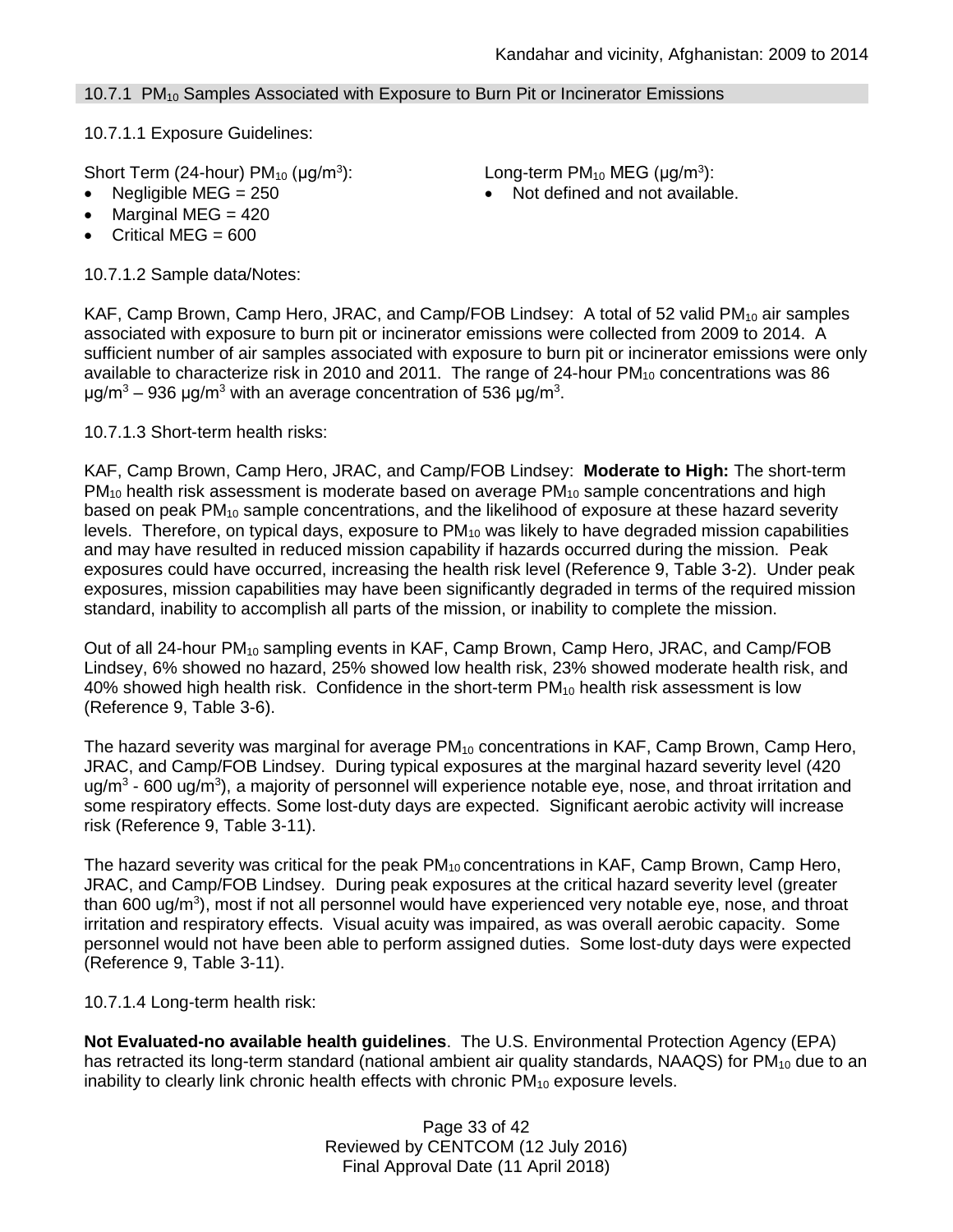# 10.7.2 PM<sub>2.5</sub> Samples Associated with Exposure to Burn Pit or Incinerator Emissions

10.7.2.1 Exposure Guidelines:

Short Term (24-hour)  $PM<sub>2.5</sub>$  ( $\mu$ g/m<sup>3</sup>):

- 
- 
- Critical MEG  $= 500$

10.7.2.2 Sample data/Notes:

): Long-term (1year)  $PM_{2.5}$  MEGs ( $\mu$ g/m<sup>3</sup>):

- Negligible MEG = 65 Negligible MEG = 15
	- Marginal MEG =  $250$   $\bullet$  Marginal MEG =  $65$ .

KAF, Camp Brown, Camp Hero, JRAC, and Camp/FOB Lindsey: A total of 64 valid  $PM_{2.5}$  air samples associated with exposure to burn pit or incinerator emissions were collected from 2009 to 2014. A sufficient number of air samples associated with exposure to burn pit or incinerator emissions were only available to characterize risk in 2010 and 2011. The range of 24-hour  $PM_{2.5}$  concentrations was 10 μg/m<sup>3</sup> – 891 μg/m<sup>3</sup> with an average concentration of 183 μg/m<sup>3</sup>.

10.7.2.3 Short-term health risks:

KAF, Camp Brown, Camp Hero, JRAC, and Camp/FOB Lindsey: **Low to High:** The short-term PM2.5 health risk assessment in KAF, Camp Brown, Camp Hero, JRAC, and Camp/FOB Lindsey was low based on average  $PM_{2.5}$  concentrations and low to high based on annual peak  $PM_{2.5}$  concentrations. Therefore, on typical days, exposure to  $PM<sub>2.5</sub>$  was likely to have little or no impact on accomplishing the mission. In theatre medical resources should not have been needed for protection and treatment as a result of exposure to  $PM<sub>2.5</sub>$  levels on a typical day. Mission capabilities should not have been affected. Peak exposures could have occurred, increasing the health risk level (Reference 9, Table 3-2). Under peak exposures there may have been little or no impact on accomplishing the mission or mission capabilities may have been significantly degraded in terms of the required mission standard, inability to accomplish all parts of the mission, or inability to complete the mission, and may have required some in-theater medical countermeasures and resources.

Out of all 24-hour PM2.5 sampling events in KAF, Camp Brown, Camp Hero, JRAC, and Camp/FOB Lindsey, 25% show no hazard, 61% have low heath risk, 8% have moderate health risk, and 7% have high health risk. Confidence in the short-term  $PM<sub>2.5</sub>$  health risk assessment was medium (Reference 9, Table 3-6).

The hazard severity was negligible to marginal for average  $PM_{2.5}$  exposures in KAF, Camp Brown, Camp Hero, JRAC, and Camp/FOB Lindsey. During typical exposures at the negligible hazard severity level (65 ug/m<sup>3</sup> - 250 ug/m<sup>3</sup>), a few personnel may have experienced notable eye, nose, and throat irritation; most personnel would have experienced only mild effects. During typical exposures at the marginal hazard severity level (250 ug/m<sup>3</sup> - 500 ug/m<sup>3</sup>), a majority of personnel may have experienced notable eye, nose, and throat irritation and some respiratory effects. Some lost duty days were expected. Significant aerobic activity will have increased risk. Those with a history of asthma or cardiopulmonary disease were expected to experience increased symptoms at the marginal and negligible hazard severity levels.

The hazard severity was marginal to critical for the peak PM2.5 exposure in KAF, Camp Brown, Camp Hero, JRAC, and Camp/FOB Lindsey. During peak exposures at the critical hazard severity level (greater than 600 ug/m<sup>3</sup>), most if not all personnel would have experienced very notable eye, nose, and throat irritation and respiratory effects. Visual acuity was impaired, as was overall aerobic capacity. Some personnel would not have been able to perform assigned duties. During peak exposures at the marginal hazard severity level (250 ug/m<sup>3</sup> - 500 ug/m<sup>3</sup>), a majority of personnel may have experienced

> Page 34 of 42 Reviewed by CENTCOM (12 July 2016) Final Approval Date (11 April 2018)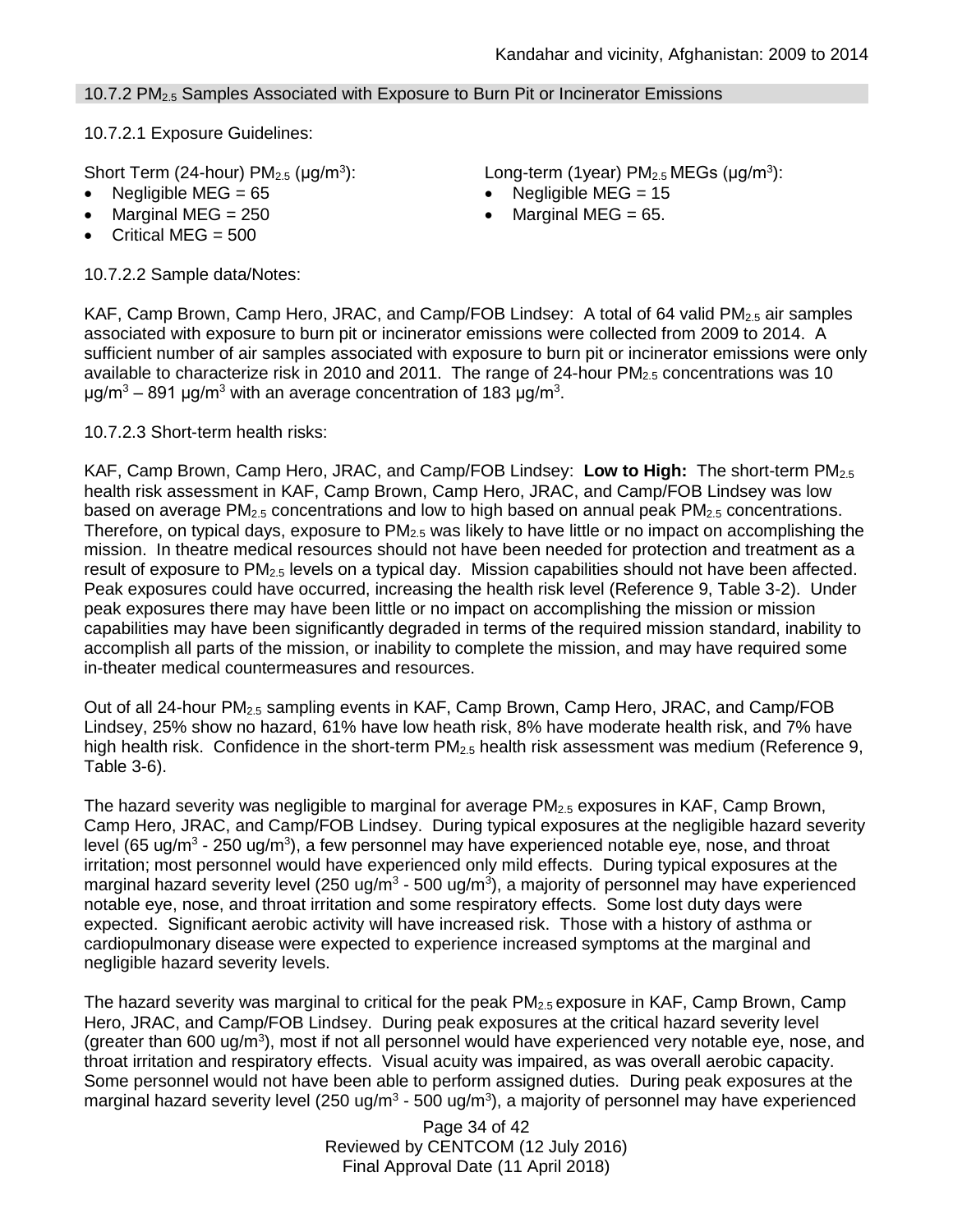notable eye, nose, and throat irritation and some respiratory effects. Some lost duty days were expected. Significant aerobic activity will have increased risk. Those with a history of asthma or cardiopulmonary disease were expected to experience increased symptoms at the critical and negligible hazard severity levels.

10.7.2.4 Long-term health risks:

KAF, Camp Brown, Camp Hero, JRAC, and Camp/FOB Lindsey: **Moderate:** PM2.5 in KAF, Camp Brown, Camp Hero, JRAC, and Camp/FOB Lindsey had average concentrations in 2010 (254 ug/m<sup>3</sup>) and 2011 (119 ug/m<sup>3</sup>) that exceeded the long-term 1 year negligible MEG (15 ug/m<sup>3</sup>). Insufficient samples were available to assess risk in 2009, 2012, 2013, and 2014. The long-term health risk assessment for  $PM_{2.5}$  concentrations was moderate based on average  $PM_{2.5}$  concentrations. Therefore, limited future medical surveillance activities and related resources are anticipated for longterm exposure to  $PM<sub>2.5</sub>$ .

The hazard severity was marginal for long-term PM<sub>2.5</sub> exposures in KAF, Camp Brown, Camp Hero, JRAC, and Camp/FOB Lindsey. During long-term exposures at the marginal hazard severity level, many exposed personnel are plausibly expected to develop delayed onset, irreversible effects. Confidence in the health risk assessment was low (Reference 9, Table 3-6).

10.7.3 Airborne Metal Samples Associated with Exposure to Burn Pit or Incinerator Emissions

10.7.3.1 Exposure Guidelines:

Short Term Cadmium ( $uq/m<sup>3</sup>$ ):

- $\bullet$  1 hour Critical MEG = 4.7E+3
- 1 hour Marginal MEG =  $7.6E+2$
- 1 hour Negligible MEG =  $1.0E+2$
- 8 hour Negligible MEG =  $4.1E+1$
- 14 day Negligible MEG =  $2.15E-2$

10.7.3.2 Sample data/Notes:

KAF, Camp Brown, Camp Hero, JRAC, and Camp/FOB Lindsey: A total of 53 valid  $PM_{10}$  airborne metal samples associated with exposure to burn pit or incinerator emissions were collected in KAF, Camp Brown, Camp Hero, JRAC, and Camp/FOB Lindsey from 2009 to 2014. A total of 64 valid PM<sub>2.5</sub> airborne metal samples associated with exposure to burn pit or incinerator emissions were collected in KAF, Camp Brown, Camp Hero, JRAC, and Camp/FOB Lindsey from 2009 to 2014. Cadmium in  $PM_{10}$ and PM<sub>2.5</sub> in 2010 and 2011 was the only contaminant detected in levels above the short-term MEGs. Airborne metals in  $PM_{10}$  and  $PM_{2.5}$  were not detected in levels above the long-term MEGs.

# 10.7.3.3 Short-term health risks:

KAF, Camp Brown, Camp Hero, JRAC, and Camp/FOB Lindsey: None to Low: The short-term PM<sub>10</sub> cadmium and PM2.5 cadmium health risk assessment in KAF, Camp Brown, Camp Hero, JRAC, and Camp/FOB Lindsey was none based on average  $PM_{10}$  cadmium concentrations (3.82E-3 ug/m<sup>3</sup> in 2010 and 6.47E-3 ug/m<sup>3</sup> in 2011) and average PM<sub>2.5</sub> cadmium concentrations (8.3E-3 ug/m<sup>3</sup> in 2010 and 7.3E-3 ug/m<sup>3</sup> in 2011) and low based on peak PM<sub>10</sub> cadmium concentrations (6.53E-2 ug/m<sup>3</sup> in 2010 and 1.34E-1 ug/m<sup>3</sup> in 2011) and peak PM<sub>2.5</sub> cadmium concentrations (1.06E-1 ug/m<sup>3</sup> in 2010 and 5.97E-2 ug/m<sup>3</sup> in 2011). Therefore on typical days there was no risk from exposure to PM<sub>10</sub> cadmium and  $PM<sub>2.5</sub>$  cadmium. On peak days exposure to  $PM<sub>10</sub>$  cadmium and  $PM<sub>2.5</sub>$  cadmium was likely to have little or no impact on accomplishing the mission. In theatre medical resources should not have been

> Page 35 of 42 Reviewed by CENTCOM (12 July 2016) Final Approval Date (11 April 2018)

): Long-term Cadmium MEGs (ug/m<sup>3</sup> ):

• 1 year Negligible MEG =  $6.8E-3$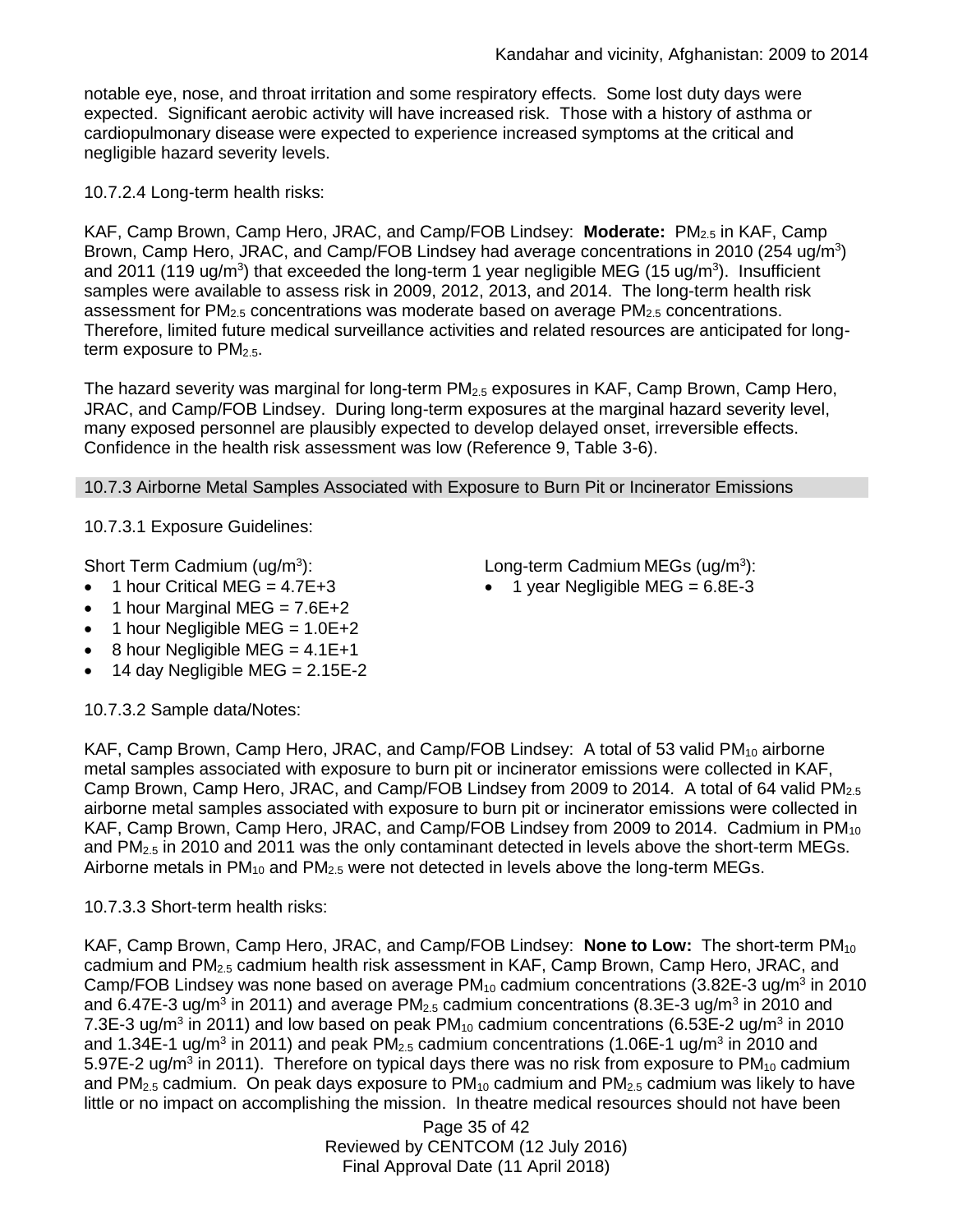needed for protection and treatment as a result of exposure to  $PM_{10}$  cadmium and  $PM_{2.5}$  cadmium levels on a typical day. Mission capabilities should not have been affected.

The hazard severity was negligible for peak  $PM_{10}$  and  $PM_{2.5}$  cadmium exposures in KAF, Camp Brown, Camp Hero, JRAC, and Camp/FOB Lindsey. During peak exposures at the negligible hazard severity level, a few personnel may have experienced notable health effects; exposed personnel are expected to be able to effectively perform all critical tasks during mission operations.

# 10.7.3.4 Long-term health risks:

KAF, Camp Brown, Camp Hero, JRAC, and Camp/FOB Lindsey: **None identified from PM2.5 cadmium based on the available sampling data.**

Low: The long-term PM<sub>10</sub> cadmium health risk assessment in KAF, Camp Brown, Camp Hero, JRAC, and Camp/FOB Lindsey was low based on average PM<sub>10</sub> cadmium concentrations in 2010 (3.82E-3 ug/m<sup>3</sup>) and 2011 (6.47E-3 ug/m<sup>3</sup>). Therefore, no specific medical action is required.

The hazard severity was negligible for long-term PM<sub>10</sub> cadmium exposures in KAF, Camp Brown, Camp Hero, JRAC, and Camp/FOB Lindsey. During long-term exposures at the negligible hazard severity level, few exposed personnel (if any) are expected to develop delayed onset, irreversible effects. Confidence in the health risk assessment was low (Reference 9, Table 3-6).

10.7.4 PAH, VOC, and SVOC Samples Associated with Exposure to Burn Pit or Incinerator Emissions

10.7.4.1 Exposure Guidelines:

Short-Term Acrolein MEGs (mg/m<sup>3</sup>):

- 1 hour Critical MEG = 3.2
- 1 hour Marginal MEG = 2.3E-1
- 1 hour Negligible MEG =  $7.0E-2$
- $\bullet$  8 hour Negligible MEG = 7.0E-2
- 14 day Negligible MEG =  $4.6E-2$

Short-Term Benzoic Acid MEGs (mg/m<sup>3</sup>):

- $\bullet$  1 hour Critical MEG = 4.0E+2
- 1 hour Marginal MEG =  $7.5E+1$
- 1 hour Negligible MEG =  $1.3E+1$

# 10.7.4.2 Sample data/Notes:

): Long-term Acrolein MEGs (mg/m<sup>3</sup> ):

 $\bullet$  1 year Negligible MEG = 1.4E-4

): Long-term Benzoic Acid MEGs (mg/m<sup>3</sup> ):

• 1 year Negligible MEG =  $1.37E-3$ 

KAF, Camp Brown, Camp Hero, JRAC, and Camp/FOB Lindsey: A total of 56 valid PAH, VOC, SVOC air samples associated with exposure to burn pit or incinerator emissions were collected in KAF, Camp Brown, Camp Hero, JRAC, and Camp/FOB Lindsey from 1 October 2009 to 30 September 2014. Acrolein and benzoic acid were detected at levels above the long-term MEGs.

10.7.4.3 Short-term health risks:

# **None identified based on the available sampling data.**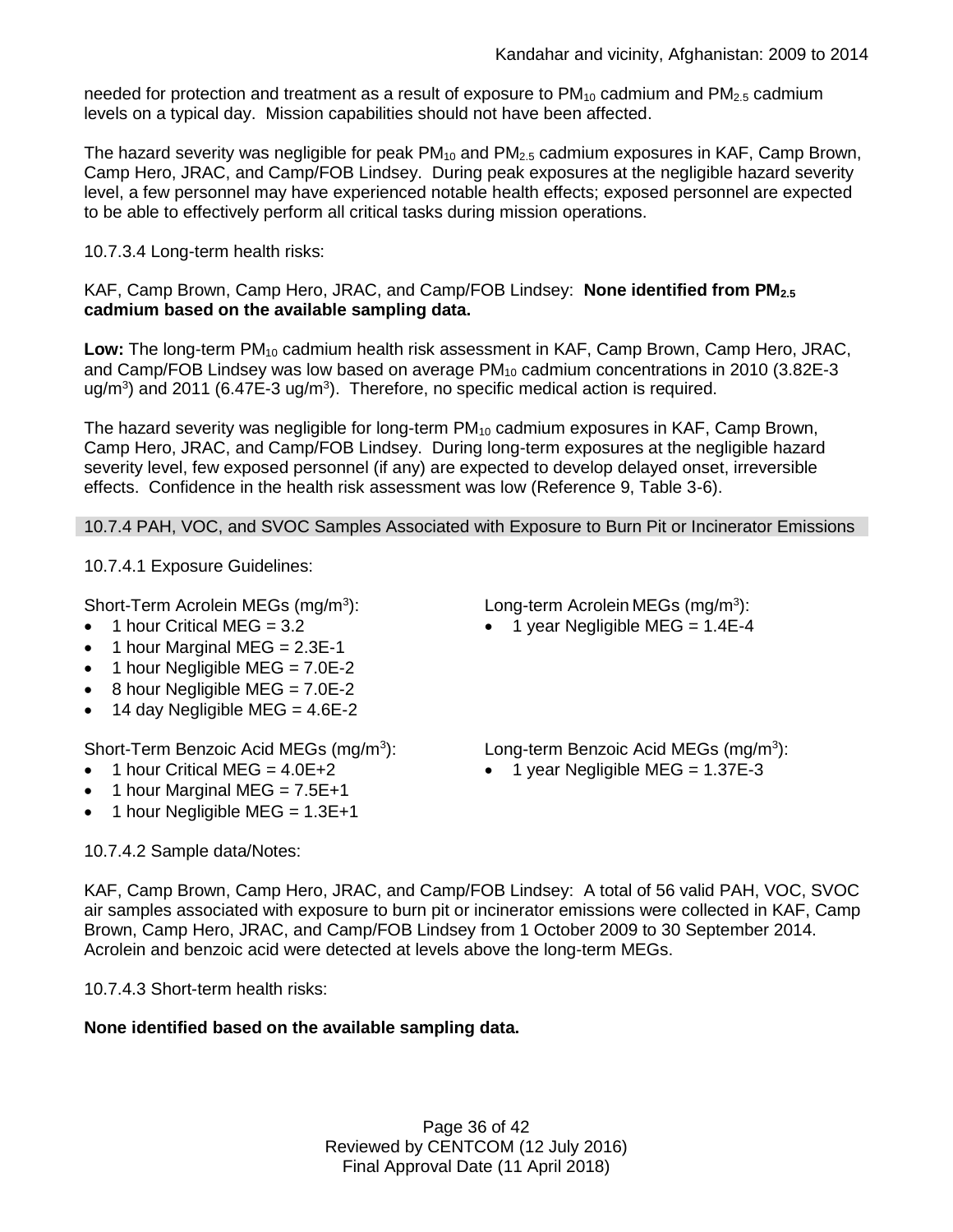# 10.7.4.4 Long-term health risks:

KAF, Camp Brown, Camp Hero, JRAC, and Camp/FOB Lindsey: **Low:** Acrolein in air samples associated with exposure to burn pit or incinerator emissions at KAF, Camp Brown, Camp Hero, JRAC, and Camp/FOB Lindsey had an average concentration in 2013 (1E-3 mg/m<sup>3</sup>) that exceeded the longterm 1 year negligible MEG (1.4E-4 mg/m<sup>3</sup>). The long-term health risk assessment for acrolein was low. Therefore, no specific medical attention is required for long-term exposure to acrolein.

The hazard severity was negligible for long-term acrolein exposures in KAF, Camp Brown, Camp Hero, JRAC, and Camp/FOB Lindsey. During long-term exposures at the negligible hazard severity level, with repeated exposure few exposed personnel (if any) are expected to develop delayed onset, irreversible effects. Confidence in the health risk assessment was low (Reference 9, Table 3-6).

**Low:** Benzoic acid in air samples associated with exposure to burn pit or incinerator emissions at KAF, Camp Brown, Camp Hero, JRAC, and Camp/FOB Lindsey had an average concentration in 2013 (3E-3 mg/m<sup>3</sup>) that exceeded the long-term 1 year negligible MEG (1.37E-3 mg/m<sup>3</sup>). The long-term health risk assessment for benzoic acid was low. Therefore, no specific medical attention is required for long-term exposure to benzoic acid.

The hazard severity was negligible for long-term benzoic acid exposures in KAF, Camp Brown, Camp Hero, JRAC, and Camp/FOB Lindsey. During long-term exposures at the negligible hazard severity level, with repeated exposure few exposed personnel (if any) are expected to develop delayed onset, irreversible effects. Confidence in the health risk assessment was low (Reference 9, Table 3-6).

## 10.7.5 Dioxin and Furan Samples Associated with Exposure to Burn Pit or Incinerator Emissions

10.7.5.1 Sample data/Notes:

KAF, Camp Brown, Camp Hero, JRAC, and Camp/FOB Lindsey: A total of 27 valid dioxin and furan air samples associated with exposure to burn pit or incinerator emissions were collected in KAF, Camp Brown, Camp Hero, JRAC, and Camp/FOB Lindsey from 1 October 2009 to 30 September 2014. The summed dioxin and furan concentration was below the short and long-term MEGs.

10.7.5.2 Short and long-term health risks:

**None identified based on the available sampling data.** The summed dioxin and furan concentration was below the short and long-term MEGs.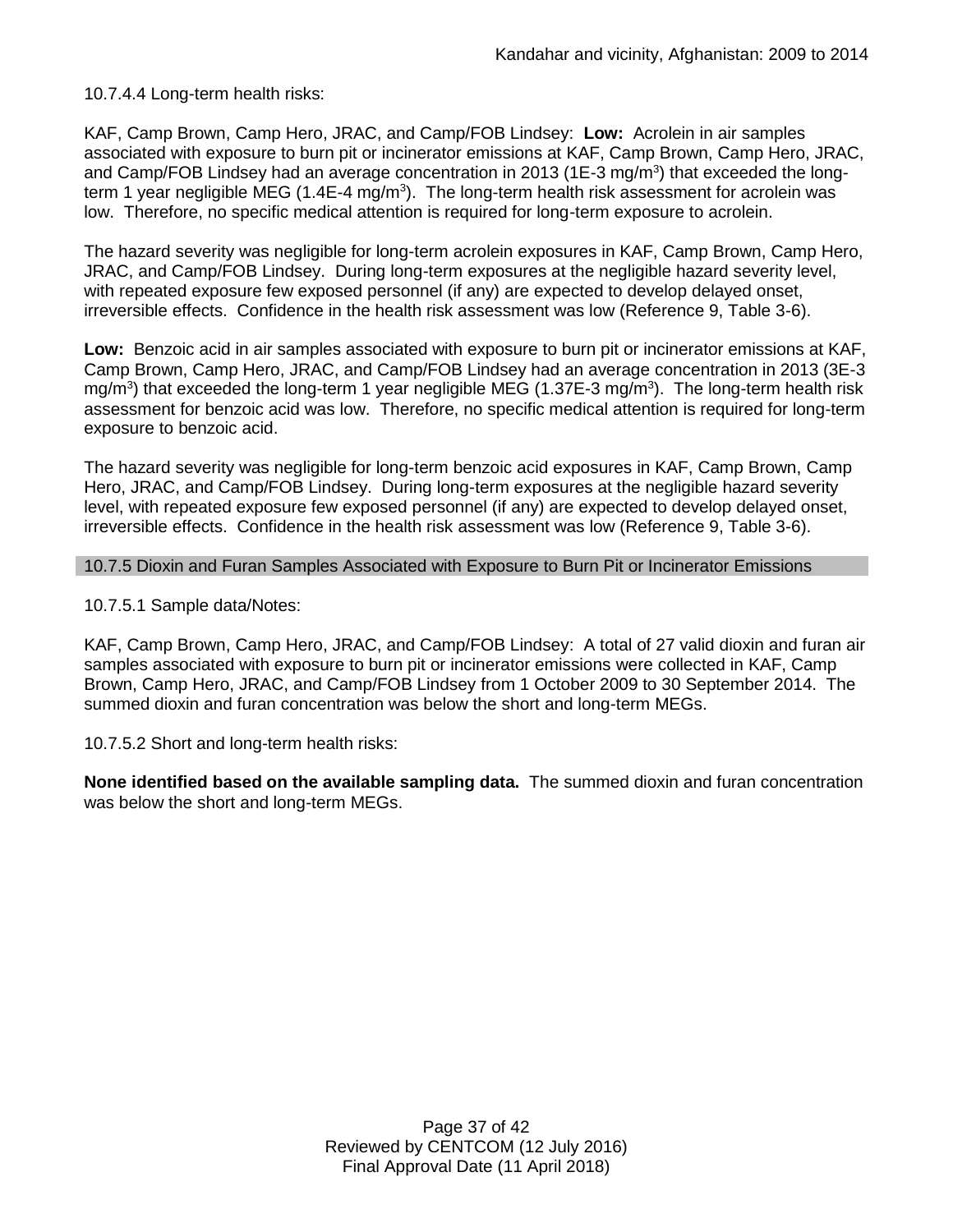#### **11 References<sup>1</sup>**

- 1. Casarett and Doull's Toxicology: the Basic Science of Exposures, Chapter 2- Principles of Toxicology; Fifth Edition, McGraw Hill, New York.
- 2. Clinical Toxinology Resources: [http://www.toxinology.com/.](http://www.toxinology.com/) University of Adelaide, Australia.
- 3. Defense Occupational and Environmental Health Readiness System (referred to as the DOEHRS-EH database) at https://doehrs-ih.csd.disa.mil/Doehrs/. Department of Defense (DoD) Instruction 6490.03, *Deployment Health*, 2006.
- 4. DoDI 6055.05, Occupational and Environmental Health, 2008.
- 5. DoD MESL Data Portal: https://mesl.apgea.army.mil/mesl/.Some of the data and reports used may be classified or otherwise have some restricted distribution.
- 6. Goldman RF. 2001. Introduction to heat-related problems in military operations. *In*: Textbook of military medicine: medical aspects of harsh environments Vol. 1, Pandolf KB, and Burr RE (Eds.), Office of the Surgeon General, Department of the Army, Washington DC.
- 7. IOM (Institute of Medicine). 2011*.* Long-term health consequences of exposure to burn pits in Iraq and Afghanistan*.* Washington, DC: The National Academies Press.
- 8. Joint Staff Memorandum (MCM) 0028-07, Procedures for Deployment Health Surveillance, 2007.
- 9. USAPHC TG230, 2013 Revision.

 $\overline{a}$ 

- 10. USACHPPM. 2008. Particulate Matter Factsheet; 64-009-0708, 2008.
- 11. Modification 12 to United States Central Command Individual Protection and Individual Unit Deployment Policy, 02 December 2013.
- 12. CDC. 2012. Morbidity and Mortality Weekly Report. Imported Human Rabies in a U.S. Army Soldier. May 4, 2012. 61(17); 302-305.
- 13. Task Force Spartan. April 2011. Preventive Medicine Base Camp Assessment FOB Azzizulah.
- 14. DynCorp International. January 2013. Vector Camp Assessment CK10C Aziz Ullah, Afghanistan.

Page 38 of 42 Reviewed by CENTCOM (12 July 2016) Final Approval Date (11 April 2018)

 $1$  NOTE. The data are currently assessed using the 2013 TG230. The general method involves an initial review of the data which eliminates all chemical substances not detected above 1-yr negligible MEGs. Those substances screened out are not considered acute or chronic health hazards so are not assessed further. For remaining substances, acute and chronic health effects are evaluated separately for air water (soil is only evaluated for long term risk). This is performed by deriving separate short-term and long term population exposure level and estimates (referred to as population exposure point concentrations (PEPC)) that are compared to MEGs derived for similar exposure durations. If less than or equal to negligible MEG the risk is Low. If levels are higher than negligible then there is a chemical-specific toxicity and exposure evaluation by appropriate SMEs, which includes comparison to any available marginal, critical or catastrophic MEGs. For drinking water 15 L/day MEGs are used for the screening while site specific 5-15 L/day are used for more detailed assessment. For nondrinking water (such as that used for personal hygiene or cooking) the 'consumption rate' is limited to 2 L/day (similar to the EPA) which is derived by multiplying the 5 L/day MEG by a factor of 2.5. This value is used to conservatively assess non drinking uses of water.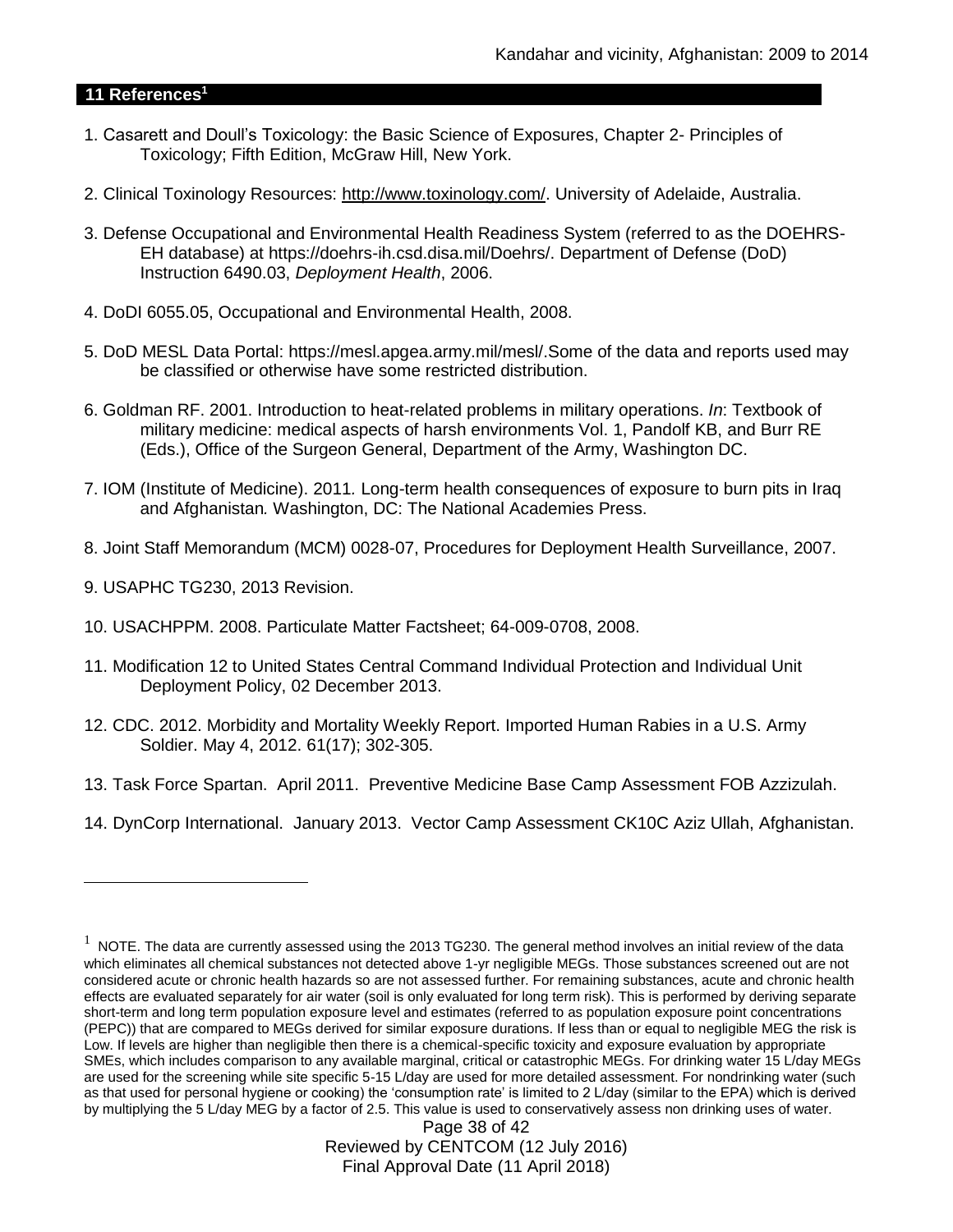- 15. 82<sup>nd</sup> Division Preventive Medicine. May 2012. Preventive Medicine Base Camp Assessment Azzizulah.
- 16. 4th Preventive Medicine Detachment. November 2010. Preventive Medicine Base Camp Assessment ICO Command Outpost (COP) Aziz Ullah.
- 17. 4<sup>th</sup> Preventive Medicine Detachment. December 2010. Occupational and Environmental Health Site Assessment Combat Outpost Aziz Ullah.
- 18. 4<sup>th</sup> Preventive Medicine Detachment. 3-6 January 2011. Base Camp Assessment of Strong Point FOB Belanday.
- 19. Army Institute for Public Health. 5 January 2012. Memorandum for Record. Review of Bulk Potential Asbestos Containing Materials Samples Results Collected at Camp Brown, Kandahar, Afghanistan and Recommendations for Mitigation.
- 20. Army Institute for Public Health. 16 February 2012. Memorandum for Record. Review of Asbestos Air Sampling Results Collected at Camp Brown, Kandahar, Afghanistan.
- 21. Task Force Spartan. 29 March 2011. Preventive Medicine Base Camp Assessment. FOB Howze-madad.
- 22. Task Force Spartan. 6 July 2011. Preventive Medicine Base Camp Assessment. FOB Howz-e-Madad.
- 23. 3<sup>rd</sup> Preventive Medicine Detachment. 18 June 2010. Preventive Medicine Base Camp Assessment of FOB Jelawar.
- 24. Task Force Spartan. 8 April 2011. Preventive Medicine Base Camp Assessment. FOB Jelawar.
- 25. 180<sup>th</sup> Preventive Medicine Detachment. 1 January 2010. Occupational and Environmental Health Site Assessment FOB Lindsey Kandahar, Afghanistan.

26. 5<sup>th</sup> Preventive Medicine Detachment. 12 March 2011. Occupational and Environmental Health Site Assessment Forward Operating Base (FOB) Lindsey II, Afghanistan 21-23 March 2011.

- 27. 3<sup>rd</sup> Preventive Medicine Detachment. 6 July 2010. Preventive Medicine Base Camp Assessment of FOB Nathan Smith.
- 28. Forward Deployable Preventive Medicine Unit. 17 July 2010. Occupational and Environmental Health Site Assessment Camp Nathan Smith, Afghanistan July, 2010.
- 29. 180<sup>th</sup> Preventive Medicine Detachment. 3 April 2010. Base Camp Assessment of Walton.
- 30. 180<sup>th</sup> Preventive Medicine Detachment. 22 April 2010. Occupational and Environmental Health Site Assessment FOB Walton Kandahar, Afghanistan.
- 31. 2<sup>nd</sup> Preventive Medicine Detachment. 29 January 2010. Preventive Medicine Base Camp Assessment of FOB Walton.
- 32. 792<sup>nd</sup> Preventive Medicine Detachment. 16 April 2012. Occupational and Environmental Health Site Assessment.

Page 39 of 42 Reviewed by CENTCOM (12 July 2016) Final Approval Date (11 April 2018)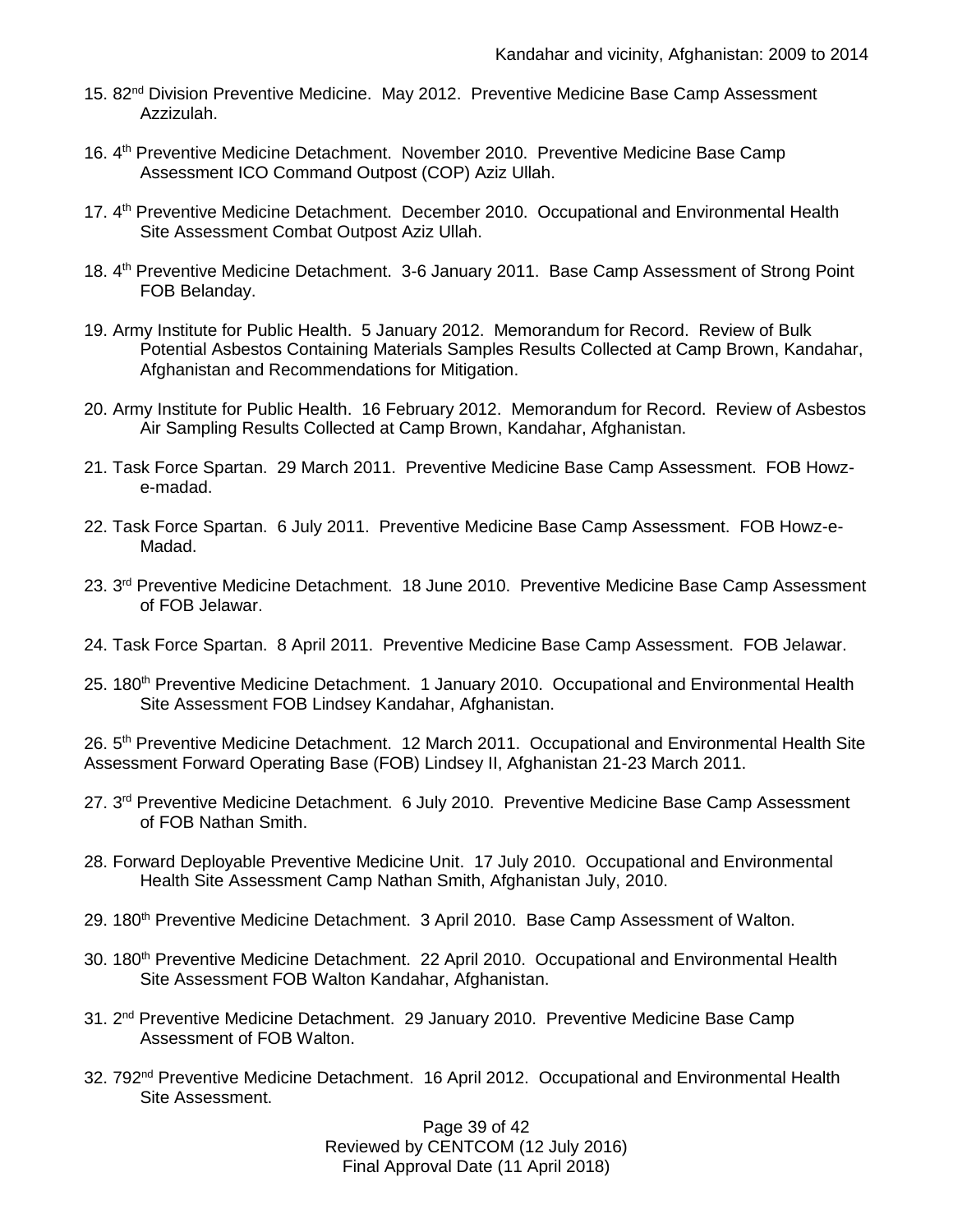- 33. 180<sup>th</sup> Preventive Medicine Detachment. 27 February 2010. Base Camp Assessment, 21 February 2010 – 27 February 2010.
- 34. 782<sup>nd</sup> Brigade Support Battalion, 4<sup>th</sup> Brigade Combat Team, 82<sup>nd</sup> Airborne Division. 20 April 2012. OEHSA Survey Report Base Camp Wilson.
- 35. Preventive Medicine Base Camp Assessment, COP AhmadKahn. 10 May 2011.
- 36. Preventive Medicine Base Camp Assessment, Ahmad Khan. 7 June 2012.
- 37. Preventive Medicine Base Camp Assessment, COP AJK. 11 June 2011.
- 38. Preventive Medicine Base Camp Assessment, AJK. 13 January 2012.
- 39. Preventive Medicine Base Camp Assessment, COP AJK (Iron). 26 April 2011.
- 40. Preventive Medicine Base Camp Assessment, COP Ashoque. 28 March 2011.
- 41. 4th Preventive Medicine Detachment Base Camp Assessment, Strong Point Belanday. 3-6 January 2011.
- 42. Preventive Medicine Base Camp Assessment, Chineh. 6 February 2012.
- 43. 4th & 5th Preventive Medicine Detachment. 4-7 February 2011. Occupational & Environmental Health Site Assessment Strong Point Edgerton, Kandahar Province, Afghanistan.
- 44. 5<sup>th</sup> Preventive Medicine Detachment. Base Camp Assessment Report for Strong Point Edgerton, Afghanistan. 30 May 2011.
- 45. Department of Defense Special Operations Task Force South. Base Camp Assessment (BSA) of Ezabad (Maiwand) VSP, Kandahar Province, Afghanistan. 22 August 2011.
- 46. Preventive Medicine Base Camp Assessment, De Mai Wand. 6 February 2012.
- 47. 5th Preventive Medicine Detachment. OEHSA Survey Report Maiwand. 23 July 2011.
- 48. Preventive Medicine Base Camp Assessment, COP Ghundy Ghar. 26 April 2011.
- 49. Preventive Medicine Base Camp Assessment, COP Ghundy Ghar. 31 July 2011.
- 50. Preventive Medicine Base Camp Assessment, COP Ghundy Ghar. 13 January 2012.
- 51. Task Force Spartan. Preventive Medicine Base Camp Assessment at FOB Howz-e-Madad. 11 July 2011.
- 52. 4<sup>th</sup> Preventive Medicine Detachment. Occupational and Environmental Health Site Assessment Combat Outpost (COP) Rath, Maiwand Province, Afghanistan. 21-25 December 2010.
- 53. 451 AEW/SG Bioenvironmental Engineering. Routine Occupational Health Risk Assessment. 3 December 2011.

Page 40 of 42 Reviewed by CENTCOM (12 July 2016) Final Approval Date (11 April 2018)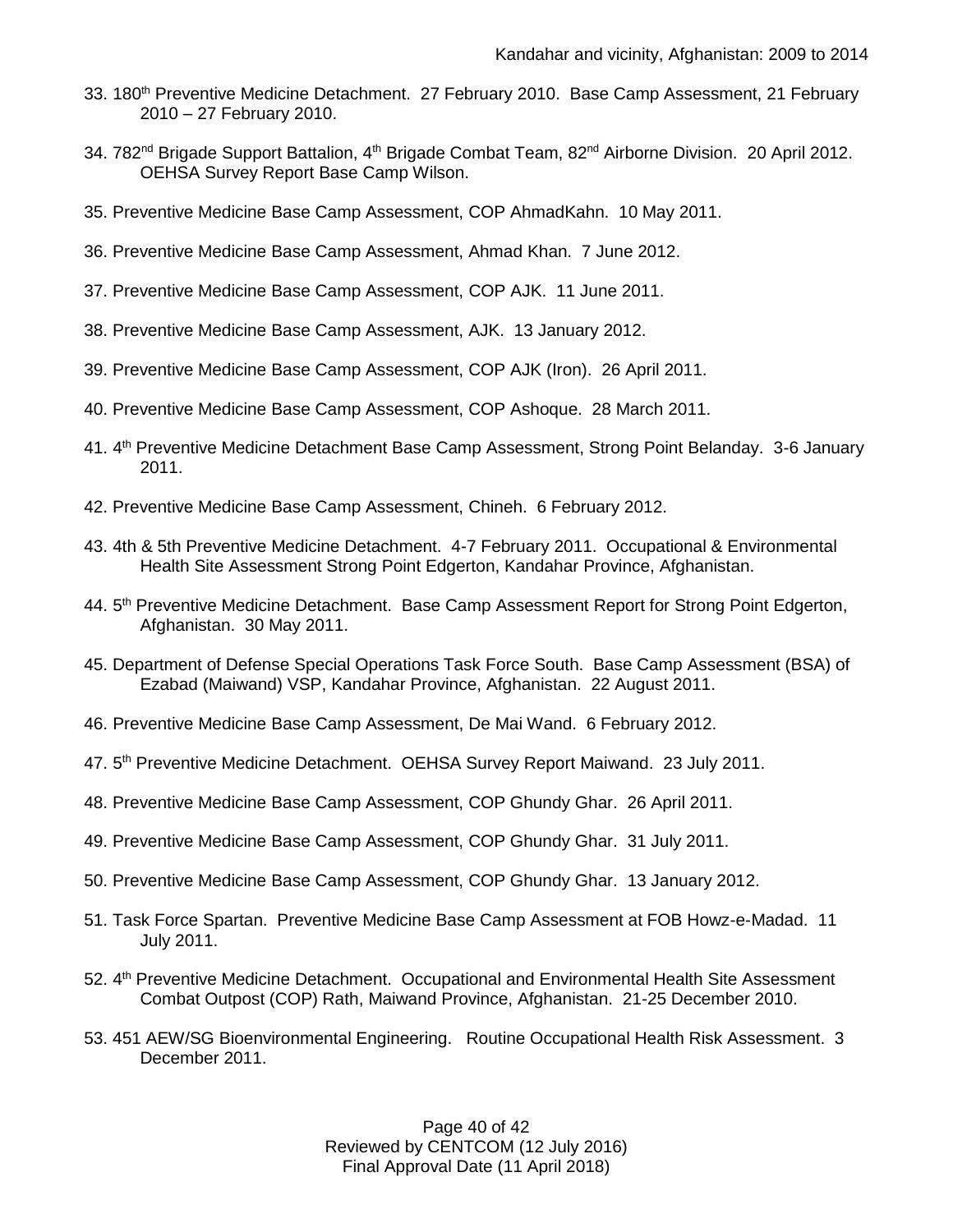- 54. Task Force Spartan. Preventive Medicine Base Camp Assessment at Kandalay. 17 December 2011.
- 55. Task Force Fury. Preventive Medicine Base Camp Assessment at Kandalay. 17 February 2012.
- 56. Task Force Spartan. Preventive Medicine Base Camp Assessment at Kolk. 27 November 2011.
- 57. Task Force Spartan. Preventive Medicine Base Camp Assessment at COP Lakokhel. 10 May 2011.
- 58. Task Force Spartan. Preventive Medicine Base Camp Assessment at Makuan. 22 December 2011.
- 59. Combined Task Force Spartan. Preventive Medicine Base Camp Assessment at COP Nalgham. 07 July 2011.
- 60. Task Force Spartan. Preventive Medicine Base Camp Assessment at Now Ruzi. 13 December 2011.
- 61. Task Force Spartan. Preventive Medicine Base Camp Assessment at COP Pashmul South. 22 April 2011.
- 62. Combined Task Force Fury. Preventive Medicine Base Camp Assessment at COP Pashmul South. 27 May 2012.
- 63. Task Force Spartan. Preventive Medicine Base Camp Assessment at COP Sablughay. 22 April 2011.
- 64. Task Force Spartan. Preventive Medicine Base Camp Assessment at COP Sablughay. 19 July 2011.
- 65. Combined Task Force Fury. Preventive Medicine Base Camp Assessment at Sangsar. 16 May 2012.
- 66. Task Force Spartan. Preventive Medicine Base Camp Assessment at COP Siah Choy. 19 July 2011.
- 67. Task Force Spartan. Preventive Medicine Base Camp Assessment at Siah Choy. 18 December 2011.
- 68. Task Force Spartan. Preventive Medicine Base Camp Assessment at Siah Choy. 16 January 2012.
- 69. Task Force Spartan. Preventive Medicine Base Camp Assessment at Siah Choy. 27 May 2012.
- 70. Task Force Spartan. Preventive Medicine Base Camp Assessment at COP Gharibon. 16 January 2012.
- 71. Task Force Spartan. Preventive Medicine Base Camp Assessment at Zharifkhel. 8 December 2011.

Page 41 of 42 Reviewed by CENTCOM (12 July 2016) Final Approval Date (11 April 2018)